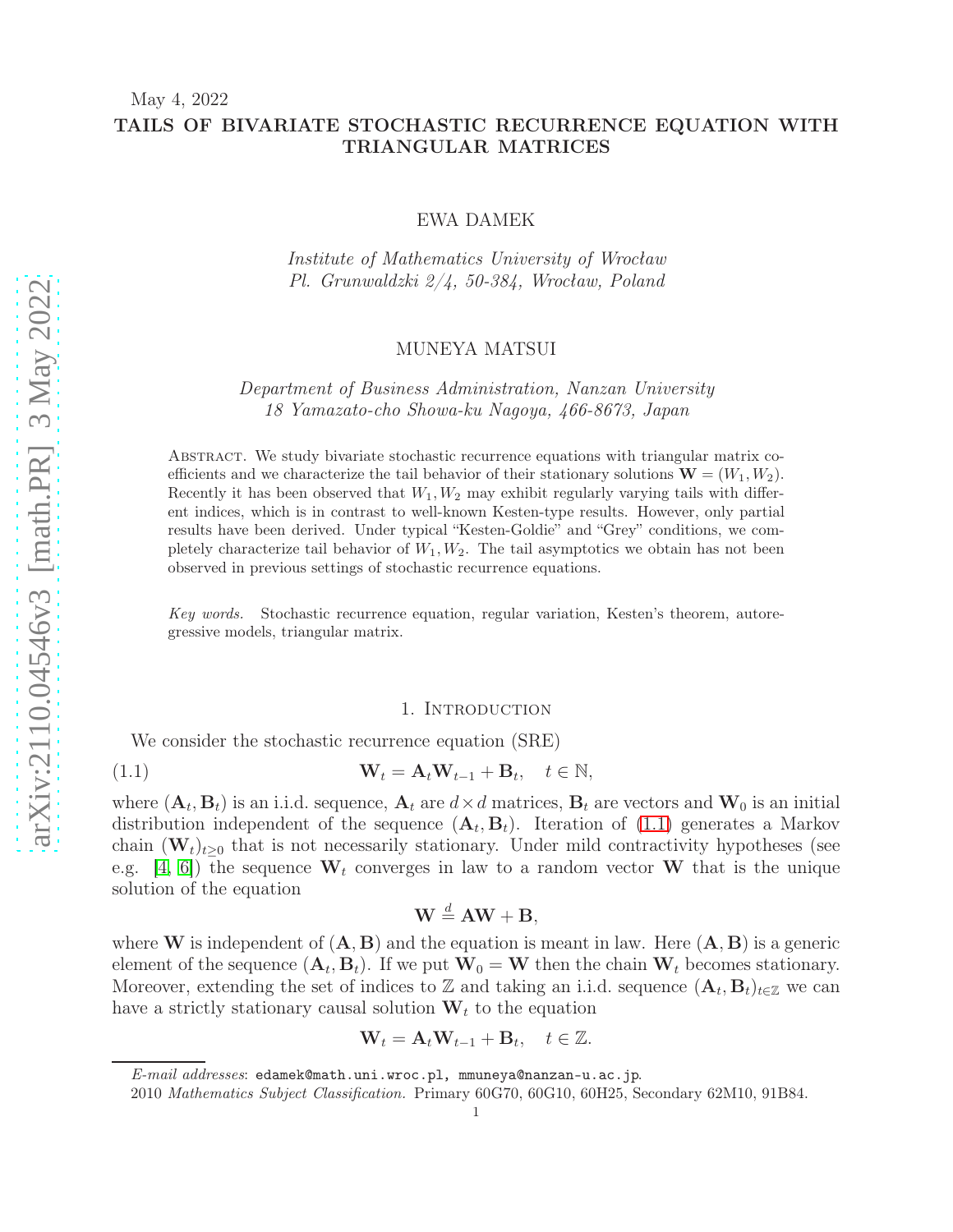It is given by

$$
\mathbf{W}_t = \sum_{i=-\infty}^t \mathbf{A}_t \cdots \mathbf{A}_i \mathbf{B}_{i-1} + \mathbf{B}_i \stackrel{d}{=} \mathbf{W}.
$$

The stochastic iteration [\(1.1\)](#page-0-0) and its variants have been studied since the seventies, they have found numerous applications in finance, insurance, telecommunication, time series analysis and they still attract a lot of attention. In particular, the tail behavior of the stationary solution  $W$  is of vital interest to the risk management ([\[16\]](#page-41-2), [\[30,](#page-42-0) Sec. 7.3]). It provides also moment conditions for statistical models which are crucial in parameter estimation problems (e.g. parameter estimation for GARCH processes). For an overview we refer the reader to Buraczewski et al. [\[8\]](#page-41-3)).

The first set of conditions implying regular behavior of  $W$  in the sense of  $(1.2)$  below was formulated by Kesten [\[24\]](#page-42-1). Since then, the Kesten condition and its extensions have been used to characterize tails in various situations, an essential feature being the same tail behavior in all directions [\[1,](#page-41-4) [20,](#page-41-5) [7\]](#page-41-6). To put it simply, there is an  $\alpha > 0$  and a measure on  $\mathbb{R}^d$ being the weak limit of

<span id="page-1-0"></span>(1.2) 
$$
x^{\alpha} \mathbb{P}(x^{-1} \mathbf{W} \in \cdot), \text{ when } x \to \infty.
$$

The behavior [\(1.2\)](#page-1-0) follows from certain irreducibility or homogeneity of the action of the group generated by the support of the law of  $\bf{A}$ : random shocks circulate over all directions, so that coordinate-wise tail behavior is the same. However, this property is not necessarily shared by all models interesting both from theoretical and applied perspective [\[22,](#page-41-7) [27,](#page-42-2) [28,](#page-42-3) [31,](#page-42-4) [33,](#page-42-5) [39\]](#page-42-6). Therefore, SREs with more general A are both challenging and desirable.

Notice that already for SREs with diagonal matrices  $\mathbf{A} = diag(A_{11},..., A_{dd})$ , the tail indices of particular coordinates may be different: each coordinate satisfies the corresponding univariate SRE and they do not interact. This leads to "non standard" or "vector valued" regular variation [\[12,](#page-41-8) [31,](#page-42-4) [36\]](#page-42-7). Then, naturally triangular matrices A occur, which provides SREs with partial interactions between coordinates, and therefore considering them is a natural next step. However, the existing methods cannot be applied and a new approach is needed. It has been partly developed in [\[13,](#page-41-9) [14,](#page-41-10) [29\]](#page-42-8) and now we propose a complete solution for the case of  $2 \times 2$  upper triangular matrices  $\mathbf{A} = [A_{ij}]$  (i.e.  $A_{21}$  is the only one being identically zero). Even then the proof is quite involved and uses a broad range of methods that will be gradually explained.

Write  $W = (W_1, W_2)$  and under natural conditions, we obtain that  $W_1, W_2$  are regularly varying with possibly different indices. For  $(A, B)$  we assume either "Kesten-Goldie" condition,

<span id="page-1-1"></span>(1.3) 
$$
\mathbb{E}|A_{ii}|^{\alpha_i} = 1 \quad \mathbb{E}|B_i|^{\alpha_i} < \infty \quad \text{for some} \quad \alpha_i > 0
$$

or "Grey" condition,

(1.4)  $\mathbb{E}|A_{ii}|^{\alpha_i} < 1$  and  $B_i$  regularly varying with index  $\alpha_i > 0$ .

The regular variation of  $W_2$  follows directly from the univariate results. The tail of  $W_1$ , however, is determined by all the entries of  $(A, B)$ . We prove that

<span id="page-1-2"></span>(1.5) 
$$
\mathbb{P}(\pm W_1 > x) \sim c_{\pm} x^{-\min(\alpha_1, \alpha_2)} \ell(x), \text{ as } x \to \infty
$$

for an appropriate slowly varying function  $\ell$  and  $c_+ + c_- > 0$  (see Theorems [3.1,](#page-6-0) [3.3,](#page-8-0) [3.4\)](#page-9-0). Clearly, some extra integrability assumptions are needed similar to the ones usually used in the one dimensional case. They are formulated in Section [3.](#page-5-0) Although for the "Grey case"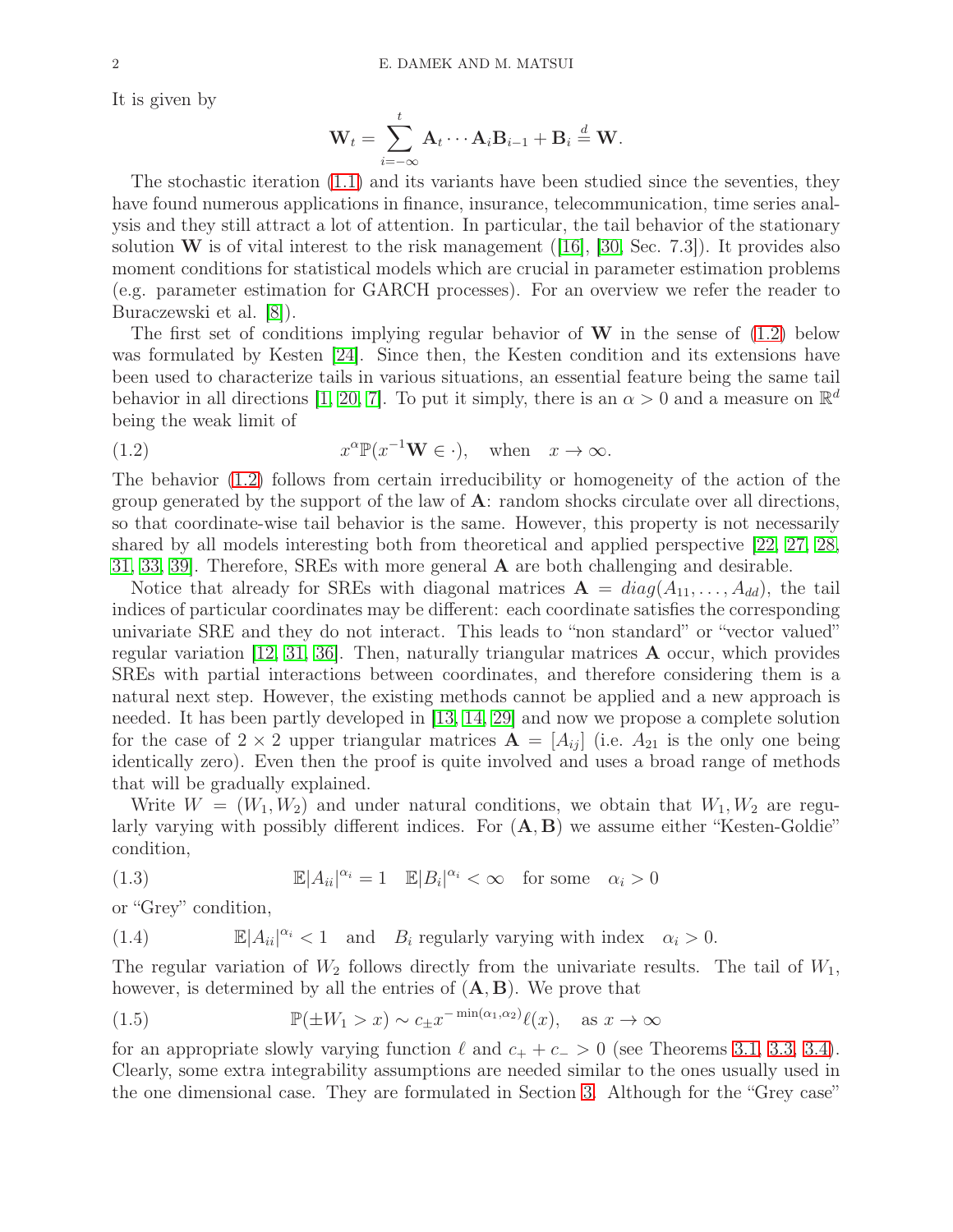l comes from the regular behavior of  $B_1, B_2$ , for the "Kesten-Goldie case" the presence of slowly varying functions is due to mutual interaction between the entries of  $(A, B)$ . This is a novelty that has not yet been observed in the case of SRE. The latter phenomena appear only when  $\alpha_1 = \alpha_2 =: \alpha$  and then  $\ell(x) = (\log x)^{\beta}$ , with  $\beta = 1, \alpha$  or  $\alpha/2$ . Most of our effort is concentrated on this case and already for  $2 \times 2$  matrices the proof is very technical.

Under the setting [\(1.3\)](#page-1-1), with all the entries of A, B being positive and  $\alpha_1 \neq \alpha_2$ , [\(1.5\)](#page-1-2) was obtained in [\[13\]](#page-41-9) with  $\ell(x) = 1$ . Later on [\(1.5\)](#page-1-2) was generalized to  $d \times d$  matrices under the assumption  $\mathbb{E} \tilde{A}_{ii}^{\alpha_i} = 1, A_{ii} > 0$ , with  $\alpha_1, ..., \alpha_d$  being all different ([\[29\]](#page-42-8)). Then

$$
\mathbb{P}(W_i > x) \sim c_i x^{-\tilde{\alpha}_i}, \quad c_i > 0,
$$

where  $\tilde{\alpha}_i$  depends on  $\alpha_i, ..., \alpha_d$ . Moreover, the case of  $2 \times 2$  matrices with  $A_{11} = A_{22} > 0$  was treated in [\[14\]](#page-41-10). However, not much has been done when  $\alpha_i = \alpha_j$  for some  $i \neq j$  but  $A_{ii}, A_{jj}$ are not equal almost surely. There are only rough estimates

(1.6) 
$$
c_i x^{-\widetilde{\alpha}_i} \le \mathbb{P}(W_i > x) \le C_i x^{-\widetilde{\alpha}_i} (\log x)^{\beta_i}
$$

(see [\[40\]](#page-42-9)) again under assumption of positivity of  $A, B$ . It is not clear how to make use of both our approach and [\[29,](#page-42-8) [40\]](#page-42-9) to obtain a definitive answer.

There are various financial models that satisfy  $(1.1)$  and in order to prove that the finite dimensional distributions of the corresponding stochastic process  $X$  are regularly varying, the results [\[24,](#page-42-1) [18,](#page-41-11) [7,](#page-41-6) [1,](#page-41-4) [20\]](#page-41-5) have been used intensively, e.g. in [\[2,](#page-41-12) [27,](#page-42-2) [28,](#page-42-3) [33\]](#page-42-5). The concept of regular variation is convenient to study extremal behavior of the process  $X$  in terms of the maxima or extremal indices. For  $GARCH(p,q)$ , bivariate  $GARCH(1,1)$  or  $BEKK-ARCH$ processes, when assumptions of  $[24, 7, 1]$  $[24, 7, 1]$  $[24, 7, 1]$  or  $[20]$  are applicable, regular variation was studied in  $[2, 27, 28]$  $[2, 27, 28]$  $[2, 27, 28]$  and  $[33]$ , and conclusions for the extremal properties of X have been obtained, see [\[37,](#page-42-10) [27\]](#page-42-2).

The BEKK-ARCH process, introduced by Engle and Kroner [\[15\]](#page-41-13) and originally defined by a non-affine recursion, has been written as [\(1.1\)](#page-0-0) by Pedersen and Wintenberger [\[33\]](#page-42-5). They studied the regular behavior when assumptions of [\[1\]](#page-41-4) or [\[7\]](#page-41-6) are applicable. Recent results on SREs with diagonal matrices [\[12,](#page-41-8) [31\]](#page-42-4) allow to study diagonal BEKK models typically used in finance due to their relatively simple parametrization (see Bauwens et al. [\[5\]](#page-41-14)). Also BEKK-ARCH with triangular matrices has been of interest (see [\[28\]](#page-42-3)) and then the results of this paper as well as the multivariate ones [\[29\]](#page-42-8) are applicable.

The remainder of the paper is organized as follows. In Section [2,](#page-3-0) we describe the model and prove existence of a unique stationary solution. The main results are presented in Section [3,](#page-5-0) where we make distinction between  $\alpha_1 \neq \alpha_2$  and  $\alpha_1 = \alpha_2$ , the latter being much more involved. The proofs are contained in Sections [4](#page-9-1) and [5](#page-15-0) respectively. In Section [6](#page-36-0) we provide a formula for the Goldie constants in the univariate SRE, which is frequently used in the previous sections and which is interesting in itself. For readers convenience a list of frequently used symbols is given just before acknowledgments.

We close this section by introducing some notation used throughout the paper. For functions  $f, g : \mathbb{R} \to \mathbb{R}$ ,  $f(x) \sim g(x)$  means that  $\lim_{x\to\infty} f(x)/g(x) \to 1$ . For a real number a we write  $a^+ = \max(a, 0)$ ,  $a^- = -\min(a, 0)$  and moreover,  $\log^+ a = \log(1 \vee a)$ . For a vector  $\mathbf{x} \in \mathbb{R}^d$ , |**x**| denotes its Euclidean norm and for a  $d \times d$  matrix **A** we use the matrix norm;

$$
||\mathbf{A}||=\sup_{\mathbf{x}\in\mathbb{R}^d,\,|\mathbf{x}|=1}|\mathbf{A}\mathbf{x}|.
$$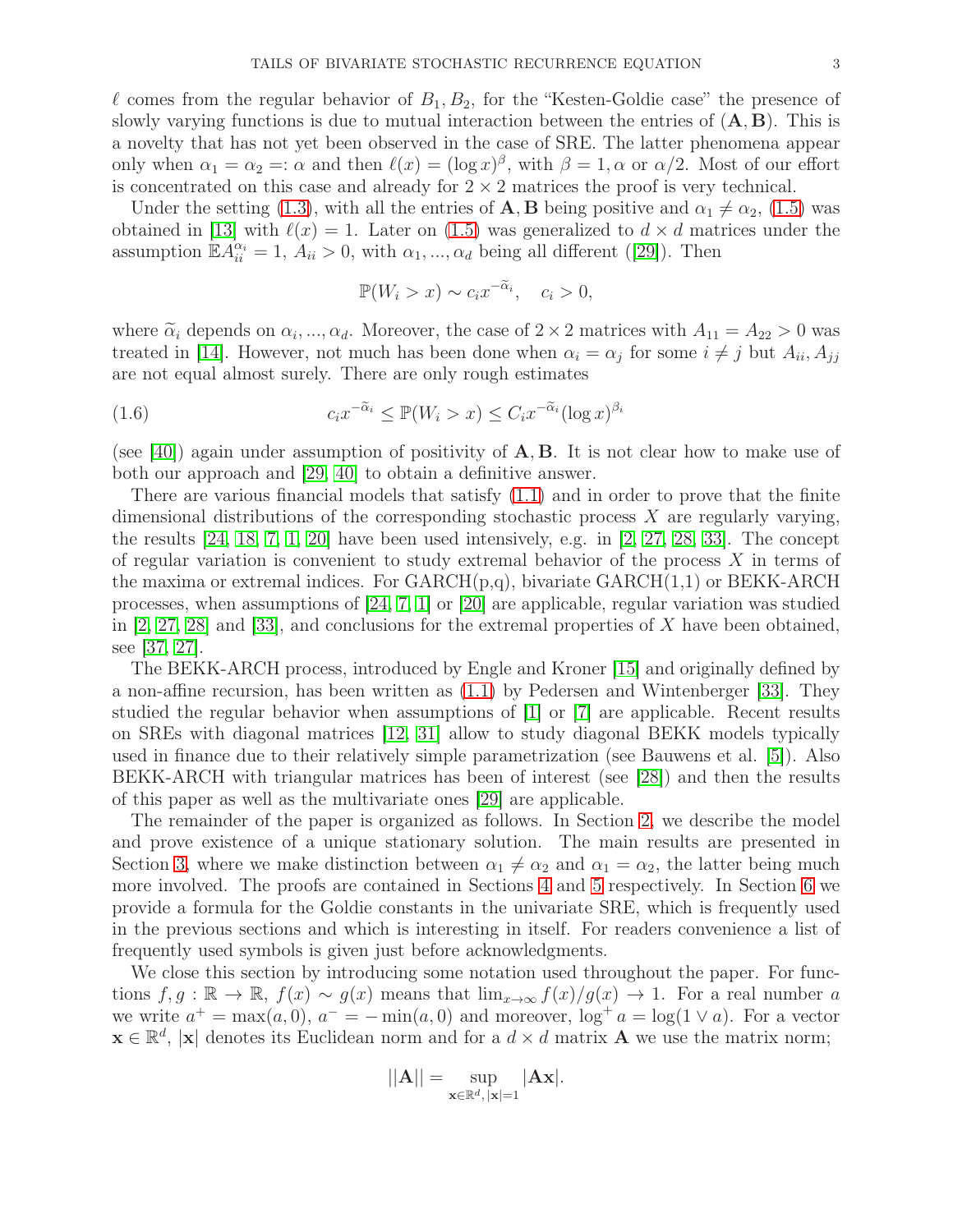# 2. Bivariate stochastic recurrence equations

<span id="page-3-0"></span>We start with description of the model as well as the conditions for stationarity of the related time series.

2.1. The model. We consider the bivariate SRE;

<span id="page-3-1"></span>(2.1) 
$$
\mathbf{W}_t = \mathbf{A}_t \mathbf{W}_{t-1} + \mathbf{B}_t, \quad t \in \mathbb{Z},
$$

where

$$
\mathbf{W}_t = \begin{pmatrix} W_{1,t} \\ W_{2,t} \end{pmatrix}, \quad \mathbf{A}_t = \begin{pmatrix} A_{11,t} & A_{12,t} \\ 0 & A_{22,t} \end{pmatrix} \quad \text{and} \quad \mathbf{B}_t = \begin{pmatrix} B_{1,t} \\ B_{2,t} \end{pmatrix}
$$

and  $(\mathbf{A}_t, \mathbf{B}_t)$  an i.i.d. sequence. Unlike in [\[13\]](#page-41-9) we do not assume here any restriction on the sign of the entries of matrices and vectors, they are just real numbers. It is convenient to write the SRE also in a coordinate-wise form;

<span id="page-3-3"></span>(2.2) 
$$
W_{1,t} = A_{11,t} W_{1,t-1} + D_t,
$$

<span id="page-3-5"></span>
$$
(2.3) \t W_{2,t} = A_{22,t} W_{2,t-1} + B_{2,t},
$$

where

$$
(2.4) \t\t D_t := B_{1,t} + A_{12,t} W_{2,t-1}.
$$

For further convenience we denote for  $t \in \mathbb{Z}$ ,

<span id="page-3-4"></span>
$$
\begin{aligned}\n\Pi_{t,s} &= \mathbf{A}_t \cdots \mathbf{A}_s, \ t \ge s, \quad \Pi_{t,s} = \mathbf{I}, \ t < s \quad \text{and} \quad \Pi_t = \Pi_{t,1}, \\
\Pi_{t,s}^{(i)} &= \Pi_{j=s}^t A_{ii,j}, \ t \ge s, \ i = 1,2 \quad \text{and} \quad \Pi_{t,s}^{(i)} = 1, \ t < s \quad \text{and} \quad \Pi_t^{(i)} = \Pi_{t,1}^{(i)},\n\end{aligned}
$$

where **I** is the bivariate identity matrix.

2.2. Stationarity. Starting from [\[24\]](#page-42-1) there is a series of results [\[6\]](#page-41-1), [\[4\]](#page-41-0) for the existence of stationary solution to SRE (see also [\[8,](#page-41-3) Sec.2.1] for a review). The notion of the "so called" top Lyapunov exponent

$$
\gamma=\inf_{n\geq 1}n^{-1}{\mathbb E}\log\|\Pi_n\|
$$

associated with the sequence  $(\mathbf{A}_t)$  is essential. If  $\gamma$  is strictly negative and

(2.5) 
$$
\mathbb{E}(\log^+|\mathbf{B}| + \log^+|\mathbf{A}|) < \infty,
$$

then SRE  $(2.1)$  has a unique strictly stationary solution  $(4]$ , see also  $[8,$  Theorem 4.1.4]) given by the infinite series,

(2.6) 
$$
\mathbf{W}_t = \sum_{i=-\infty}^t \mathbf{\Pi}_{t,i+1} \mathbf{B}_i.
$$

When matrices  $\bf{A}$  are block triangular, we refer to [\[17\]](#page-41-15) and [\[38\]](#page-42-11) for conditions that imply negativity of  $\gamma$ . For the bivariate case we will use the following statement.

<span id="page-3-2"></span>Proposition 2.1.  $Assume \ \mathbb{E} \log |A_{11}| < 0$ ,  $\mathbb{E} \log |A_{22}| < 0$ ,  $\mathbb{E} \log^+ |\mathbf{B}| < \infty$  and  $\mathbb{E} \|\mathbf{A}\|^{\varepsilon} < \infty$ for some  $\varepsilon > 0$ . Then  $\gamma$  is strictly negative.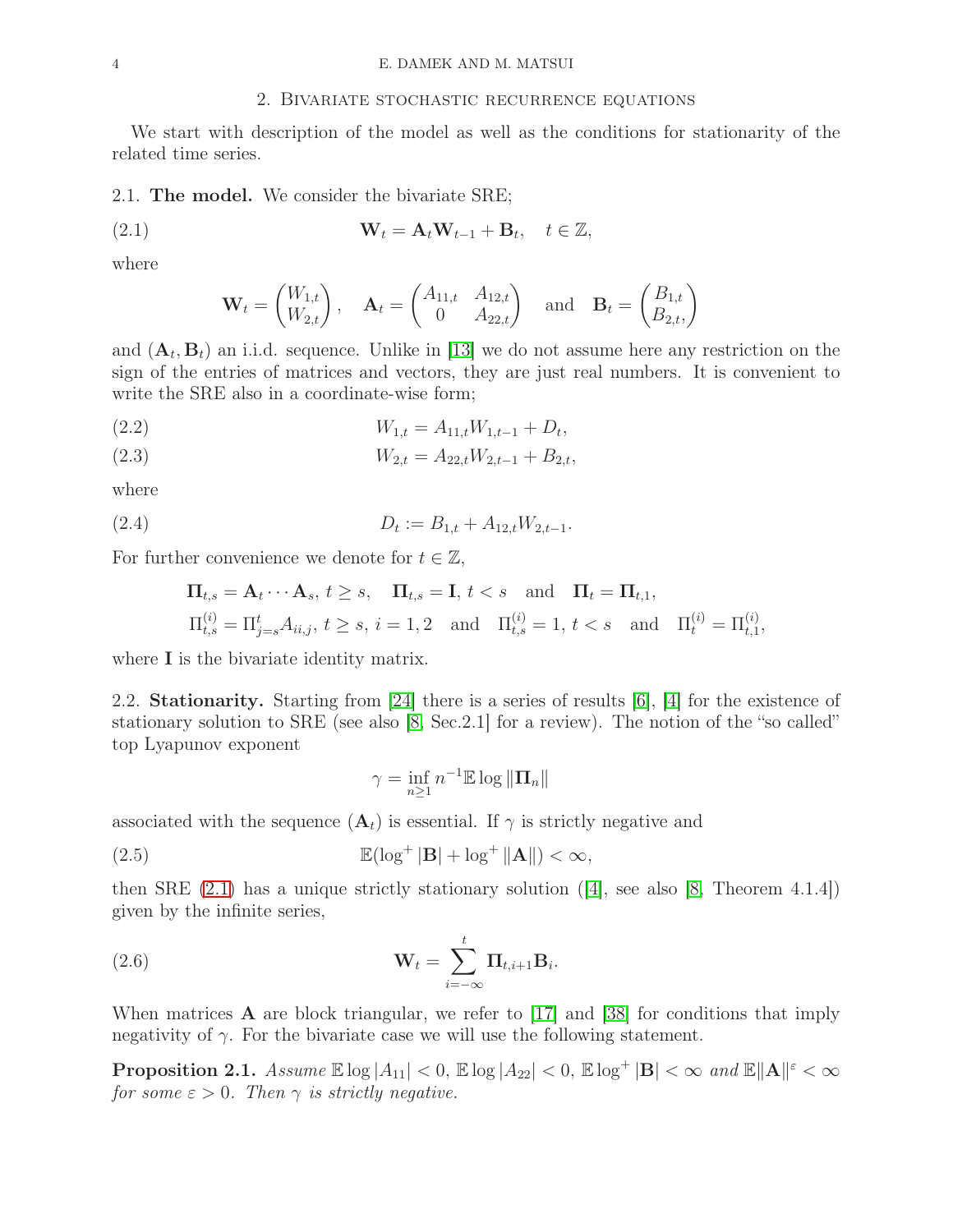Proposition [2.1](#page-3-2) was proved in [\[13,](#page-41-9) Proposition 2.1] for matrices and vectors with positive entries, but the proof in the general case is the same. Although the assumptions are a little bit stronger than necessary but they are anyway satisfied in our main theorems (Theorems [3.1](#page-6-0)[,3.4](#page-9-0) and [3.3\)](#page-8-0). For further discussion we refer to [\[13\]](#page-41-9).

Due to stationarity we may restrict our attention to the tails of  $W_{i,0}$ . The subscript 0 in  $A_{ij,0}, B_{i,0}$  and  $W_{i,0}$ , etc. will be sometimes omitted and we will write  $A_{ij}, B_i$  and  $W_i$  for generic random variables.

2.3. Componentwise decomposition. We will work on the component-wise representation of the solution  $\mathbf{W}_t = (W_{1,t}, W_{2,t})$  given by

<span id="page-4-0"></span>(2.7) 
$$
W_{1,t} = \sum_{i=1}^{\infty} \Pi_{t,t+2-i}^{(1)} D_{t+1-i},
$$

<span id="page-4-1"></span>(2.8) 
$$
W_{2,t} = \sum_{i=1}^{\infty} \Pi_{t,t+2-i}^{(2)} B_{2,t+1-i},
$$

which are well-defined. The expressions  $(2.7)$  and  $(2.8)$  of the solution may be proved in various ways but under our hypotheses the proof is particularly simple. Indeed, the assump-tions we require in the main theorems [\(3.1,](#page-6-0)[3.4](#page-9-0) and [3.3\)](#page-8-0) imply existence of  $0 < \varepsilon < 1$  such that

(2.9) <sup>E</sup>|Aii<sup>|</sup> <sup>ε</sup> < 1,

(2.10) 
$$
\mathbb{E}|\mathbf{B}|^{\varepsilon} < \infty \quad \text{and} \quad \mathbb{E}|A_{12}|^{\varepsilon} < \infty.
$$

Then, first we see by the triangle inequality that  $\mathbb{E}|W_2|^{\varepsilon} < \infty$ , hence  $\mathbb{E}|D|^{\varepsilon} < \infty$ . Again by the triangle inequality  $\mathbb{E}[W_1]^\varepsilon < \infty$  follows. Thus, [\(2.7\)](#page-4-0) and [\(2.8\)](#page-4-1) are convergent. Substitut-ing [\(2.7\)](#page-4-0) and [\(2.8\)](#page-4-1) to [\(2.1\)](#page-3-1) we see that  $(W_{1,t}, W_{2,t})$  satisfies the equation and by uniqueness the stationary solution  $W_t$  satisfies [\(2.7\)](#page-4-0) and [\(2.8\)](#page-4-1). For more details we refer to Section 2.2 of [\[13\]](#page-41-9).

In order to study tail asymptotics, we will further decompose  $W_{1,t}$ . Let  $\widehat{W}_1$  and  $\widetilde{W}_1$  be respectively unique stationary solutions of SREs

<span id="page-4-2"></span>(2.11) 
$$
\widehat{W}_{1,t} = A_{11,t} \widehat{W}_{1,t-1} + B_{1,t},
$$

<span id="page-4-3"></span>(2.12) 
$$
\widetilde{W}_{1,t} = A_{11,t} \widetilde{W}_{1,t-1} + \widetilde{D}_t, \quad \widetilde{D}_t = A_{12,t} W_{2,t-1}.
$$

Then

<span id="page-4-4"></span>(2.13) 
$$
W_{1,t} = \widehat{W}_{1,t} + \widetilde{W}_{1,t}, \quad t \in \mathbb{Z}.
$$

By the same reasoning as above, both [\(2.11\)](#page-4-2) and [\(2.12\)](#page-4-3) have unique solutions respectively and they may be written as

(2.14) 
$$
\widehat{W}_{1,t} = \sum_{i=1}^{\infty} \Pi_{t,t+2-i}^{(1)} B_{1,t+1-i},
$$

<span id="page-4-5"></span>(2.15) 
$$
\widetilde{W}_{1,t} = \sum_{i=1}^{\infty} \Pi_{t,t+2-i}^{(1)} A_{12,t+1-i} W_{2,t-i},
$$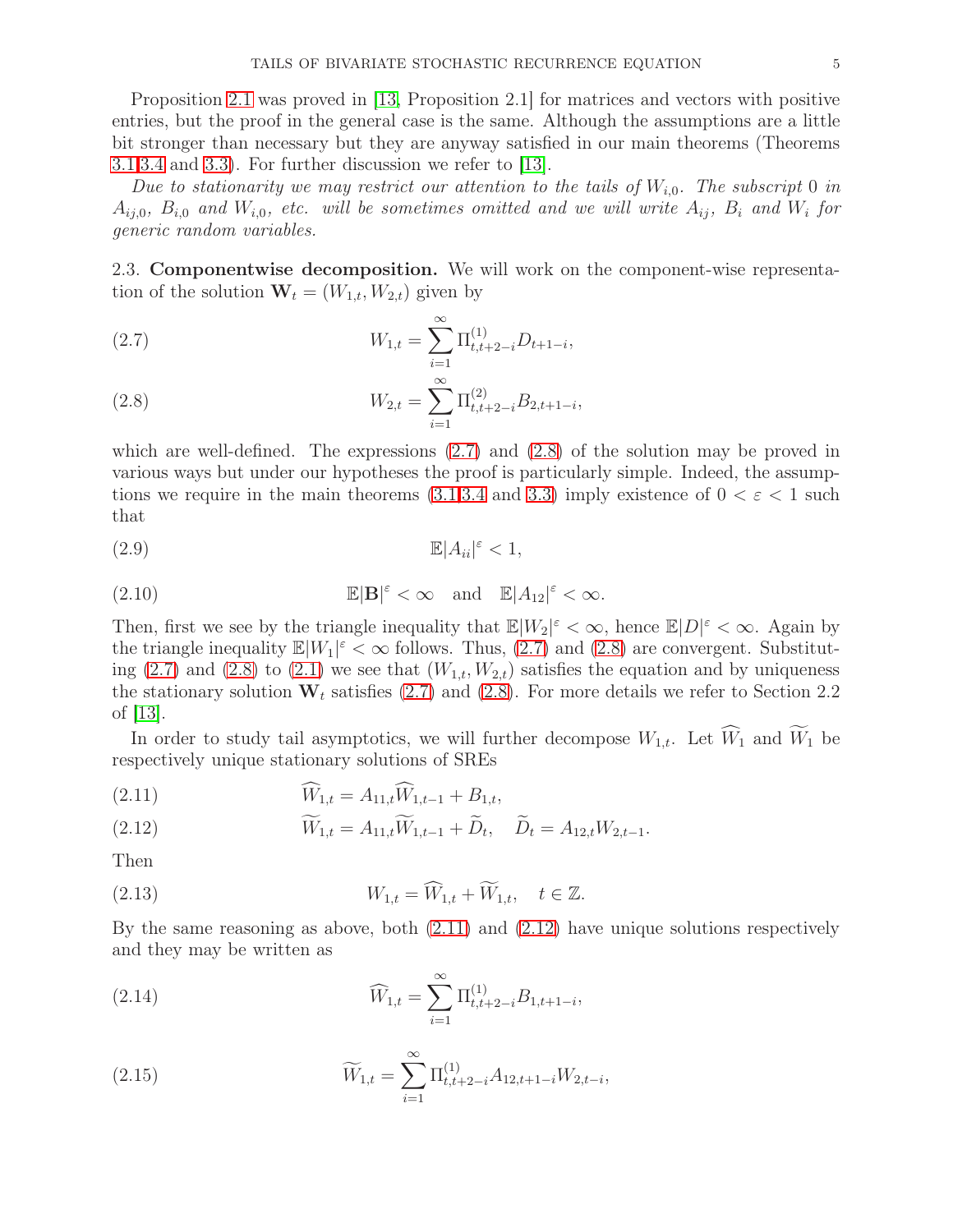where the series converge absolutely almost surely. The advantage of this approach is that we may compare the tails of both  $W_{1,t}$  and  $W_{1,t}$  and decide which of them is the heavier and determines the asymptotics of  $W_{1,t}$ .

# 3. Main results

<span id="page-5-0"></span>As already mentioned, our assumptions are modeled on those typically used for the univariate equation  $X = AX + B$ . They are either Kesten-Goldie assumption when the tail of the stationary solution is determined by  $A$ , or Grey assumption when  $B$  plays the dominant role.

✒ ✑

 $\mathcal{A}(\alpha)$ : Kesten-Goldie assumption -

- There exists  $\alpha > 0$  such that  $\mathbb{E}|A|_p^{\alpha} = 1$ ,  $\mathbb{E}|B|^{\alpha} < \infty$  and  $\mathbb{E}|A|^{\alpha} \log^+ |A| < \infty$ .
- $\mathbb{P}(Ax + B = x) < 1$  for every  $x \in \mathbb{R}$ .
- The conditional law of log |A| given  $\{A \neq 0\}$  is non-arithmetic.

 $-\mathcal{B}(\alpha)$ : Grey assumption  $-\beta$ 

<span id="page-5-1"></span>There exist  $\alpha, \eta > 0$  such that  $\mathbb{E}|A|^\alpha < 1$ ,  $\mathbb{E}|A|^{\alpha + \eta} < \infty$  and (3.1)  $\mathbb{P}(B > x) \sim p_{\alpha} x^{-\alpha} \ell(x) \text{ and } \mathbb{P}(-B > x) \sim q_{\alpha} x^{-\alpha} \ell(x)$ with  $p_{\alpha}, q_{\alpha} \geq 0$ ,  $p_{\alpha} + q_{\alpha} = 1$ , where  $\ell(x)$  is a slowly varying function.

We assume that  $(A_{ii}, B_i)_{i=1,2}$  satisfy  $\mathcal{A}(\alpha_i)$  or  $\mathcal{B}(\alpha_i)$ . Then the tail behavior of  $W_2$  follows directly form the univariate results (Theorem [6.1\)](#page-36-1):

✒ ✑

<span id="page-5-3"></span>(3.2) 
$$
\mathbb{P}(\pm W_2 > x) \sim c_{2,\pm} x^{-\alpha_2} \ell_2(x), \text{ as } x \to \infty
$$

where  $\ell_2 = 1$  if  $\mathcal{A}(\alpha_2)$  holds and  $\ell_2$  is a slowly varying function if  $\mathcal{B}(\alpha_2)$  holds. Here constants  $c_{2,+}$  and  $c_{2,-}$  are given by  $(6.3)$  with  $(A, B, X) = (A_{22}, B_2, W_2)$ . Strict positivity of  $c_{2,+} + c_{2,-}$ means that

$$
\lim_{x \to \infty} \mathbb{P}(|W_2| > x) x^{\alpha_2} \ell_2(x) = c_{2,+} + c_{2,-} > 0
$$

and if  $\mathcal{B}(\alpha_2)$  holds, it is straightforward from [\(6.3\)](#page-36-2). For  $\mathcal{A}(\alpha_2)$  an extra argument is needed, see [\[18\]](#page-41-11).

The same estimate for  $W_1 = \widehat{W}_1 + \widetilde{W}_1$  is more delicate. Since  $\widehat{W}_1$  satisfies [\(2.11\)](#page-4-2), it is regularly varying with index  $\alpha_1$ . Then the tail of  $W_1$  is determined by  $\min(\alpha_1, \alpha_2)$ . When  $\alpha_1 < \alpha_2$ , then the noise component  $\widetilde{D}$  of  $\widetilde{W}_1$  in [\(2.12\)](#page-4-3) satisfies  $\mathbb{E}|\widetilde{D}|^{\alpha_1}$ , so the same holds for D in [\(2.7\)](#page-4-0). Thus the tail of  $W_1$  is determined by the autoregressive part  $A_{11}$ . When  $\alpha_2 < \alpha_1$ the situation is quite the opposite and  $W_2$  via the noise term  $\widetilde{D}$  of  $\widetilde{W}_1$  determines the tail of  $W_1$ . The same happens when  $\alpha_1 = \alpha_2$ , though then analysis of  $\widetilde{W}_1$  in far more complicated as explained after Theorem [3.3](#page-8-0) and at the beginning of Section [5.2.](#page-19-0)

In what follows, we start with the case  $\alpha_1 \neq \alpha_2$  (Theorem [3.1\)](#page-6-0) and then study the case  $\alpha_1 = \alpha_2 = \alpha$  (Theorems [3.3](#page-8-0) and [3.4\)](#page-9-0). Since  $\widehat{W}_1$  has the same univariate form [\(2.11\)](#page-4-2), it is immediate to see

<span id="page-5-2"></span>(3.3) 
$$
\mathbb{P}(\pm \widehat{W}_1 > x) \sim c_{1,\pm} x^{-\alpha_1} \ell_1(x)
$$

where  $\ell_1 = 1$  if  $\mathcal{A}(\alpha_1)$  holds and  $\ell_2$  is a slowly varying function if  $\mathcal{B}(\alpha_1)$  holds. The constants are again determined by [\(6.3\)](#page-36-2) with  $(A, B, X) = (A_{11}, B_1, W_1)$ .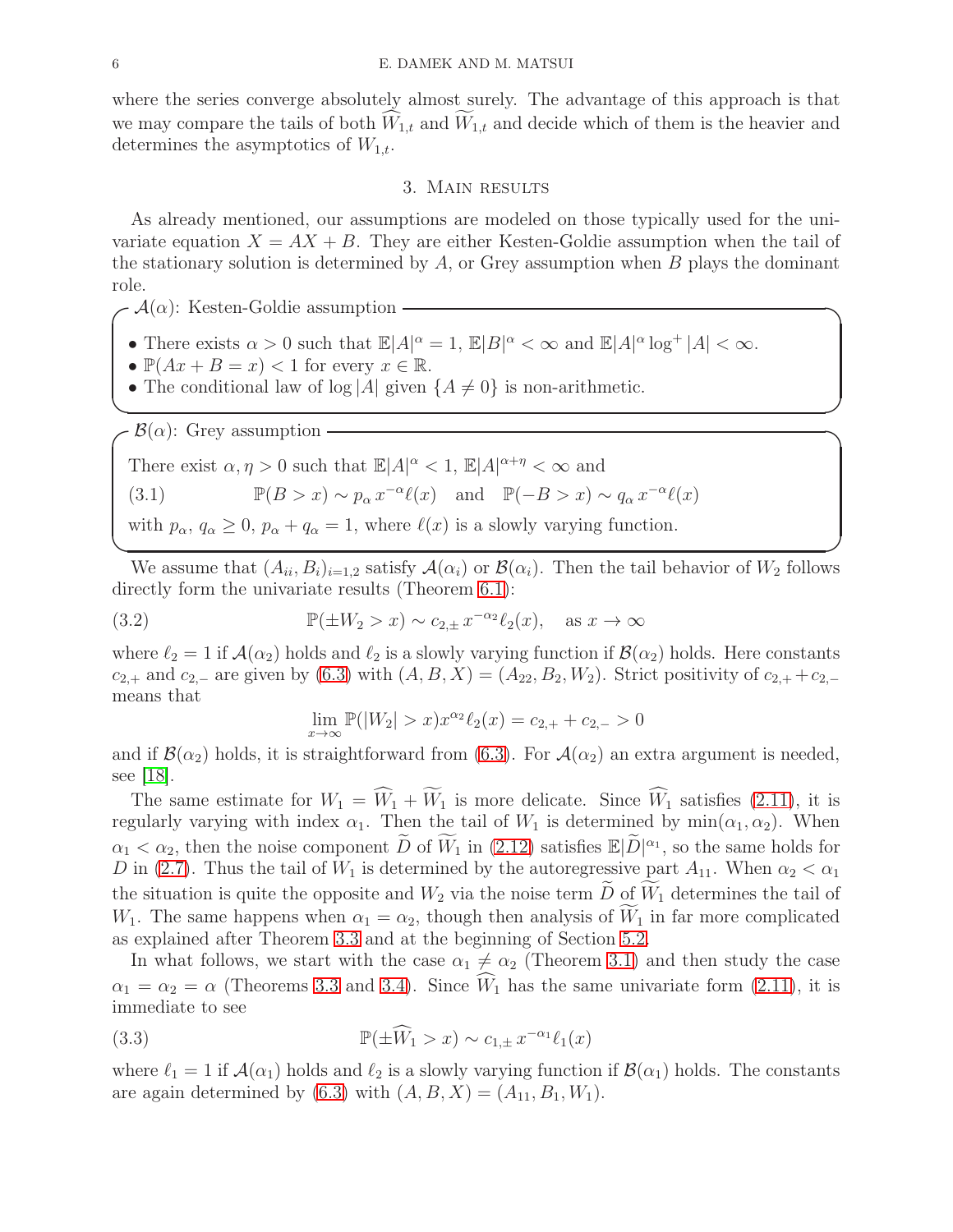To formulate the results precisely we need some notation. Let

(3.4) 
$$
\rho_1 = \mathbb{E}|A_{11}|^{\alpha_1} \log |A_{11}|, \quad \rho_2 = \mathbb{E}|A_{22}|^{\alpha_2} \log |A_{22}|,
$$

(3.5) 
$$
M_n = \sum_{i=1}^n \Pi_{0,2-i}^{(1)} A_{12,1-i} \Pi_{-i,1-n}^{(2)},
$$

and

<span id="page-6-8"></span><span id="page-6-6"></span><span id="page-6-5"></span>
$$
w_{n,\pm} = \mathbb{E}(M_n^{\pm})^{\alpha_2}
$$
 and  $w_n = \mathbb{E}|M_n|^{\alpha_2}$ .

We will prove later on that, if  $\alpha_1 > \alpha_2$  the limits

(3.6) 
$$
w = \lim_{n \to \infty} w_n > 0 \text{ and } w_{\pm} = \lim_{n \to \infty} w_{n,\pm}
$$

exist and  $w, w_{\pm}$  appear in the tail constants of Theorem [3.1](#page-6-0) (Table [1\)](#page-7-0).

Now we are ready to formulate the main results. We have 4 patterns of the tail behavior of  $W_1$  depending on whether A or B are satisfied and which of  $\alpha_1, \alpha_2$  is larger.

<span id="page-6-0"></span>**Theorem 3.1.** Suppose that  $(A_{ii}, B_i)_{i=1,2}$  satisfy  $\mathcal{A}(\alpha_i)$  or  $\mathcal{B}(\alpha_i)$  for  $\alpha_1 \neq \alpha_2$ , and moreover,

<span id="page-6-7"></span>(3.7) 
$$
\mathbb{P}(A_{12}=0) < 1 \quad and \quad \mathbb{E}|A_{12}|^{\alpha_1 \wedge \alpha_2} < \infty.
$$

Then, if  $\alpha_1 < \alpha_2$ ,

<span id="page-6-2"></span>(3.8) 
$$
\mathbb{P}(\pm W_1 > x) \sim \begin{cases} \bar{c}_{\pm} x^{-\alpha_1} & \text{if } \mathcal{A}(\alpha_1) \\ \bar{c}_{\pm} x^{-\alpha_1} \ell_1(x) & \text{if } \mathcal{B}(\alpha_1) \end{cases}
$$

and if  $\alpha_1 > \alpha_2$ ,

<span id="page-6-1"></span>(3.9) 
$$
\mathbb{P}(\pm W_1 > x) \sim \begin{cases} \tilde{c}_{\pm} x^{-\alpha_2} & \text{if } \mathcal{A}(\alpha_2) \& \mathbb{P}(A_{22} = 0) = 0 \\ \tilde{c}_{\pm} x^{-\alpha_2} \ell_2(x) & \text{if } \mathcal{B}(\alpha_2) \end{cases},
$$

where constants are given in Table [1](#page-7-0) and  $\ell_i$ ,  $i = 1, 2$  are slowly varying functions defined from  $(3.1)$ .

Moreover,

(3.10) 
$$
\tilde{c}_{+} + \tilde{c}_{-} > 0 \text{ in (3.9)} \text{ and } \tilde{c}_{+} + \tilde{c}_{-} > 0 \text{ in } \mathcal{B}(\alpha_{1}) \text{ of (3.8)}.
$$

Finally, if all the entries in  $A, B$  are non negative or

<span id="page-6-3"></span>(3.11) 
$$
\mathbb{E}\big[|\widehat{W}_1|^{\alpha_1} - |A_{11}\widehat{W}_1|^{\alpha_1}\big] \neq \mathbb{E}\big[|\widetilde{W}_1|^{\alpha_1} - |A_{11}\widetilde{W}_1|^{\alpha_1}\big]
$$

holds, then

(3.12) 
$$
\bar{c}_{+} + \bar{c}_{-} > 0 \text{ in } \mathcal{A}(\alpha_{1}) \text{ of } (3.8).
$$

<span id="page-6-4"></span>The proof of Theorem [3.1](#page-6-0) is given in Section [4.](#page-9-1)

**Remark 3.2.** (i) Under  $\mathcal{A}(\alpha_1)$  or  $\mathcal{A}(\alpha_2)$  with  $A_{ij}, B_i \geq 0$ , i, j = 1, 2 Theorem [3.1](#page-6-0) was proved  $in$  [\[13\]](#page-41-9).

(ii) If  $\mathcal{A}(\alpha_1)$  holds and the entries of  $\mathbf{A}, \mathbf{B}$  are not all non negative, it is hard to prove that  $\lim_{x \to \infty} \mathbb{P}(|W_1| > x) x^{\alpha_1} = \bar{c}_+ + \bar{c}_- > 0.$ 

The point is that in  $W_{1,t} = A_{11,t}W_{1,t-1} + D_t$ ,  $W_{1,t-1}$  and  $D_t$  are dependent so that the argument of Goldie [\[18\]](#page-41-11) does not work. We may use the decomposition  $W_1 = \widehat{W}_1 + \widetilde{W}_1$ . If [\(3.11\)](#page-6-3) holds then  $\lim_{x\to\infty} \mathbb{P}(|\widehat{W}_1| > x)x^{\alpha} \neq \lim_{x\to\infty} \mathbb{P}(|\widehat{W}_1| > x)x^{\alpha}$  and so [\(3.12\)](#page-6-4) follows. Otherwise the question remains open. Notice that if we replace  $A_{12,t}$  by  $aA_{12,t}$ , or  $B_2$  by  $aB_2$ ,  $a \in \mathbb{R}$  in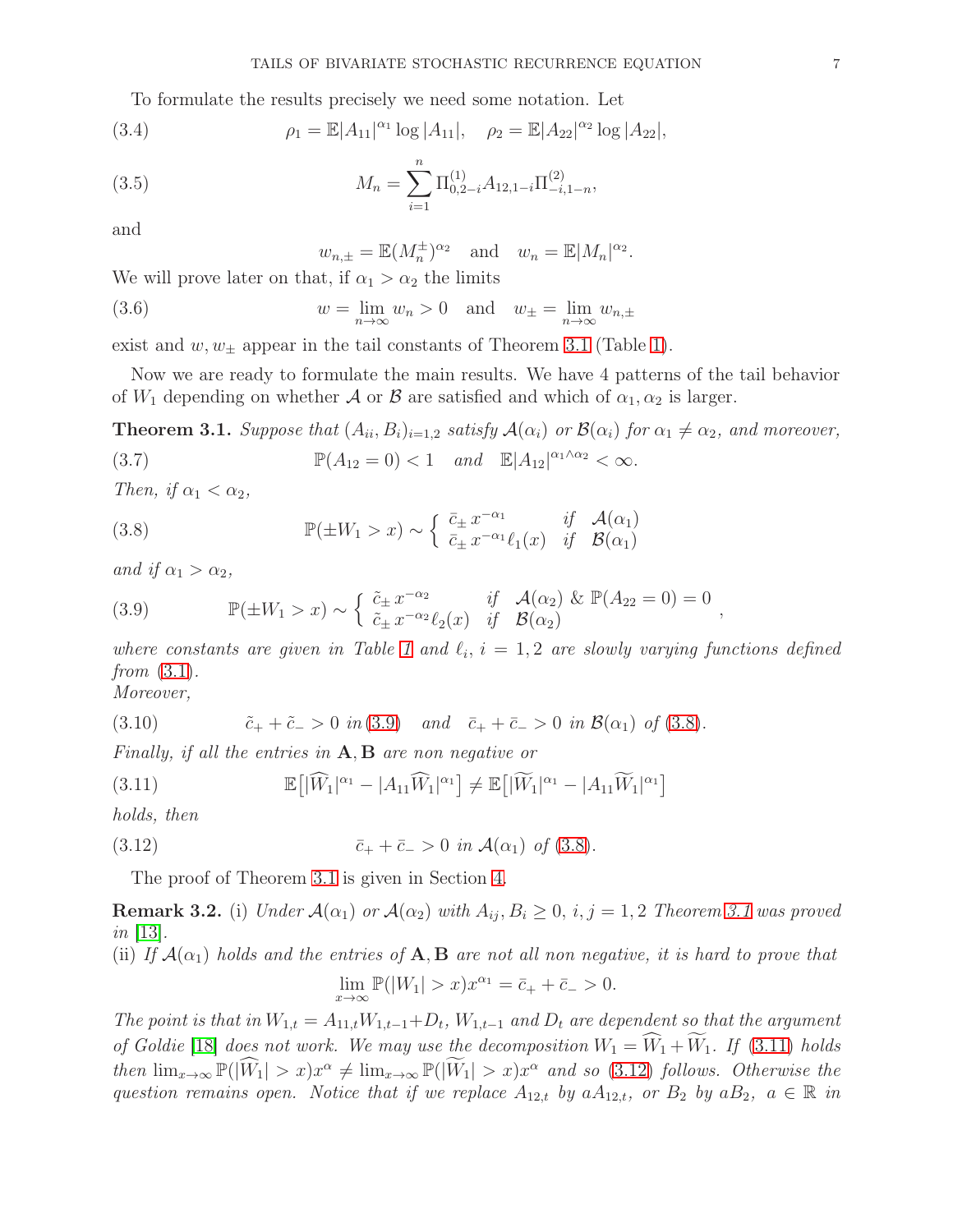the original SRE [\(2.1\)](#page-3-1), then the solution of [\(2.12\)](#page-4-3) becomes  $\widetilde{W}_{1,t} = a \sum_{i=1}^{\infty} \prod_{0,2-i}^{(1)} A_{12,1-i} W_{2,-i}$ and we obtain

$$
|a|^{\alpha_1}\mathbb{E}\big[\big|\widetilde{W}_1|^{\alpha_1}-|A_{11}\widetilde{W}_1|^{\alpha_1}\big]
$$

on the left hand side of  $(3.11)$ . Hence  $(3.11)$  may be violated only at two values of a which gives an impression that equality in [\(3.11\)](#page-6-3) is rather exceptional. Both sides of [\(3.11\)](#page-6-3), or equivalently, the tail constants are not easy to calculate (see [\[8,](#page-41-3) Section 3]). Although there are several attempts (cf. [\[32\]](#page-42-12)) the results are far from being exhaustive.

<span id="page-7-0"></span>Table 1. Constants in Theorem [3.1](#page-6-0)

| Conditions                                                                         | Constants                                                                                                                                                                                                                                                                                                           |
|------------------------------------------------------------------------------------|---------------------------------------------------------------------------------------------------------------------------------------------------------------------------------------------------------------------------------------------------------------------------------------------------------------------|
|                                                                                    | $\mathcal{A}(\alpha_1)$ $A_{11} \ge 0$ a.s. $\bar{c}_{\pm} = (\alpha_1 \rho_1)^{-1} \mathbb{E}[( (D_0 + A_{11}W_1)^{\pm})^{\alpha_1} - ((A_{11}W_1)^{\pm})^{\alpha_1}]$<br>$\mathbb{P}(A_{11} < 0) > 0$ $\bar{c}_{\pm} = (2\alpha_1 \rho_1)^{-1} \mathbb{E}[ D_0 + A_{11}W_1 ^{\alpha_1} -  A_{11}W_1 ^{\alpha_1}]$ |
|                                                                                    |                                                                                                                                                                                                                                                                                                                     |
| $\mathcal{A}(\alpha_2)$ $A_{22} \ge 0$ <i>a.s.</i><br>$\mathbb{P}(A_{22} < 0) > 0$ | $\tilde{c}_{\pm} = c_{2,+}w_{\pm} + c_{2,-}w_{\mp}$                                                                                                                                                                                                                                                                 |
|                                                                                    | $\tilde{c}_+ = \tilde{c}_- = c_2 w/2, \quad c_2/2 = c_{2,+} = c_{2,-}$                                                                                                                                                                                                                                              |
| $\mathcal{B}(\alpha_1)$                                                            | $\bar{c}_{\pm} = \frac{1}{2} \left\{ \frac{1}{1 - \mathbb{E} A_{11} ^{\alpha_1}} \pm \frac{p_{\alpha_1} - q_{\alpha_1}}{1 - \mathbb{E}(A_{11}^+)^{\alpha_1} + \mathbb{E}(A_{11}^-)^{\alpha_1}} \right\}$                                                                                                            |
| $\mathcal{B}(\alpha_2)$                                                            | $\tilde{c}_{\pm} = \sum_{i=1}^{\infty} w_{i,\pm} p_{\alpha_2} + w_{i,\mp} q_{\alpha_2}$                                                                                                                                                                                                                             |

The case  $\mathcal{A}(\alpha_i)$  with  $\alpha_1 = \alpha_2 = \alpha$ , i.e. the case  $\mathbb{E}|A_{ii}|^{\alpha} = 1$ ,  $i = 1, 2$  is much more involved. We distinguish two cases depending on whether  $A_{11} = A_{22}$  a.s. or not. Accordingly we need the following common and specific conditions.

Common assumptions in Theorems [3.3](#page-8-0) and [3.4](#page-9-0)  $-$ 

- $[A1]$   $\mathbb{E} \log |A_{ii}| < 0, \, \mathbb{E} |A_{ii}|^{\alpha} = 1, \, i = 1, 2.$
- [A2] there is  $\eta > 0$  such that  $\mathbb{E}|A_{ij}|^{\alpha+\eta} + \mathbb{E}|B_i|^{\alpha+\eta} < \infty$ ,  $i, j = 1, 2$ .
- 
- [A3]  $A_{22} \neq 0 \text{ a.s.}$ <br>[A4]  $\log |A_{11}|$  is n  $log |A_{11}|$  is non lattice.

Assumptions specific to Theorem [3.4](#page-9-0) (Case  $\mathbb{P}(A_{11} \neq A_{22}) > 0$ ) -

- [A5]  $\log |A_{22}|$ ,  $\log(|A_{11}| |A_{22}|^{-1})$  are non arithmetic.
- [A6] there is  $\eta > 0$  such that  $\mathbb{E}|A_{11}|^{\alpha+\eta}|A_{22}|^{-\eta} < \infty$ ,  $\mathbb{E}|A_{12}|^{\alpha+\eta}|A_{22}|^{-\eta} < \infty$ .

✒ ✑

 $\Box$ 

Before going to main results, we provide some intuition. When  $\alpha_1 = \alpha_2$ , the tail of

$$
\widetilde{W}_1 = \sum_{i=1}^{\infty} \Pi_{t,t+2-i}^{(1)} A_{12,t+1-i} W_{2,t-i}
$$

is heavier than that of  $\widehat{W}_1$  and the partial sum

$$
\sum_{i=1}^{n} \Pi_{t,t+2-i}^{(1)} A_{12,t+1-i} W_{2,t-i} \text{ with } n = \lfloor c \log x \rfloor
$$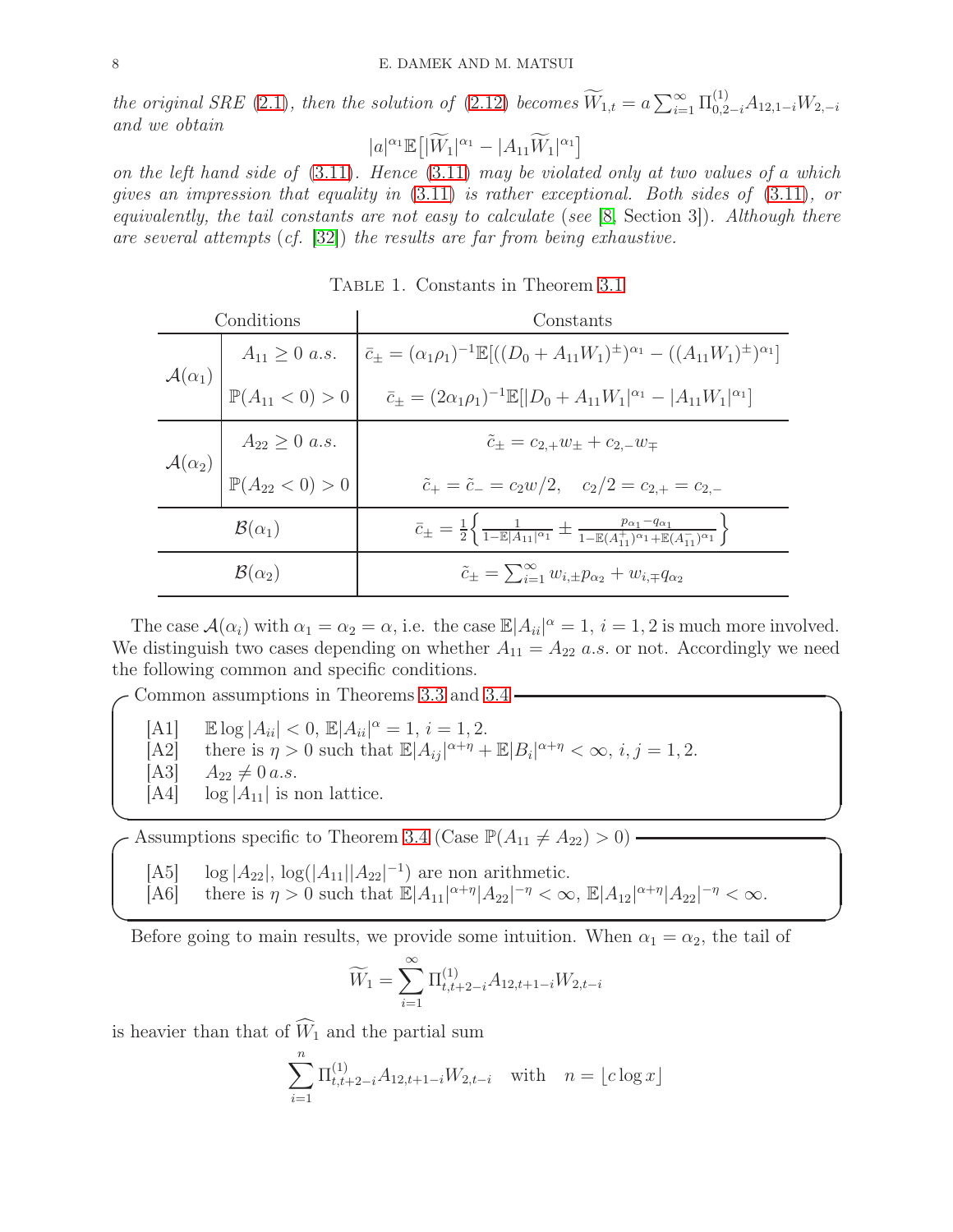provides the asymptotics (see the beginning of Section [5\)](#page-15-0). Our basic observation is

<span id="page-8-1"></span>
$$
(3.13) \quad \mathbb{P}(\widetilde{W}_1 > x) \sim C_+ \mathbb{E}(M_n^+)^{\alpha} \mathbb{P}(W_2 > x) + C_- \mathbb{E}(M_n^-)^{\alpha} \mathbb{P}(-W_2 > x) \text{ with } n = \lfloor c \log x \rfloor,
$$

where c,  $C_+$ ,  $C_-$  are positive constants depending on  $\alpha$  and  $A_{ii}$ . Then as in Theorem [3.1,](#page-6-0) the behavior of  $\mathbb{E}(M_n^{\pm})^{\alpha}$  in [\(3.5\)](#page-6-5) again plays the crucial role. We consider two cases  $\mathbb{P}(A_{11} \neq$  $(A_{22}) > 0$  and  $\mathbb{P}(A_{11} \neq A_{22}) = 0$ .

Observe that in the case  $[A_{11} = A_{22} a.s.]$ , in view of  $[A3], A_{11} \neq 0$  a.s and to state the result we set

<span id="page-8-2"></span>(3.14) 
$$
\mu = \mathbb{E} A_{11}^{-1} A_{12} |A_{11}|^{\alpha} \text{ and } \sigma^2 = \mathbb{E} (A_{12} A_{11}^{-1})^2 |A_{11}|^{\alpha},
$$

and

<span id="page-8-3"></span>(3.15) 
$$
\mathcal{C} = \sigma^{\alpha} \rho_1^{-\alpha/2} \mathbb{E}|N|^{\alpha} \text{ with } N \text{ the standard normal r.v.}
$$

<span id="page-8-0"></span>**Theorem 3.3.** Assume [A1-A4]. Suppose further that  $A_{11} = A_{22} a.s.$  and  $\sigma^2 < \infty$ . If  $\mu = 0$  then

$$
\lim_{x \to \infty} \mathbb{P}(\pm W_1 > x) x^{\alpha} (\log x)^{-\alpha/2} = c_2 C/2,
$$
  
so that 
$$
\lim_{x \to \infty} \mathbb{P}(|W_1| > x) x^{\alpha} (\log x)^{-\alpha/2} = c_2 C.
$$

If  $\mu \neq 0$  then

$$
\lim_{x \to \infty} \mathbb{P}(\pm W_1 > x) x^{\alpha} (\log x)^{-\alpha} = \begin{cases} c_{2, \pm} \mu^{\alpha} \rho_1^{-\alpha} & \text{if } \mu > 0 \\ c_{2, \mp} |\mu|^{\alpha} \rho_1^{-\alpha} & \text{if } \mu < 0, \end{cases}
$$
  
so that 
$$
\lim_{x \to \infty} \mathbb{P}(|W_1| > x) x^{\alpha} (\log x)^{-\alpha} = c_2 \rho_1^{-\alpha} |\mu|.
$$

The proof is given in Section [5.1.](#page-16-0) Theorem [3.3](#page-8-0) with  $A_{11} > 0$  was proved in [\[14\]](#page-41-10), but presently the proof has been considerably simplified and we do not assume positivity of  $A_{11}$ .

The extra function  $(\log x)^{\beta}$ ,  $\beta = \alpha, \alpha/2$  that appears in the tails of  $W_1$ , comes from  $\mathbb{E}(M_n^{\pm})^{\alpha}$  if  $A_{11} > 0$  a.s. or from  $\mathbb{E}|M_n|^{\alpha}$  if not (see [\(3.13\)](#page-8-1)). The latter is kind of surprising because it is not visible from [\(3.13\)](#page-8-1) and we will come to it later. First let us explain the simpler case of  $A_{11} > 0$ .

To study  $\mathbb{E}(M_n^{\pm})^{\alpha}$ , we change the measure using  $A_{11} > 0$ , i.e.  $\mathbb{E}_{\alpha}[\cdot] = \mathbb{E}[A_{11}^{\alpha} \cdot]$ . Then

$$
\mathbb{E}(M_n^{\pm})^{\alpha} = \mathbb{E}_{\alpha} ((U_1 + \cdots + U_n)^{\pm})^{\alpha},
$$

where  $U_1, \ldots, U_n$  are iid with generic r.v.  $U = A_{12} A_{11}^{-1}$  (Lemmas [5.2](#page-16-1) and [5.3\)](#page-17-0). In view of [\(3.14\)](#page-8-2),  $\mathbb{E}_{\alpha}U = \mu$  and  $\mathbb{E}_{\alpha}U^2 = \sigma^2$ . Then, if  $\mu = 0$ , the central limit theorem with convergence of moments is applied and we have

$$
\lim_{n \to \infty} (\rho_1 n)^{-\alpha/2} \mathbb{E}(M_n^{\pm})^{\alpha} = C/2,
$$

If  $\mu \neq 0$  we replace U by  $U - \mu$  and obtain

$$
\lim_{n \to \infty} (\rho_1 n)^{-\alpha} \mathbb{E}(M_n^{\pm})^{\alpha} = (\mu^{\pm})^{\alpha}
$$

If  $\mathbb{P}(A_{11} < 0) > 0$  then luckily only  $\mathbb{E}|M_n|^{\alpha}$  is needed,  $\mathbb{E}_{\alpha}[\cdot] = \mathbb{E}[|A_{11}|^{\alpha}]$  and the scheme is the same. Clearly we are not able to touch  $\mathbb{E}_{\alpha}(M_n^{\pm})^{\alpha}$  when  $A_{11}$  is signed but it is not an obstacle as explained in the proof of Theorem [5.1.](#page-16-2) Condition [A3] is related to the change of measure.

We proceed to the second case.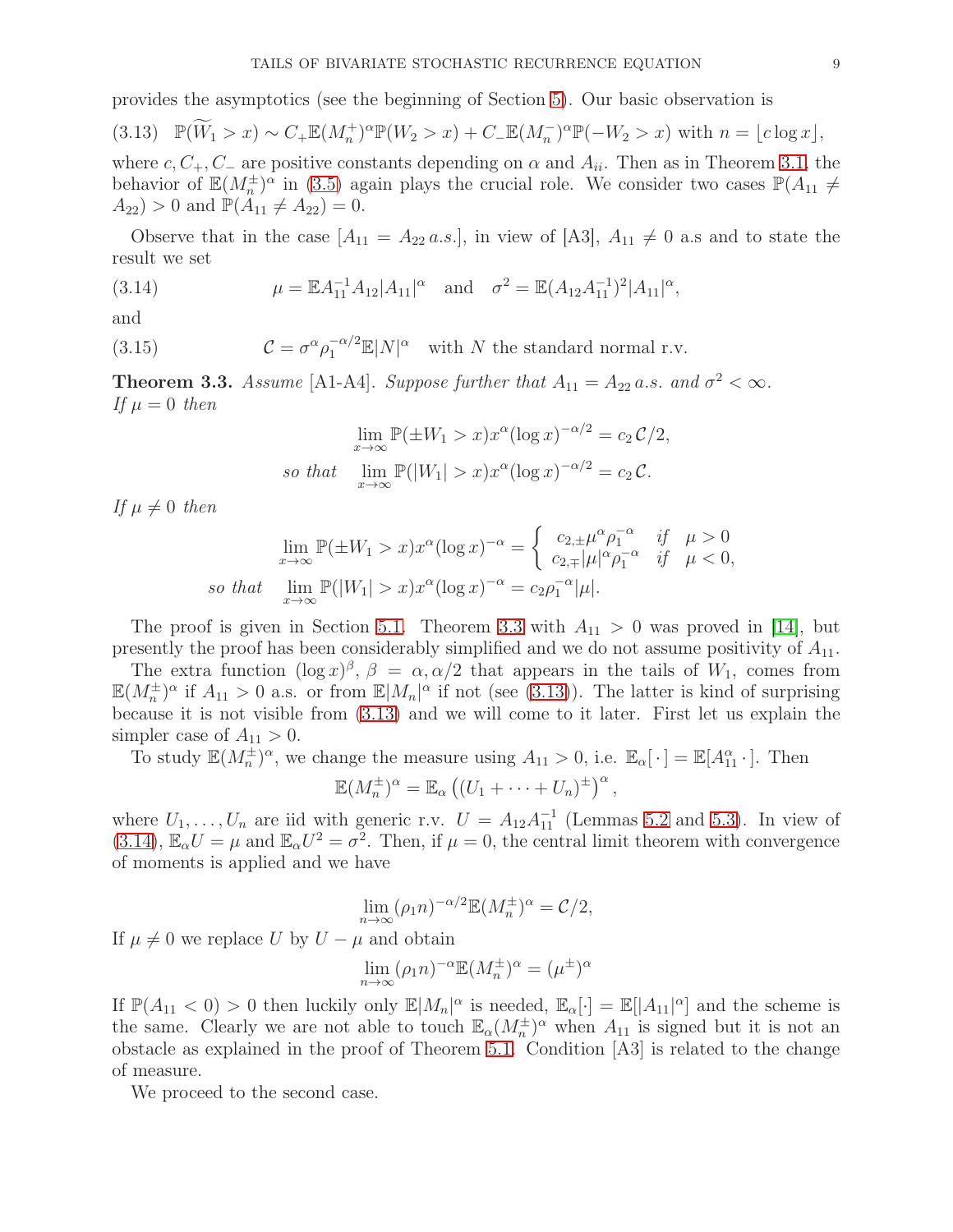<span id="page-9-0"></span>**Theorem 3.4.** Suppose  $\mathbb{P}(A_{11} \neq A_{22}) > 0$ . Under Assumptions [A1-A6],

<span id="page-9-2"></span>(3.16) 
$$
\lim_{x \to \infty} \mathbb{P}(\pm W_1 > x) x^{\alpha} (\log x)^{-1} = \mathcal{D} \alpha \rho_1^{-1},
$$

where

$$
\mathcal{D} = \begin{cases} c_2 c_R/2 & \text{if } \mathbb{P}(A_{22} < 0) > 0 \text{ or } [\mathbb{P}(A_{22} > 0) = 1 \& \mathbb{P}(A_{11} < 0) > 0] \\ c_{2, \pm} c_{R, +} + c_{2, \mp} c_{R, -} & \text{if } \mathbb{P}(A_{22} > 0) = \mathbb{P}(A_{11} \ge 0) = 1 \end{cases}
$$

and

(3.17) 
$$
c_{R,\pm} = \lim_{n \to \infty} (\alpha n)^{-1} \mathbb{E}(M_n^{\pm})^{\alpha} \quad and \quad c_R = \lim_{n \to \infty} (\alpha n)^{-1} \mathbb{E}|M_n|^{\alpha} > 0.
$$

In particular,

(3.18) 
$$
\lim_{x \to \infty} \mathbb{P}(|W_1| > x) x^{\alpha} (\log x)^{-1} = \alpha c_2 c_R \rho_1^{-1} > 0.
$$

<span id="page-9-4"></span>The proof is given in Section [5.2.](#page-19-0)

As before, the extra function  $\log x$  in [\(3.16\)](#page-9-2) comes from  $\mathbb{E}(M_n^{\pm})^{\alpha}$  if  $A_{22} > 0$  or  $\mathbb{E}|M_n|^{\alpha}$  if not. In order to show  $\mathbb{E}(M_n^{\pm})^{\alpha}$ ,  $\mathbb{E}|M_n|^{\alpha} \sim c \log x$ , we change the measure similarly as before, i.e.  $\mathbb{E}_{\alpha}[\cdot] = \mathbb{E}[|A_{22}|^{\alpha} \cdot]$  or  $\mathbb{E}[A_{22}^{\alpha} \cdot]$  if  $A_{22} > 0$ . But this time we consider SRE  $X_t = V_t X_{t-1} + U_t$ under the measure  $\mathbb{P}_{\alpha}$  (Lemma [5.5\)](#page-21-0), where generic r.v.'s for an iid sequence  $(V_t, U_t)$  are given by  $V = A_{11}A_{22}^{-1}$  and  $U = A_{12}A_{22}^{-1}$  respectively. We are able to transform  $\mathbb{E}(M_n^{\pm})^{\alpha}$  into  $\mathbb{E}_{\alpha}(\mathcal{X}_n^{\pm})^{\alpha}$  where  $\mathcal{X}_n$  converges to the stationary solution X to  $X_t = V_t X_{t-1} + U_t$  (see [\(6.5\)](#page-37-0) in Theorem [6.2\)](#page-37-1).

**Remark 3.5.** It is known that by using the standard regular variation, we can not capture the joint regular behavior of  $W$  properly, if tail orders are different as in our case. Therefore, several suggestions have been made such as "non-standard regular variation" by Resnick [\[36\]](#page-42-7) or "vector scaling regular variation" recently by Mentemeier and Wintenberger [\[31\]](#page-42-4). In particular, the latter notion was applied to  $(1.1)$  with diagonal matrices in [\[31,](#page-42-4) Section 6] and [\[12\]](#page-41-8). Then, the next natural question is how to characterize the tail of  $W$  in the triangular case in terms of "non-standard" or "vector scaling regular variation". It is left for the future.

### 4. Proof of Theorem [3.1](#page-6-0)

<span id="page-9-1"></span>We give the proof separately for the 4 cases depending on assumptions  $\alpha_1 \leq \alpha_2$  and A or B. Unless specified, C denotes a positive constant whose value is not of interest.

[Case  $\alpha_1 < \alpha_2$ ,  $\mathcal{A}(\alpha_1)$ ] Observe that the stationary solution  $W_{1,0}$  of SRE [\(2.2\)](#page-3-3) satisfies

$$
W_{1,0} = D_0 + A_{11,0} W_{1,-1},
$$

where  $W_{1,-1}$  has the same law as  $W_{1,0}$  and independent of  $A_{11,0}$ . In view of Theorem 2.3 and Lemma 9.4 of Goldie (1991), we may conclude that if  $\mathbb{P}(A_{11} \geq 0) = 1$ , the conditions

<span id="page-9-3"></span>(4.1) 
$$
\int_0^\infty |\mathbb{P}(\pm W_{1,-1} > x) - \mathbb{P}(\pm A_{11,0}W_{1,-1} > x)|x^{\alpha_1 - 1}dx < \infty
$$

respectively imply

$$
\lim_{x \to \infty} \mathbb{P}(\pm W_{1,0} > x) x^{\alpha_1} = \bar{c}_{\pm},
$$

where

$$
c_{\pm} = \rho_1^{-1} \int_0^{\infty} \left( \mathbb{P}(\pm W_{1,-1} > x) - \mathbb{P}(\pm A_{11,0} W_{1,-1} > x) \right) x^{\alpha_1 - 1} dx < \infty.
$$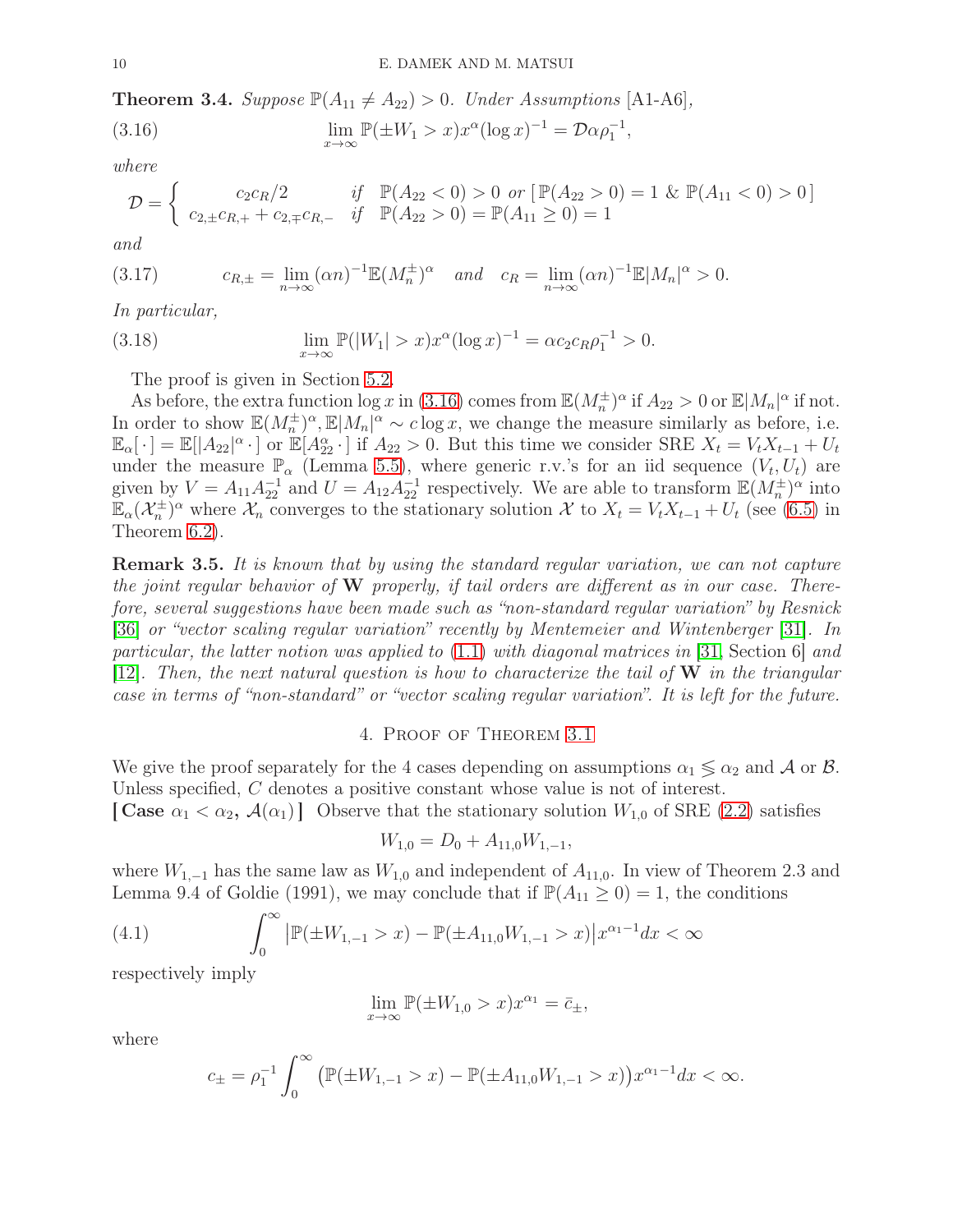Similarly if  $\mathbb{P}(A_{11,0} < 0) > 0$  and both of [\(4.1\)](#page-9-3) hold, then

$$
\lim_{x \to \infty} \mathbb{P}(\pm W_{1,0} > x) x^{\alpha_1} = (2\rho_1)^{-1} \int_0^\infty \left( \mathbb{P}(|W_{1,-1}| > x) - \mathbb{P}(|A_{11,0}W_{1,-1}| > x) \right) x^{\alpha_1 - 1} dx,
$$

so that  $\bar{c}_+ = \bar{c}_-$ . Therefore, what needs to be proved is [\(4.1\)](#page-9-3). Choose  $\bar{\alpha}$  such that  $\alpha_1 < \bar{\alpha} <$  $\alpha_2$ , and then  $\mathbb{E}[W_2]^{\bar{\alpha}} < \infty$  so that  $\mathbb{E}[D_0]^{\alpha_1} < \infty$ . Then the proof is quite similar to that of Theorem 3.2 in [\[28\]](#page-42-3) or Theorem 3.2 in [\[13\]](#page-41-9). We omit further details.

Next we show that  $\bar{c}_+ + \bar{c}_-$  in  $\mathcal{A}(\alpha_1)$  is strictly positive. Notice that we cannot take the Goldie's approach [\[18,](#page-41-11) Theorem 4.1]. Since  $(D_t)$  of  $(2.4)$  is a dependent sequence, the key of Lévy inequality there does not work. We exploit the decomposition [\(2.13\)](#page-4-4). It follows from Lemma [6.1](#page-36-1) that the solution  $\hat{W}_1$  of SRE [\(2.11\)](#page-4-2) satisfies

$$
\mathbb{P}(|\widehat{W}_1| > x) \sim c_1 x^{-\alpha_1} \quad \text{with} \quad c_1 > 0.
$$

Similarly, the solution  $\widetilde{W}_1$  for SRE [\(2.12\)](#page-4-3) satisfies

$$
\lim_{x \to \infty} \mathbb{P}(|\widetilde{W}_1| > x) x^{\alpha_1} = c' \ge 0.
$$

Notice that

$$
c_1 = (\alpha_1 \rho_1)^{-1} \mathbb{E}[|\widehat{W}_1|^{\alpha_1} - |A_{11}\widehat{W}_1|^{\alpha_1}],
$$
  

$$
c' = (\alpha_1 \rho_1)^{-1} \mathbb{E}[|\widetilde{W}_1|^{\alpha_1} - |A_{11}\widetilde{W}_1|^{\alpha_1}].
$$

If  $c_1 > c'$ , for a large positive  $\zeta$  we write

$$
\mathbb{P}(|W_1| > x) \ge \mathbb{P}(|\widehat{W}_1| > (1+\zeta)x) - \mathbb{P}(|\widetilde{W}_1| > \zeta x).
$$

Hence

$$
\lim_{x \to \infty} x^{\alpha_1} \mathbb{P}(|W_1| > x) \ge (1 + \zeta)^{-\alpha_1} c_1 - \zeta^{-\alpha_1} c' > 0
$$

if  $\zeta$  is sufficiently large. If  $c' > c_1$ , we proceed similarly.

[Case  $\alpha_1 < \alpha_2$ ,  $\mathcal{B}(\alpha_1)$ ] There is  $\bar{\alpha} : \alpha_1 < \bar{\alpha} < \alpha_2$  such that  $\mathbb{E}|A_{11}|^{\bar{\alpha}} < 1$ . Indeed,  $f(\beta) = \mathbb{E}|A_{11}|^{\beta} < \infty$  is well defined for  $0 \le \beta \le \alpha_1 + \eta$  and continuous. So  $f(\beta) \ge 1$ for all  $\beta > \alpha_1$  is not possible. Hence by  $(2.15)$ ,  $\mathbb{E}|\widetilde{W}_1|^{\bar{\alpha}} < \infty$  by Minkowski inequality or subadditivity and the conclusion follows from  $(3.3)$ .

[ Case  $\alpha_1 > \alpha_2$ ,  $\mathcal{A}(\alpha_2)$ ] First we describe the constants  $\omega_{\pm}$ ,  $\omega$  that appear in [\(3.6\)](#page-6-6). We have the following lemma.

<span id="page-10-0"></span>**Lemma 4.1.** (a) Suppose that  $\alpha_1 > \alpha_2$ ,  $\mathcal{A}(\alpha_2)$ , [\(3.7\)](#page-6-7) and  $\mathbb{P}(A_{22} = 0) = 0$  are satisfied. Then the limit

(4.2) 
$$
w = \lim_{n \to \infty} \mathbb{E}|M_n|^{\alpha_2} > 0
$$

exists.

(b) If additionally  $\mathbb{P}(A_{22} > 0) = 1$  then the limits

(4.3) 
$$
w_{\pm} = \lim_{n \to \infty} \mathbb{E}(M_n^{\pm})^{\alpha_2}
$$

exist.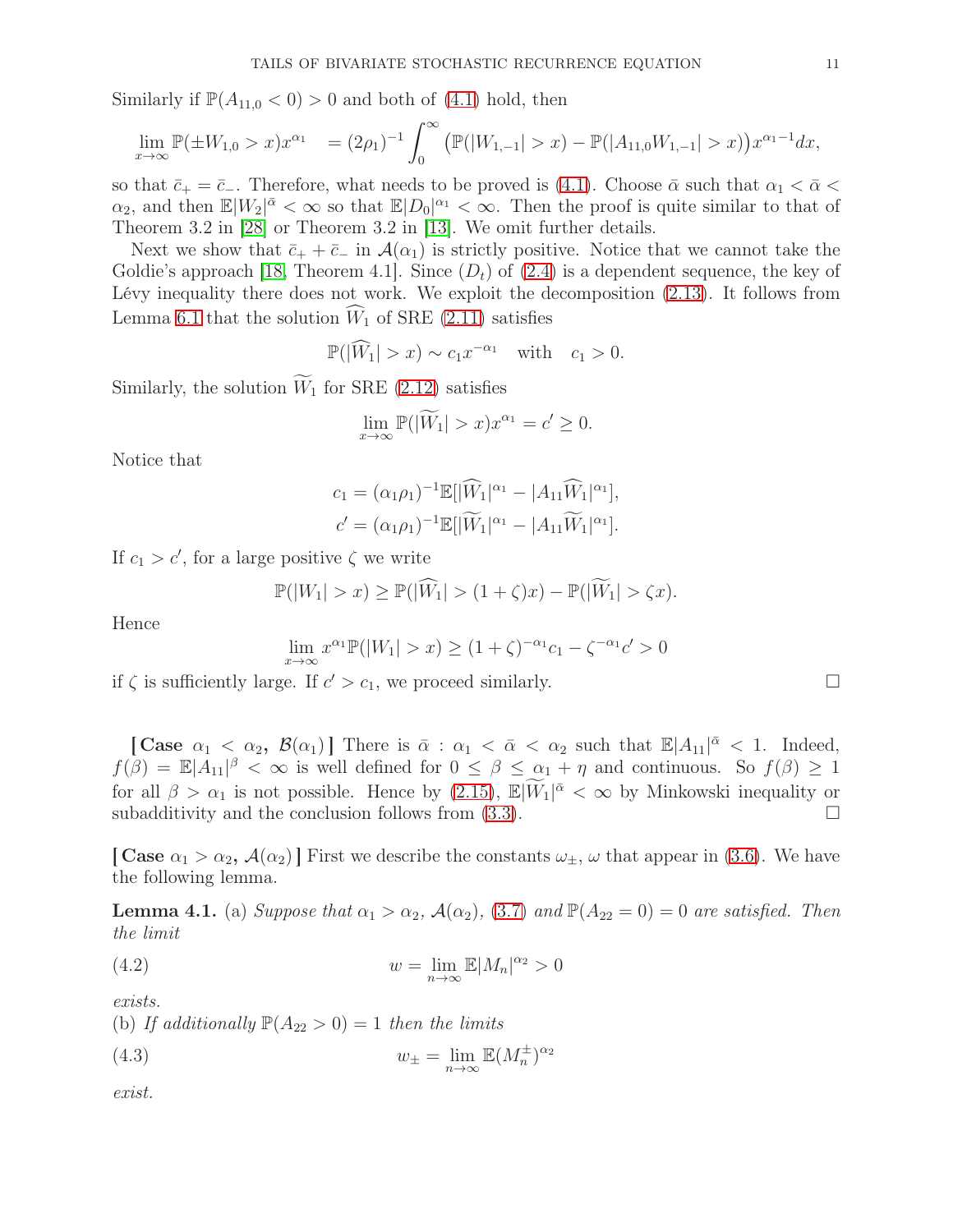Proof. Notice that in view of [\(3.5\)](#page-6-5), we have

$$
|M_n| = |\Pi_{0,1-n}^{(2)}| \left| \sum_{i=1}^n \Pi_{0,2-i}^{(1)} (\Pi_{0,2-i}^{(2)})^{-1} A_{12,1-i} A_{22,1-i}^{-1} \right|
$$
  
=  $|\Pi_{0,1-n}^{(2)}| \left| \sum_{i=1}^n V_0 \cdots V_{2-i} U_{1-i} \right|$ ,

where

(4.4) 
$$
V_i = A_{11,i} A_{22,i}^{-1}, \quad U_i = A_{12,i} A_{22,i}^{-1} \quad \text{and for } i = 1, \ V_0 \cdots V_{2-i} = 1.
$$

Now we change the measure ; let  $\mathcal{F}_n$  be the filtration defined by the sequence  $(\mathbf{A}_i, \mathbf{B}_i)$ :  $\mathcal{F}_n = \sigma((\mathbf{A}_i, \mathbf{B}_i)_{-n \leq i \leq 0})$ . Then the expectation  $\mathbb{E}_{\alpha_2}$  w.r.t. the new probability measure  $\mathbb{P}_{\alpha_2}$ is defined by

(4.5) 
$$
\mathbb{E}_{\alpha_2}[Z] = \mathbb{E}\big[|\Pi_{0,-n}^{(2)}|^{\alpha_2}Z\big],
$$

where Z is measurable w.r.t.  $\mathcal{F}_n$ . Then

<span id="page-11-0"></span>
$$
\mathbb{E}_{\alpha_2}\Big(\sum_{i=1}^{\infty}|V_0\cdots V_{2-i}U_{1-i}|\Big)^{\alpha_2}<\infty.
$$

Indeed,

$$
\mathbb{E}_{\alpha_2}|V_i|^{\alpha_2} = \mathbb{E}|A_{11,i}|^{\alpha_2} < 1, \quad \mathbb{E}_{\alpha_2}|U_i|^{\alpha_2} = \mathbb{E}|A_{12,i}|^{\alpha_2} < \infty
$$

so that by subadditivity and Minkowski inequality, we have

$$
\mathbb{E}_{\alpha_2} \left( \sum_{i=1}^{\infty} |V_0 \cdots V_{2-i} U_{1-i}| \right)^{\alpha_2}
$$
\n
$$
\leq \begin{cases} \sum_{i=1}^{\infty} (\mathbb{E}_{\alpha_2} |V|^{\alpha_2})^{i-1} \mathbb{E}_{\alpha_2} |U|^{\alpha_2} & \text{for} \quad \alpha_2 \leq 1\\ (\sum_{i=1}^{\infty} (\mathbb{E}_{\alpha_2} |V|^{\alpha_2})^{(i-1)/\alpha_2})^{\alpha_2} \mathbb{E}_{\alpha_2} |U|^{\alpha_2} & \text{for} \quad \alpha_2 > 1\\ < \infty. \end{cases}
$$

This proves, in particular, that the series

$$
\sum_{i=1}^{\infty} |V_0 \cdots V_{2-i} U_{1-i}|
$$

converges a.s. and so does

$$
X_0 = \sum_{i=1}^{\infty} V_0 \cdots V_{2-i} U_{1-i}.
$$

Therefore, by the Lebesgue dominated convergence theorem

$$
\lim_{n \to \infty} \mathbb{E}|M_n|^{\alpha_2} = \lim_{n \to \infty} \mathbb{E}_{\alpha_2} \left| \sum_{i=1}^n V_0 \cdots V_{2-i} U_{1-i} \right|^{\alpha_2} = \mathbb{E}_{\alpha_2} \left| \sum_{i=1}^\infty V_0 \cdots V_{2-i} U_{1-i} \right|^{\alpha_2} =: w.
$$

For  $w_{\pm}$  in the case  $\mathbb{P}(A_{22} > 0) = 1$ , we write

$$
M_n^{\pm} = \Pi_{0,1-n}^{(2)} \left( \sum_{i=1}^n \Pi_{0,2-i}^{(1)} (\Pi_{0,2-i}^{(2)})^{-1} A_{12,1-i} A_{22,1-i}^{-1} \right)^{\pm}
$$

and proceed as before.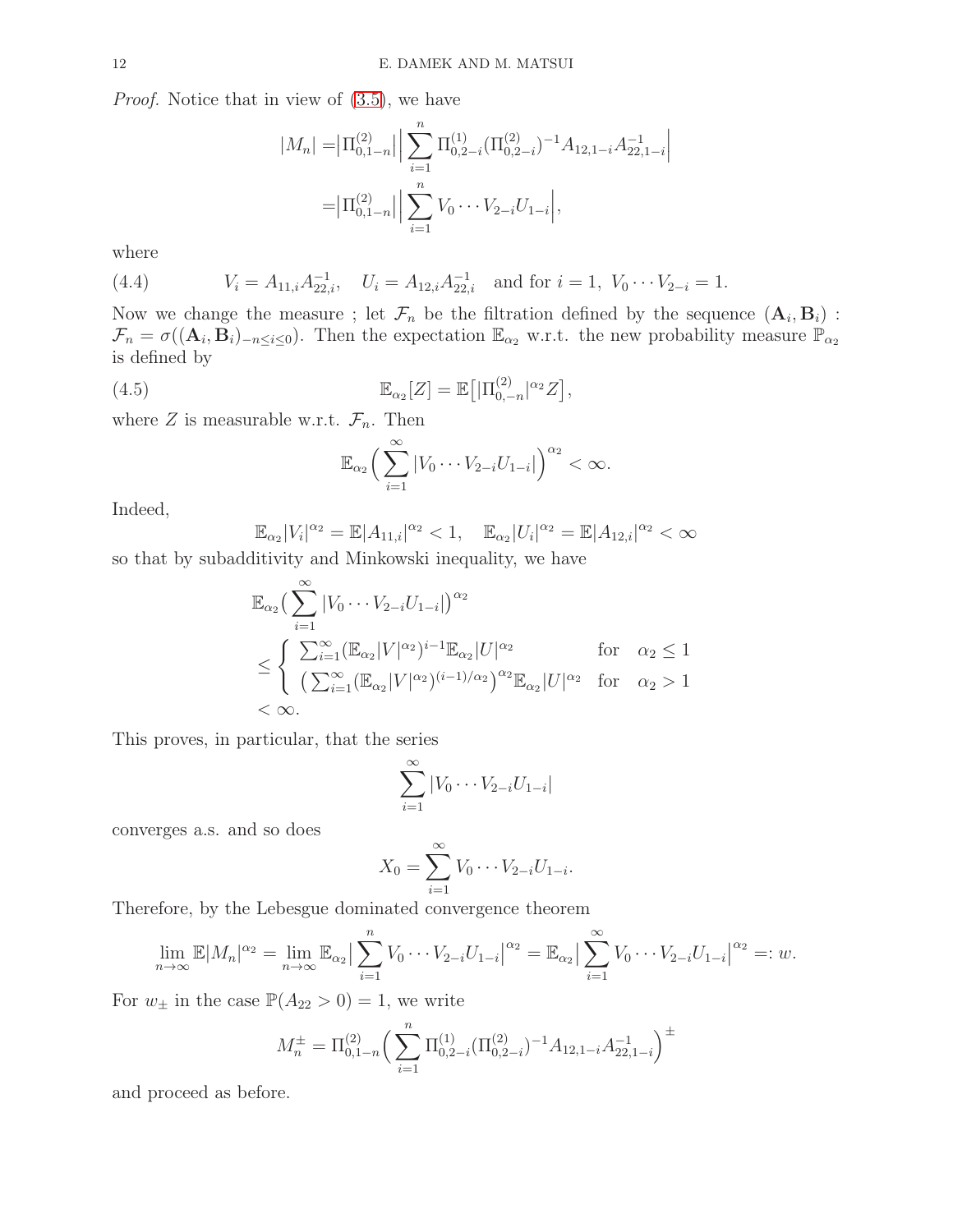Finally, we check that

$$
w = \mathbb{E}_{\alpha_2} |X_0|^{\alpha_2} \neq 0,
$$

i.e. that  $X_0 \neq 0$  a.s. Notice that

<span id="page-12-0"></span>
$$
X_t = \sum_{i=1}^{\infty} V_t \cdots V_{t+2-i} U_{t+1-i}
$$

is a stationary solution to the SRE:

(4.6) 
$$
X_t = V_t X_{t-1} + U_t \quad \text{under} \quad \mathbb{P}_{\alpha_2}
$$

and for every t,  $X_t$  has the same law as  $X_0$ . (Here, as before,  $V_t \cdots V_{t+2-i} = 1$  for i=1.) Suppose that [\(4.6\)](#page-12-0) has a unique solution. Then  $X_0 = 0$  implies  $U = 0$  a.s., which gives a contradiction. Indeed, uniqueness of the solution is guaranteed by two conditions:

 $-\infty \leq \mathbb{E}_{\alpha_2} \log |V| < 0$  and  $\mathbb{E}_{\alpha_2} \log^+ |U| < \infty$ ,

see, e.g. Theorem 2.1.3 in [\[8\]](#page-41-3). We have

$$
\mathbb{E}_{\alpha_2} \log^+ |U| \le \alpha_2^{-1} \mathbb{E}_{\alpha_2} |U|^{\alpha_2} = \alpha_2^{-1} \mathbb{E} |A_{12}|^{\alpha_2} < \infty
$$

and similarly  $\mathbb{E}_{\alpha_2} \log^+ |V| \leq \alpha_2^{-1} \mathbb{E}|A_{11}|^{\alpha_2} < \infty$ . To prove that  $\mathbb{E}_{\alpha_2} \log |V| < 0$ , let us define

(4.7) 
$$
f(\beta) = \mathbb{E}_{\alpha_2} |V|^{\beta}, \quad \beta \in [0, \alpha_2].
$$

Then  $f', f''$  exist in  $(0, \alpha_2)$  such that  $f'' \geq 0$ . Since  $f(0) = 1$  and  $f(\alpha_2) = \mathbb{E}|A_{11}|^{\alpha_2} < 1$ , either  $\mathbb{E}_{\alpha_2} \log |V|$  is equal  $-\infty$  or if it is finite then  $f'(0) = \mathbb{E}_{\alpha_2} \log |V| < 0$ .

Let us return to the proof of [Case  $\alpha_1 > \alpha_2$ ,  $\mathcal{A}(\alpha_2)$ ]. Observe that  $\widehat{W}_1$  is regularly varying with index  $\alpha_1$ , i.e.

$$
\lim_{x \to \infty} \mathbb{P}(|\widehat{W}_{1,0}| > x) x^{\alpha_1} \quad \text{or} \quad \lim_{x \to \infty} \mathbb{P}(|\widehat{W}_{1,0}| > x) x^{\alpha_1} \ell_1(x)^{-1} \quad \text{exists}.
$$

We are going to show that the tail of  $\widetilde{W}_1$  is dominant, i.e under  $\mathcal{A}(\alpha_2)$ 

$$
\lim_{x \to \infty} \mathbb{P}(\pm \widetilde{W}_{1,0} > x) x^{\alpha_2} = \tilde{c}_{\pm}.
$$

We decompose  $\widetilde{W}_1$  into three parts,

<span id="page-12-1"></span>(4.8) 
$$
\widetilde{W}_{1,0} = \left(\sum_{\substack{i=1 \ \widetilde{Z}_s}}^s + \sum_{\substack{i=s+1 \ \widetilde{Z}_s}}^{\infty}\right) \Pi_{0,2-i}^{(1)} A_{12,1-i} W_{2,-i} =: \underbrace{\widetilde{Z}_{s,1} + \widetilde{Z}_{s,2}}_{\widetilde{Z}_s} + \widetilde{Z}^s,
$$

where in the decomposition of  $\widetilde{Z}_s$ , we apply the iteration [\(2.3\)](#page-3-5) of  $W_2$  until time  $-s < -i$ ,

<span id="page-12-2"></span>(4.9) 
$$
W_{2,-i} = \Pi_{-i,1-s}^{(2)} W_{2,-s} + \sum_{k=0}^{s-i-1} \Pi_{-i,1-i-k}^{(2)} B_{2,-i-k},
$$

and substitute this into  $Z_s$ , so that

<span id="page-12-3"></span>
$$
(4.10) \qquad \widetilde{Z}_{s} = \underbrace{\sum_{i=1}^{s} \Pi_{0,2-i}^{(1)} A_{12,1-i} \Pi_{-i,1-s}^{(2)}}_{\widetilde{Z}_{s,1}} W_{2,-s} + \underbrace{\sum_{i=1}^{s} \Pi_{0,2-i}^{(1)} A_{12,1-i}}_{\widetilde{Z}_{s,2}} \underbrace{\sum_{k=0}^{s-i-1} \Pi_{-i,1-i-k}^{(2)} B_{2,-i-k}}_{\widetilde{Z}_{s,2}}.
$$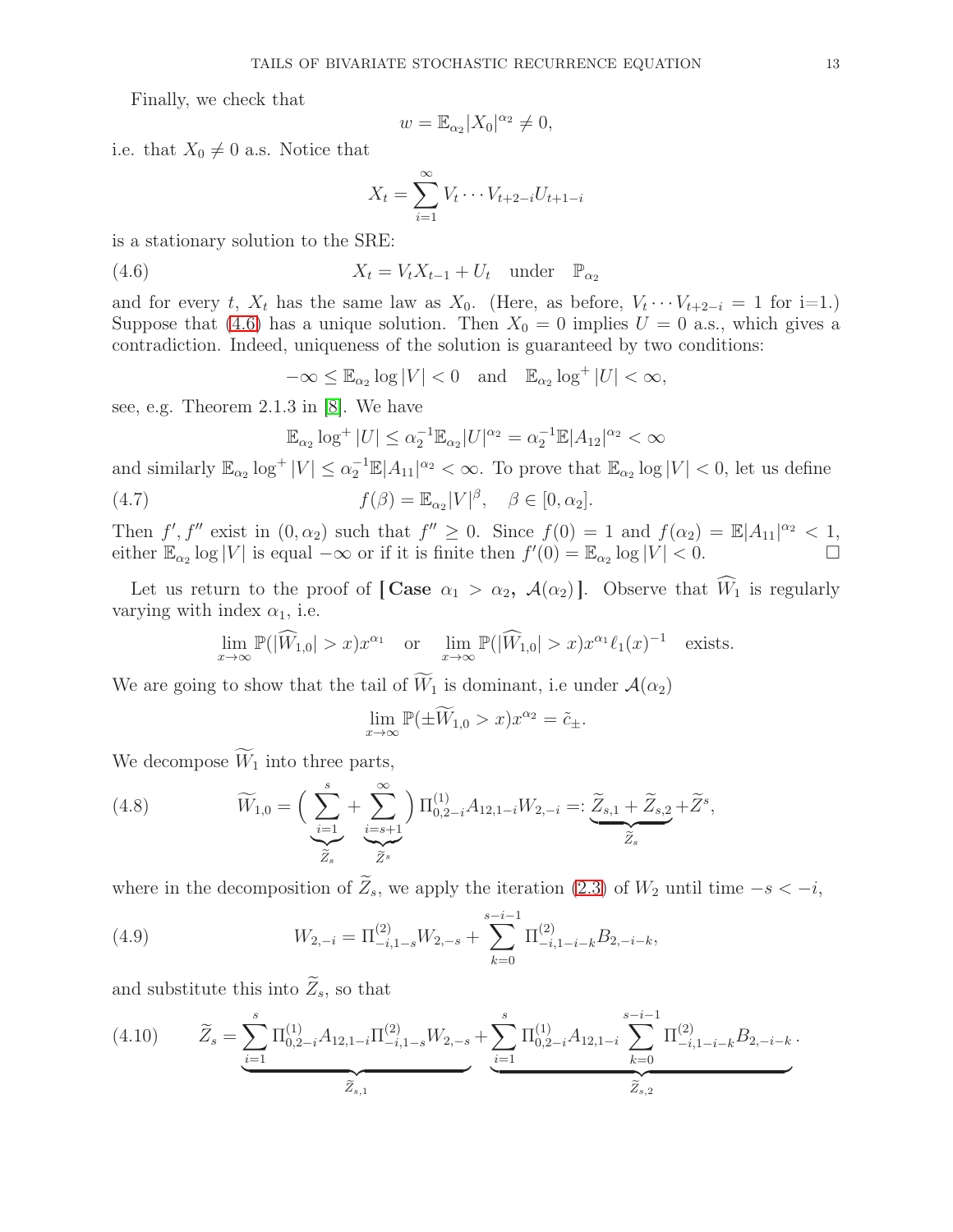By comparing their tail behavior we specify the dominant term and the negligible ones. The idea is then to study the tail behavior of each term in [\(4.8\)](#page-12-1). First we show the general scheme of the proof. The detailed tail asymptotics of the dominant and negligible terms will be given later. Specifically, we are going to show that there are constants  $C > 0$ ,  $0 < q < 1$ such that for every s

<span id="page-13-2"></span>(4.11) 
$$
\mathbb{P}(|\widetilde{Z}^s| > x) \leq Cq^s x^{-\alpha_2}.
$$

Moreover, for a fixed (but arbitrary)  $s$ ,

<span id="page-13-3"></span>(4.12) 
$$
\lim_{x \to \infty} \mathbb{P}(|\widetilde{Z}_{s,2}| > x) x^{\alpha_2} = 0
$$

and

<span id="page-13-4"></span>(4.13) 
$$
\lim_{x \to \infty} \mathbb{P}(\widetilde{Z}_{s,1} > x) x^{\alpha_2} = c_{2,+} w_{s,+} + c_{2,-} w_{s,-} := c_{s,+},
$$

(4.14) 
$$
\lim_{x \to \infty} \mathbb{P}(\widetilde{Z}_{s,1} < -x) x^{\alpha_2} = c_{2,-} w_{s,+} + c_{2,+} w_{s,-} := c_{s,-},
$$

where  $c_{2,\pm}$  are those in [\(3.2\)](#page-5-3) and  $w_{s,\pm}$  are those in [\(3.6\)](#page-6-6). Moreover, we will prove that

<span id="page-13-1"></span>(4.15) 
$$
\lim_{s \to \infty} c_{s,+} = \tilde{c}_{+} \text{ and } \lim_{s \to \infty} c_{s,-} = \tilde{c}_{-} \text{ exist.}
$$

Hence  $\widetilde{Z}_{s,1}$  is the dominating term in [\(4.8\)](#page-12-1). Now, using [\(2.13\)](#page-4-4) and [\(4.8\)](#page-12-1), we have that

$$
(4.16)\quad \mathbb{P}(W_1 > x) \le \mathbb{P}(\widetilde{Z}_{s,1} > (1 - 3\varepsilon)x) + \mathbb{P}(\widehat{W}_1 > \varepsilon x) + \mathbb{P}(\widetilde{Z}_{s,2} > \varepsilon x) + \mathbb{P}(\widetilde{Z}^s > \varepsilon x),
$$
\n
$$
\mathbb{P}(W_1 > x) \ge \mathbb{P}(\widetilde{Z}_{s,1} > (1 + 3\varepsilon)x) - \mathbb{P}(\widehat{W}_1 < -\varepsilon x) - \mathbb{P}(\widetilde{Z}_{s,2} < -\varepsilon x) - \mathbb{P}(\widetilde{Z}^s < -\varepsilon x).
$$

Then after multiplying by  $x^{\alpha_2}$  both sides, we take the limit when  $x \to \infty$  and obtain

<span id="page-13-0"></span>(4.17) 
$$
(1+3\varepsilon)^{-\alpha_2} c_{s,+} - C\varepsilon^{-\alpha_2} q^s \le \liminf_{x \to \infty} x^{\alpha_2} \mathbb{P}(W_1 > x)
$$

$$
\le \limsup_{x \to \infty} x^{\alpha_2} \mathbb{P}(W_1 > x)
$$

$$
\le (1-3\varepsilon)^{-\alpha_2} c_{s,+} + C\varepsilon^{-\alpha_2} q^s.
$$

Finally, letting first  $s \to \infty$  and then  $\varepsilon \to 0$ , we obtain

$$
\lim_{x \to \infty} x^{\alpha_2} \mathbb{P}(W_1 > x) = \widetilde{c}_+.
$$

By changing the sign in [\(4.8\)](#page-12-1) and inequalities [\(4.17\)](#page-13-0), namely considering  $-W_1$ , similarly we get

$$
\lim_{x \to \infty} x^{\alpha_2} \mathbb{P}(W_1 < -x) = \tilde{c}_-.
$$

Here  $\tilde{c}_{\pm}$  are those in [\(4.15\)](#page-13-1) of which formulae will be given at the end of the proof. It remains to prove  $(4.11)$ – $(4.15)$ . The proof of  $(4.11)$  and  $(4.12)$  is the same as that in [\[13\]](#page-41-9) and it is omitted. For [\(4.13\)](#page-13-4) we observe that

(4.18) 
$$
\tilde{Z}_{s,1} = M_s W_{2,-s},
$$

where  $M_s := \sum_{i=1}^s \prod_{0,2-i}^{(1)} A_{12,1-i} \prod_{i=1}^{(2)}$  $\frac{1}{-i,1-s}$  and  $W_{2,-s}$  are independent. Then

$$
\mathbb{P}(\widetilde{Z}_{s,1} > x) = \mathbb{P}(M_s W_{2,-s} > x, M_s > 0, W_{2,-s} > 0) + \mathbb{P}(M_s W_{2,-s} > x, M_s < 0, W_{2,-s} < 0)
$$
  
and by Breiman's lemma

and by Breiman's lemma

$$
\lim_{x \to \infty} \mathbb{P}(M_s W_{2,-s} > x, M_s \geq 0, W_{2,-s} \geq 0) x^{\alpha_2} = w_{s,\pm} c_{2,\pm}
$$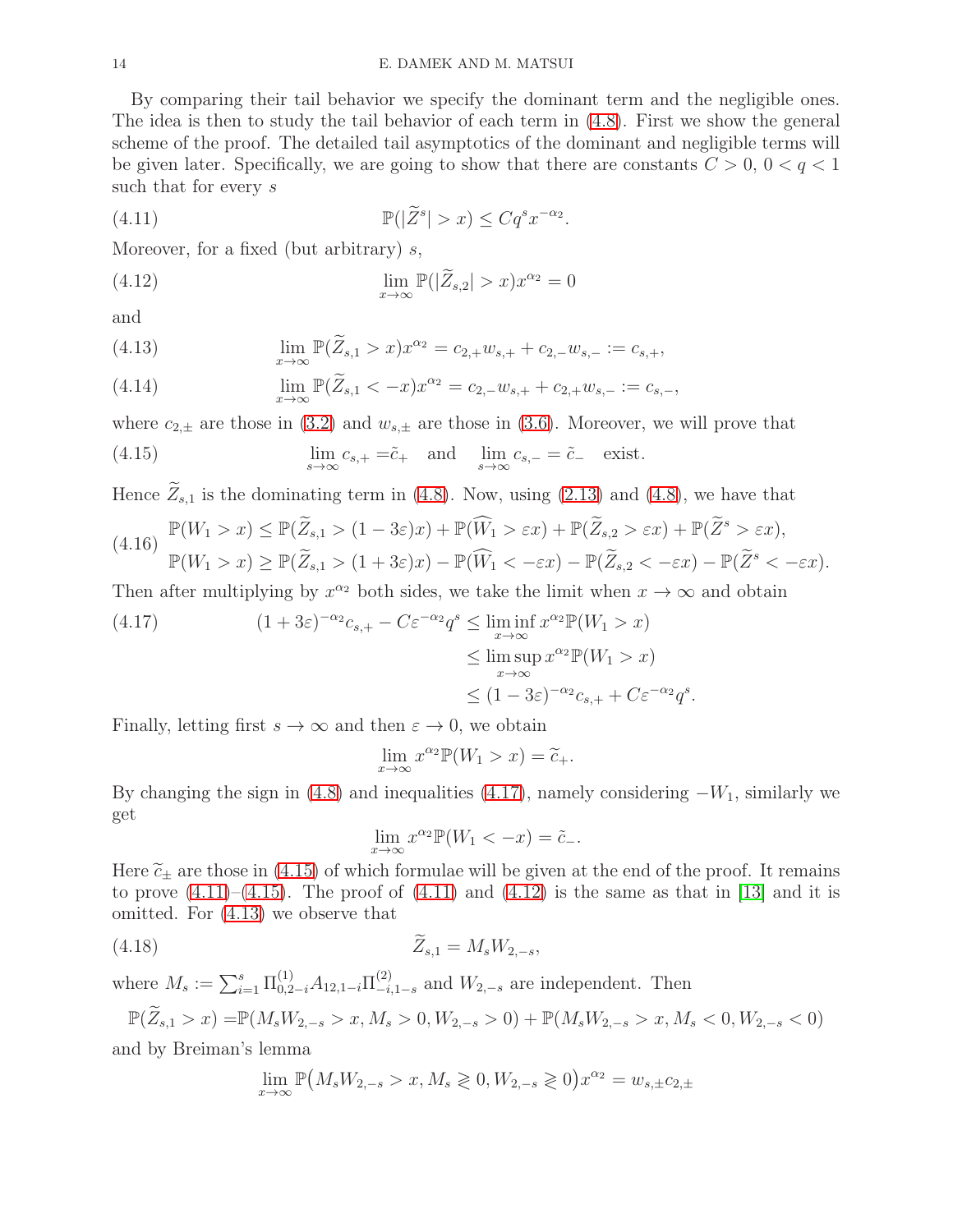which implies [\(4.13\)](#page-13-4). Now we want to take the limit when  $s \to \infty$ . If  $\mathbb{P}(A_{22} > 0) = 1$  then by Lemma [4.1](#page-10-0)

$$
\lim_{s \to \infty} c_{s,+} = w_+ c_{2,+} + w_- c_{2,-} =: \tilde{c}_+.
$$

In a similar way we obtain

$$
\lim_{x \to \infty} x^{\alpha_2} \mathbb{P}(\widetilde{W}_1 < -x) = w_+ c_{2,-} + w_- c_{2,+} =: \widetilde{c}_-.
$$

Notice that

$$
\widetilde{c}_+ + \widetilde{c}_- = (c_{2,+} + c_{2,-})w > 0.
$$

If  $\mathbb{P}(A_{22} < 0) > 0$  then

$$
c_{2,+} = c_{2,-} > 0
$$

and so

$$
\lim_{s \to \infty} c_{s,-} = \lim_{s \to \infty} c_{s,+} = \lim_{s \to \infty} c_{2,+} w_s = c_{2,+} w > 0.
$$

[ Case  $\alpha_1 > \alpha_2$ ,  $\mathcal{B}(\alpha_2)$ ] For  $\widetilde{W}_{1,0}$  we work on the expression

$$
\widetilde{W}_{1,0} = \sum_{i=1}^{\infty} \Pi_{0,2-i}^{(1)} A_{12,1-i} W_{2,-i}
$$
\n
$$
= \sum_{\ell=1}^{\infty} \sum_{i=1}^{\ell} \Pi_{0,2-i}^{(1)} A_{12,1-i} \Pi_{-i,1-\ell}^{(2)} B_{2,-\ell}
$$
\n
$$
= \sum_{\ell=0}^{\infty} M_{\ell+1} B_{2,-\ell-1},
$$
\n(4.19)

<span id="page-14-0"></span>where  $M_{\ell}$  is given in [\(3.5\)](#page-6-5). Here Fubini theorem is applicable in [\(4.19\)](#page-14-0) because for  $0 < \bar{a} < \alpha_2$ ,  $\mathbb{E}|A_{ii}|^{\bar{\alpha}} < 1, \mathbb{E}|A_{12}|^{\bar{\alpha}} < \infty, \mathbb{E}|B_2|^{\bar{\alpha}} < \infty$  and so  $\mathbb{E}|\widetilde{W}_{1,0}|^{\bar{\alpha}} < \infty$  due to sub-additivity for  $\bar{\alpha} \leq 1$ or Minkowski inequality for  $\bar{\alpha} > 1$ .

To study the tail of  $\widetilde{W}_1$  we use [\(4.19\)](#page-14-0). Borrowing the framework of Sec. 2.2 of [\[23\]](#page-41-16), where we write

$$
\mathcal{F}_j = \sigma((\mathbf{A}_0, \mathbf{B}_0), \dots, (\mathbf{A}_{-j}, \mathbf{B}_{-j})) \text{ and } \Big[ Z_j = B_{2,-j-1}, \widetilde{A}_j = M_{j+1} \text{ for } X = \sum_{j=0} \widetilde{A}_j Z_j \Big],
$$

where  $A_j$  is  $A_j$  of [\[23,](#page-41-16) Eq. (1.1)]. It is not difficult to observe that  $A_j \in \mathcal{F}_j$ ,  $Z_j \in \mathcal{F}_{j+1}$  and  $\mathcal{F}_j$  is independent of  $\sigma(Z_j, Z_{j+1}, ...)$  for  $j \geq 0$ . Let  $q = \min(\mathbb{E}|A_{11}|_{\infty}^{\alpha_2}, \mathbb{E}|A_{22}|^{\alpha_2}) < 1$ . Then  $\mathbb{E}|M_{\ell}|^{\alpha_2} = \mathbb{E}|\widetilde{A}_{\ell-1}|^{\alpha_2} \leq C\ell q^{\ell-1}$  and so  $\mathbb{E}|\sum_{\ell=0}^{\infty}M_{\ell+1}|^{\alpha_2} = \mathbb{E}|\sum_{\ell=0}^{\infty}\widetilde{A}_{\ell}|^{\alpha_2} < \infty$ . Therefore, non-zero mean condition (3.11) in [\[23\]](#page-41-16) is satisfied and applying Theorem 3.1 of [\[23\]](#page-41-16) together with Remark 3.2, we obtain

$$
\mathbb{P}(\pm \widetilde{W}_{1,0} > x) \sim \sum_{\ell=1}^{\infty} \left\{ \mathbb{E}(M_{\ell}^{\pm})^{\alpha_2} p_{\alpha_2} + \mathbb{E}(M_{\ell}^{\mp})^{\alpha_2} q_{\alpha_2} \right\} x^{-\alpha_2} \ell_2(x).
$$

 $\Box$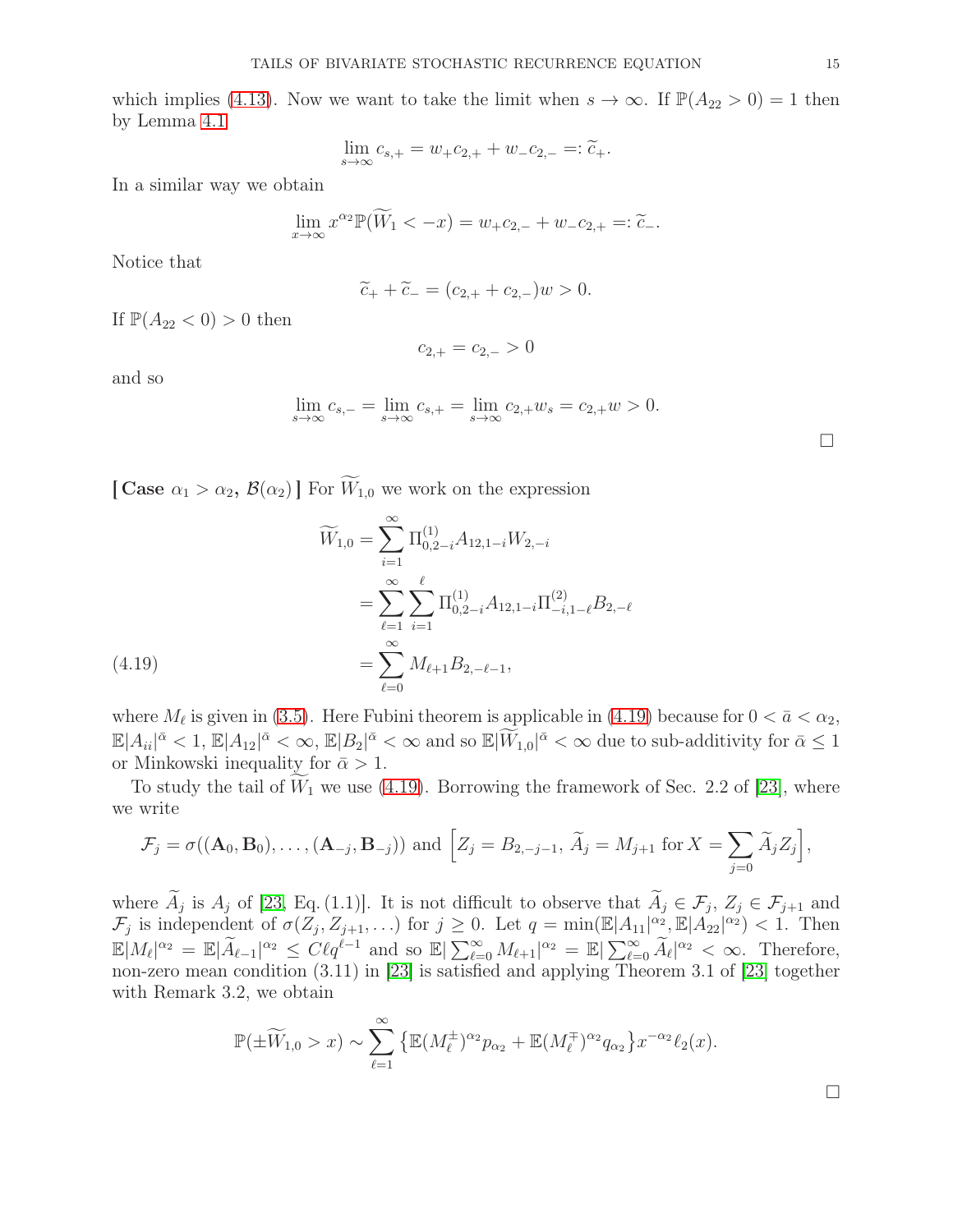### 5. Proof of Theorems [3.3](#page-8-0) and [3.4](#page-9-0)

<span id="page-15-0"></span>Throughout this section, unless specified,  $C, C', C_1, C_2, C_3$  denote positive constants whose values are not of interest. Since  $\mathbb{P}(|\widehat{W}_1| > x) \sim cx^{-\alpha}$ , it suffices to prove [\(3.16\)](#page-9-2) and [\(3.18\)](#page-9-4) for  $\widetilde{W}_1$ . We further decompose  $\widetilde{W}_1$  into partial sums and study each of them. For that, given x, we define  $n_0 = n_0(x)$ ,  $n_1 = n_1(x)$ ,  $n_2 = n_2(x)$  and  $L = L(x)$  as follows.

 $\sqrt{\frac{1}{100}}$  Indices  $\sqrt{\frac{1}{100}}$ 

<span id="page-15-4"></span>(5.1) 
$$
n_0 = \lfloor \rho_1^{-1} \log x \rfloor
$$
,  $n_1 = n_0 - L$ ,  $n_2 = n_0 + L$ ,  $L = \lfloor \overline{D} \sqrt{\log \log x} \rfloor \log x \rfloor$ ,

 $\Box$ 

where  $D$  is a sufficiently large constant.

Indeed,

<span id="page-15-3"></span>(5.2) 
$$
\overline{D}^2 > 8C_0 \max(4(\alpha+1)\rho_1^{-3}, \rho_1^{-1})
$$

will follow, where  $C_0$  depends only on the laws of  $A_{11}$ ,  $A_{22}$  and it is fixed once for all in  $(5.53)$ . We write  $W_1$  as

<span id="page-15-1"></span>(5.3) 
$$
\widetilde{W}_{1,0} = \left(\sum_{\substack{i=1 \ \widetilde{Z}_{n_1}}}^{n_1} + \sum_{\substack{i=n_1+1 \ \widetilde{Z}_{n_1,n_2}}}^{n_2} + \sum_{\substack{i=n_2+1 \ \widetilde{Z}_{n_2}}}^{n_3}\right) \Pi_{0,2-i}^{(1)} A_{12,1-i} W_{2,-i} =: \widetilde{Z}_{n_1} + \widetilde{Z}^{n_1,n_2} + \widetilde{Z}^{n_2},
$$

where  $Z_{n_1}$  is the main part and it will be proved that

(5.4) 
$$
\mathbb{P}(\pm \widetilde{Z}_{n_1} > x) \sim x^{-\alpha} (\log x)^{\beta}.
$$

Here  $\beta$  is determined by the behavior of

<span id="page-15-2"></span>
$$
\mathbb{E}(M_{n_1}^{\pm})^{\alpha} \sim n_1^{\beta} \sim (\log x)^{\beta},
$$

which is proved separately for  $\beta = \alpha, \alpha/2$  in Theorem [3.3](#page-8-0) and  $\beta = 1$  in Theorem [3.4.](#page-9-0) For both theorems we start the proof by describing asymptotics of

(5.5) 
$$
\mathbb{E}(M_n^{\pm})^{\alpha} \sim n^{\beta}, \quad \text{as } n \to \infty,
$$

which is done in Lemmas [5.2,](#page-16-1) [5.3](#page-17-0) and [5.5.](#page-21-0) The other terms in  $(5.3)$  are negligible. They are carefully handled in Section [5.3.](#page-27-1) In Lemma [5.10,](#page-29-0) we prove that

$$
\mathbb{P}(|\widetilde{Z}^{n_2}| > x) = o(x^{-\alpha}) \text{ as } x \to \infty.
$$

Once [\(5.5\)](#page-15-2) is obtained, Lemma [5.11](#page-30-0) implies that

$$
\mathbb{P}(|\widetilde{Z}^{n_1,n_2}| > x) = o(x^{-\alpha}(\log)^{\beta}) = o(\mathbb{P}(|\widetilde{Z}_{n_1}| > x)) \text{ as } x \to \infty.
$$

First we complete the proof of Theorem [3.3](#page-8-0) where the analysis of  $Z_{n_1}$  is considerably simpler than that for Theorem [3.4](#page-9-0) (Section [5.1\)](#page-16-0). In Section [5.2](#page-19-0) we do the same for Theorem [3.4.](#page-9-0) Then to analyze the tail of the main part  $\tilde{Z}_{n_1}$  we exploit several auxiliary results in Section [5.4.](#page-32-0)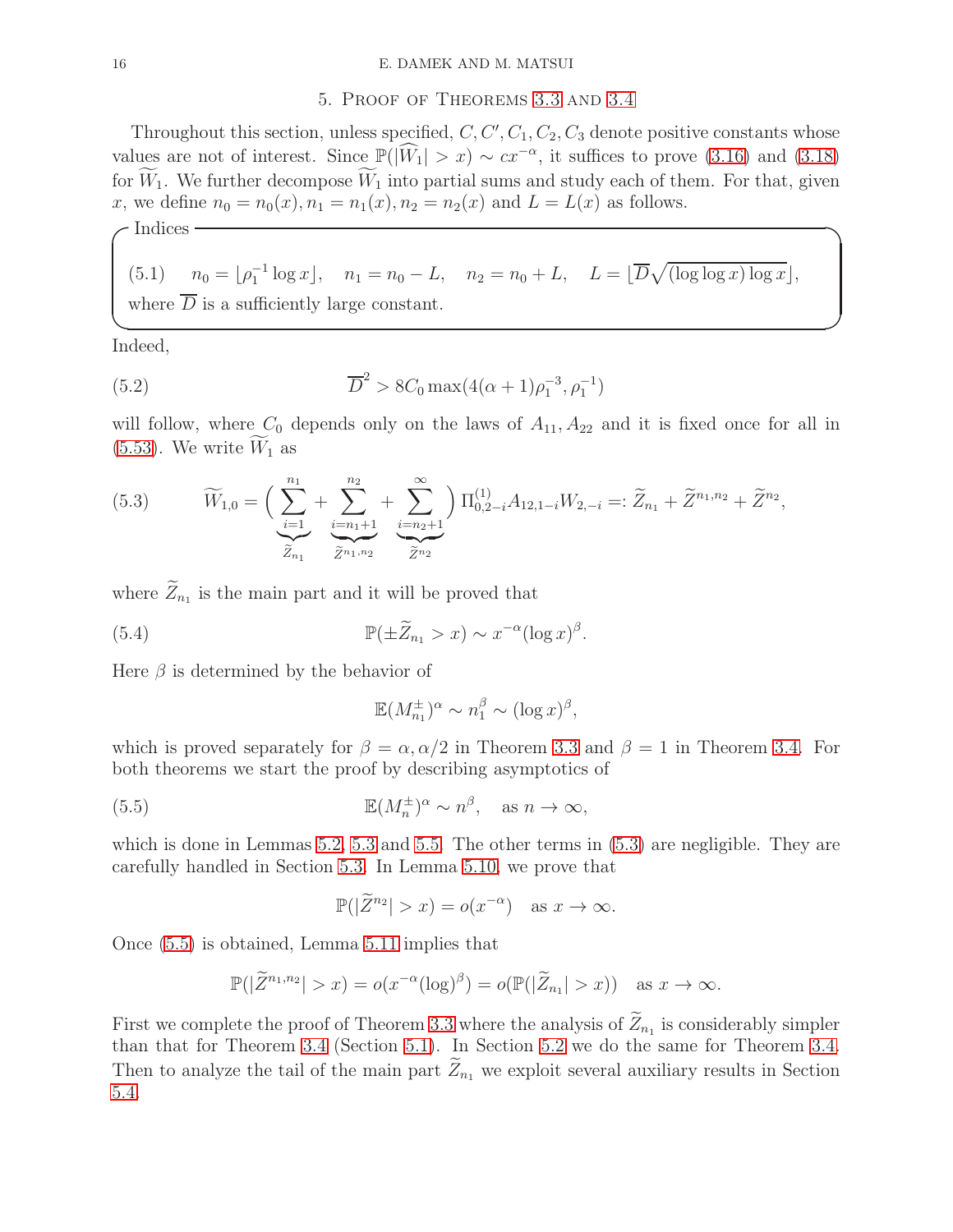<span id="page-16-0"></span>5.1. Proof of Theorem [3.3-](#page-8-0)the main part. We further divide the main part  $Z_{n_1}$  in [\(5.3\)](#page-15-1) into two parts, by using the previous decomposition  $(4.9)$  of  $W_2$ ,

(5.6) 
$$
\widetilde{Z}_{n_1} = \underbrace{\sum_{i=1}^{n_1} \Pi_{0,2-i}^{(1)} A_{12,1-i} \Pi_{-i,1-n_1}^{(2)} W_{2,-n_1}}_{\widetilde{Z}_{n_1,1}} + \underbrace{\sum_{i=1}^{n_1} \Pi_{0,2-i}^{(1)} A_{12,1-i} \sum_{k=0}^{n_1 - i - 1} \Pi_{-i,1-i-k}^{(2)} B_{2,-i-k}}_{\widetilde{Z}_{n_1,2}}
$$
\n(5.7) 
$$
= M_{n_1} W_{2,-n_1} + \widetilde{Z}_{n_1,2}
$$

<span id="page-16-3"></span>and first our attention is focused on  $\widetilde{Z}_{n+1}$ . We have the following asymptotics (recall [\(3.14\)](#page-8-2) and [\(3.15\)](#page-8-3) for notation).

<span id="page-16-2"></span>**Theorem 5.1.** Assume that  $A_{11} = A_{22} \neq 0$  a.s. and that [A1], [A2] and  $\sigma^2 < \infty$  hold. If  $\mu = 0$  then

<span id="page-16-6"></span>(5.8) 
$$
\lim_{x \to \infty} \mathbb{P}(\pm \widetilde{Z}_{n_1,1} > x) x^{\alpha} (\log x)^{-\alpha/2} = c_2 C/2,
$$
  
so that 
$$
\lim_{x \to \infty} \mathbb{P}(|\widetilde{Z}_{n_1,1}| > x) x^{\alpha} (\log x)^{-\alpha/2} = c_2 C.
$$

If  $\mu \neq 0$  then

<span id="page-16-7"></span>(5.9) 
$$
\lim_{x \to \infty} \mathbb{P}(\pm \widetilde{Z}_{n_1,1} > x) x^{\alpha} (\log x)^{-\alpha} = \begin{cases} c_{2,\pm} \mu^{\alpha} \rho_1^{-\alpha} & \text{if } \mu > 0 \\ c_{2,\mp} |\mu|^{\alpha} \rho_1^{-\alpha} & \text{if } \mu < 0, \end{cases}
$$
  
so that 
$$
\lim_{x \to \infty} \mathbb{P}(|\widetilde{Z}_{n_1,1}| > x) x^{\alpha} (\log x)^{-\alpha} = c_2 \rho_1^{-\alpha} |\mu|^{\alpha}.
$$

Moreover, with our choice of  $\overline{D}$  by Corollary [5.9,](#page-28-0) we have

$$
\mathbb{P}(|\widetilde{Z}_{n_1,2}|>x)=o(x^{-\alpha}),
$$

and so, Theorem [3.3](#page-8-0) follows. Once  $Z_{n_1}$  is decomposed as in [\(5.7\)](#page-16-3), in view of [\(3.5\)](#page-6-5) we need to handle the terms

$$
\Pi^{(1)}_{0,2-i}A_{12,1-i}\Pi^{(2)}_{-i,1-n_1}
$$

and then the estimates for them we obtain in Lemma [5.8](#page-28-1) are essential.

The remaining part of the section is devoted to the proof of Theorem [5.1](#page-16-2) and Lemmas [5.2,](#page-16-1) [5.3.](#page-17-0) Heuristically we will observe that

<span id="page-16-5"></span>
$$
\mathbb{P}(\pm Z_{n_1,1} > x) \sim \mathbb{E}(M_{n_1}^{\pm})^{\alpha} \mathbb{P}(W_{2,-n_1} > x) + \mathbb{E}(M_{n_1}^{\mp})^{\alpha} \mathbb{P}(-W_{2,-n_1} > x).
$$

Apparently, if  $\mathbb{P}(A_{11} < 0) > 0$  only the behavior of  $\mathbb{E}|M_{n_1}|^{\alpha}$  is needed which explains the content of the next lemma.

<span id="page-16-1"></span>**Lemma 5.2.** Assume that  $A_{11} = A_{22} \neq 0$  a.s. and [A1-A3]. Moreover,  $\mu = 0$  and  $\sigma^2 < \infty$ . Then

(5.10) 
$$
\lim_{x \to \infty} (\log x)^{-\alpha/2} \mathbb{E}|M_{n_1}|^{\alpha} = C.
$$

If additionally  $\mathbb{P}(A_{11} > 0) = 1$ , then

<span id="page-16-4"></span>(5.11) 
$$
\lim_{x \to \infty} (\log x)^{-\alpha/2} \mathbb{E}(M_{n_1}^{\pm})^{\alpha} = C/2.
$$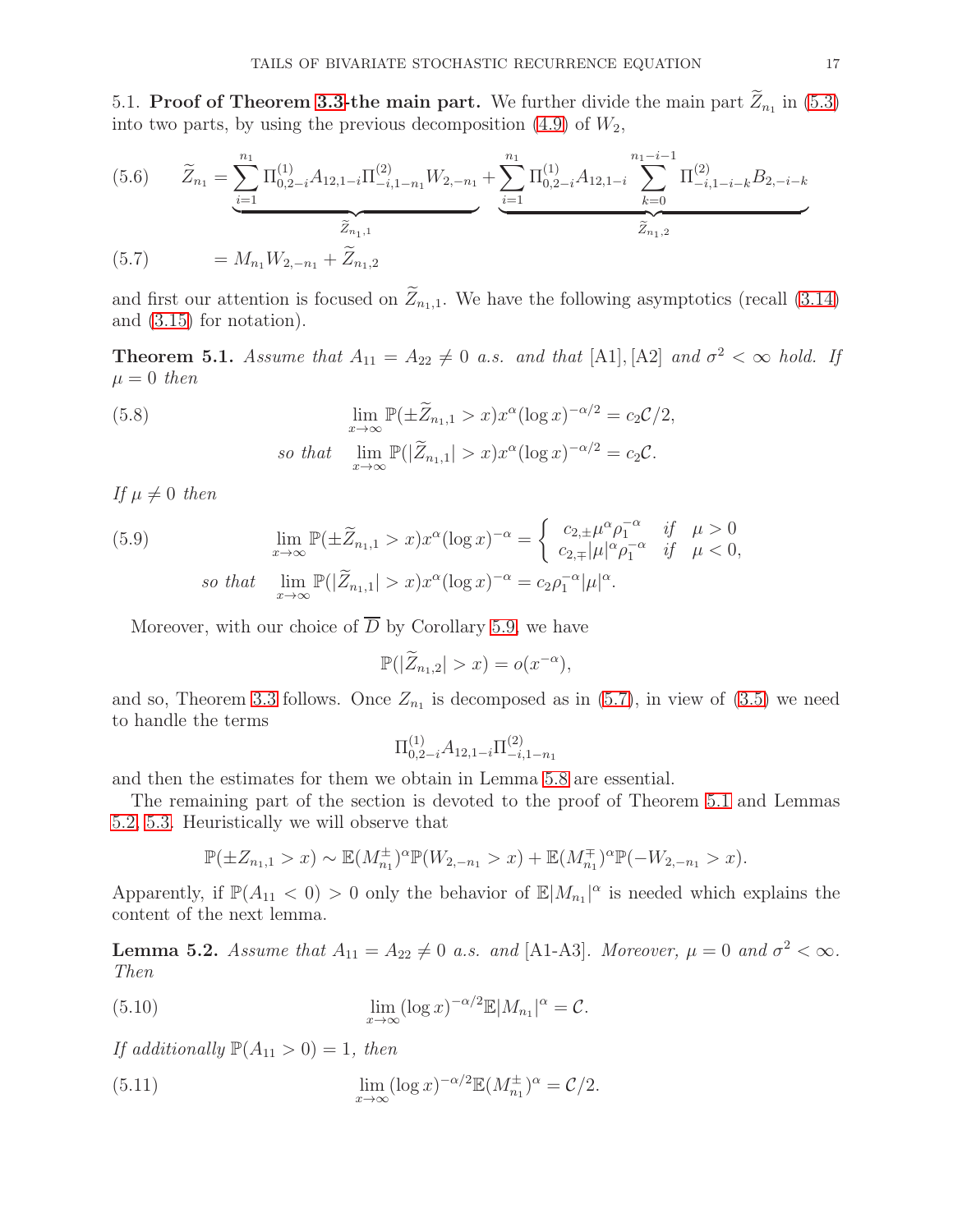*Proof.* Denoting  $U_{1-i} = A_{12,1-i} A_{11}^{-1}$  $\frac{-1}{11,1-i}$ , we observe

$$
\mathbb{E}|M_{n_1}|^{\alpha} = \mathbb{E}\big|\Pi_{0,1-n_1}^{(1)}\big|^{\alpha}\big|U_0+U_{-1}+\cdots+U_{1-n_1}|^{\alpha}.
$$

We study the partial sum

$$
S_n = (\sigma^2 n)^{-1/2} (U_0 + U_{-1} + \dots + U_{1-n})
$$

under change of the measure as in Lemma [4.1.](#page-10-0) Notice that  $(U_{-j})_{j=0}^{\infty}$  is an iid sequence under  $\mathbb{P}_{\alpha}$  with  $\mathbb{E}_{a}U = \mu = 0$ ,  $\mathbb{E}_{\alpha}U^2 = \sigma^2 < \infty$  and  $\mathbb{E}_{\alpha}|U|^{\alpha} = \mathbb{E}|A_{12}|^{\alpha} < \infty$ . Indeed for  $B_i \in \mathcal{B}(\mathbb{R}), i = 1, \ldots, n$ 

$$
\mathbb{P}_{\alpha}\left(\bigcap_{i=0}^{n} \{U_{-i} \in B_{i}\}\right) = \mathbb{E}|\Pi_{0,-n}^{(1)}|^\alpha \prod_{i=0}^{n} \mathbf{1}_{\{U_{-i} \in B_{i}\}} = \prod_{i=0}^{n} \mathbb{E}|A_{11,-i}|^\alpha \mathbf{1}_{\{U_{-i} \in B_{i}\}} = \prod_{i=0}^{n} \mathbb{P}_{\alpha}(U_{-i} \in B_{i}).
$$

Thus, in view of  $n_1 \sim \rho_1^{-1} \log x$  it is enough to prove that

<span id="page-17-1"></span>(5.12) 
$$
\lim_{n \to \infty} \mathbb{E}_{\alpha} |S_n|^{\alpha} = \mathbb{E} |N|^{\alpha}, \qquad N \sim N(0, 1).
$$

However, due to CLT [\[21,](#page-41-17) Theorem 4.2],  $\lim_{n\to\infty} \mathbb{E}_{\alpha} |S_n|^{\alpha} = \mathbb{E}_{\alpha} |N_{\alpha}|^{\alpha}$  where  $N_{\alpha}$  is the standard normal w.r.t  $\mathbb{P}_{\alpha}$ . This is [\(5.12\)](#page-17-1). For [\(5.11\)](#page-16-4) we observe

$$
\mathbb{E}(M_{n_1}^{\pm})^{\alpha} = \mathbb{E}(\Pi_{0,1-n_1}^{(1)})^{\alpha}((U_0 + \cdots + U_{1-n_1})^{\pm})^{\alpha}
$$

and by continuous mapping theorem  $\lim_{n\to\infty} \mathbb{E}_{\alpha}(S_n^{\pm})^{\alpha} = \mathbb{E}(N_{\alpha}^{\pm})^{\alpha}$ , which implies [\(5.11\)](#page-16-4).  $\square$ 

<span id="page-17-0"></span>**Lemma 5.3.** Assume that  $A_{11} = A_{22} \neq 0$  a.s. and [A1-A3]. If  $\mu \neq 0$  and  $\sigma^2 < \infty$ , then

<span id="page-17-2"></span>(5.13) 
$$
\lim_{x \to \infty} (\log x)^{-\alpha} \mathbb{E}|M_{n_1}|^{\alpha} = \rho_1^{-\alpha} |\mu|^{\alpha} \quad \text{and} \quad \lim_{x \to \infty} (\log x)^{-\alpha} \mathbb{E}(M_{n_1}^{\pm})^{\alpha} = \rho_1^{-\alpha} (\mu^{\pm})^{\alpha}.
$$

*Proof.* We follow the idea in the proof of Lemma [5.2](#page-16-1) and let  $S_n = (U_0 + \cdots + U_{1-n})/n$ . Then the first part of [\(5.13\)](#page-17-2) is equivalent to

<span id="page-17-3"></span>(5.14) 
$$
\lim_{n \to \infty} \mathbb{E}_{\alpha} |S_n|^{\alpha} = |\mu|^{\alpha}.
$$

By SLLN [\[21,](#page-41-17) Theorem 4.1]  $S_n \to \mu$  a.s.  $\mathbb{P}_{\alpha}$  and  $L^{\alpha}$  as  $n \to \infty$ . Then applying [\[11,](#page-41-18) Theorem 4.5.4], we have [\(5.14\)](#page-17-3). The second part of [\(5.13\)](#page-17-2) follows from the continuous mapping theorem, and we omit the details.

*Proof of Theorem [5.1.](#page-16-2)* Recall from that [\(5.7\)](#page-16-3) that  $Z_{n_1,1} = M_{n_1}W_{2,-n_1}$ , and  $M_{n_1}$  and  $W_{2,-n_1}$ are independent. For convenience we drop  $-n_1$  from  $W_{2,-n_1}$  and just write  $W_2$ . Let

$$
I_{M,+} = \mathbb{P} \left( W_2 > x(M_{n_1}^+)^{-1} \right) x^{\alpha} \left( M_{n_1}^+ \right)^{-\alpha},
$$
  
\n
$$
I_{M,-} = \mathbb{P} \left( -W_2 > x(M_{n_1}^-)^{-1} \right) x^{\alpha} \left( M_{n_1}^- \right)^{-\alpha}
$$

.

Then

 $\mathbb{P}(\widetilde{Z}_{n_1,1} > x)x^{\alpha}(\log x)^{-\beta} = \mathbb{E}I_{M,+}(M_{n_1}^+)^{\alpha}(\log x)^{-\beta} + \mathbb{E}I_{M,-}(M_{n_1}^-)^{\alpha}(\log x)^{-\beta} =: I_+ + I_-,$ where  $\beta = \alpha$  or  $\alpha/2$ .

If  $\mathbb{P}(A_{11} < 0) > 0$ , the Goldie constant is  $c_2/2$  and thus for  $\varepsilon > 0$  and sufficiently large  $T > 0$ ,

$$
|\mathbb{P}(\pm W_2 > x) - c_2/2| < \varepsilon \quad \text{for } x > T.
$$

We claim that

<span id="page-17-4"></span>(5.15) 
$$
\lim_{x \to \infty} (I_+ + I_- - c_2/2 \cdot \mathbb{E}|M_{n_1}|^{\alpha} (\log x)^{-\beta}) = 0,
$$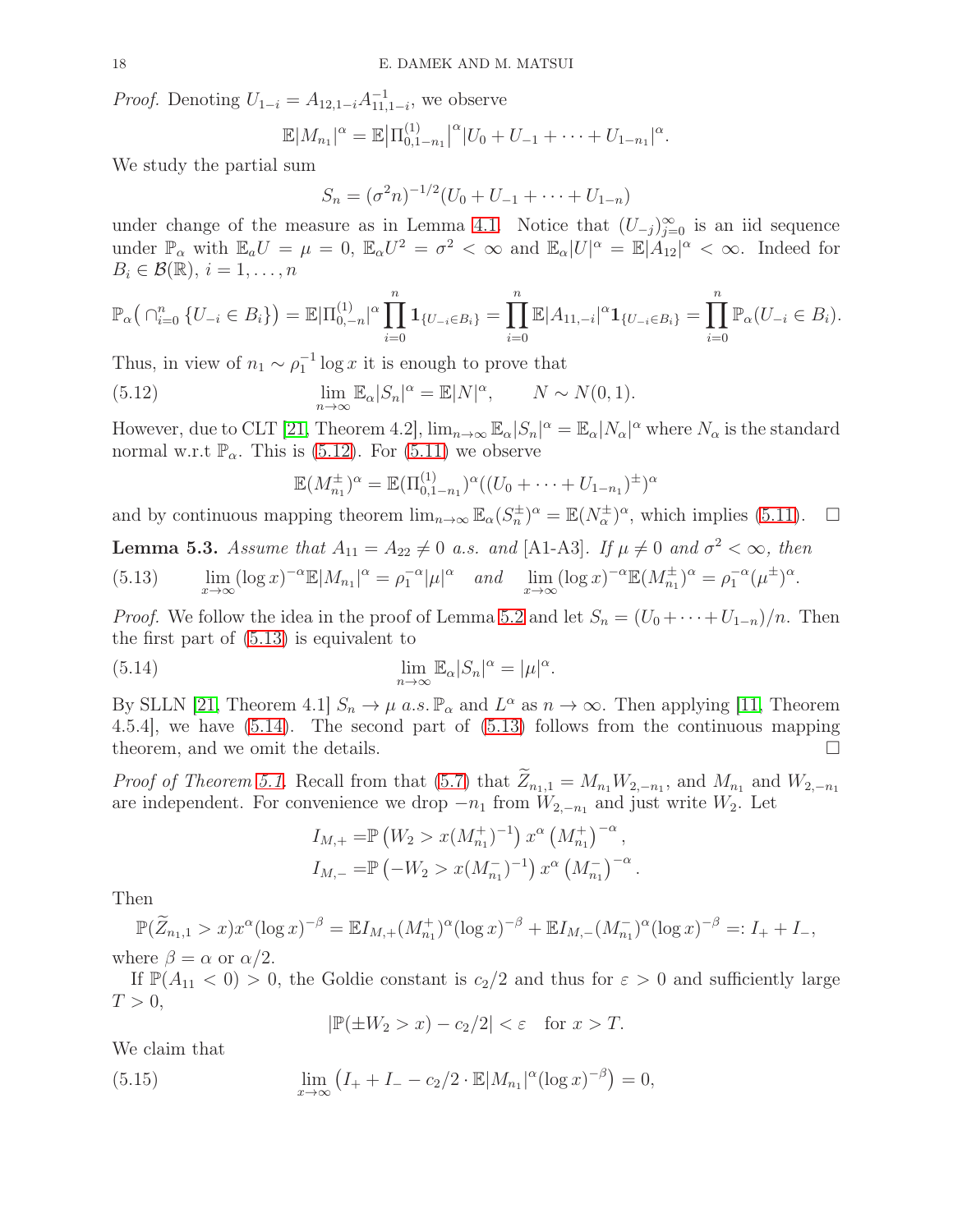which gives the conclusion by Lemma [5.2.](#page-16-1) In view of  $(5.13)$  we have

<span id="page-18-0"></span>
$$
|I_{+} + I_{-} - c_{2}/2 \cdot \mathbb{E}|M_{n_{1}}|^{\alpha} (\log x)^{-\beta}|
$$
  
\n
$$
\leq (\log x)^{-\beta} \mathbb{E} |I_{M,+} - c_{2}/2| (M_{n_{1}}^{+})^{\alpha} (\mathbf{1}_{\{M_{n_{1}}^{+} < xT^{-1}\}} + \mathbf{1}_{\{M_{n_{1}}^{+} > xT^{-1}\}})
$$
  
\n
$$
+ (\log x)^{-\beta} \mathbb{E} |I_{M,-} - c_{2}/2| (M_{n_{1}}^{-})^{\alpha} (\mathbf{1}_{\{M_{n_{1}}^{-} < xT^{-1}\}} + \mathbf{1}_{\{M_{n_{1}}^{-} > xT^{-1}\}})
$$
  
\n
$$
\leq \varepsilon (\log x)^{-\beta} \mathbb{E}|M_{n_{1}}|^{\alpha} \mathbf{1}_{\{|M_{n_{1}}| < xT^{-1}\}} + C(\log x)^{-\beta} \mathbb{E}|M_{n_{1}}|^{\alpha} \mathbf{1}_{\{|M_{n_{1}}| > xT^{-1}\}},
$$

where  $(\log x)^{-\beta} \mathbb{E}|M_{n_1}|^{\alpha}$  is bounded by Lemmas [5.2](#page-16-1) and [5.3.](#page-17-0) By [\(5.18\)](#page-19-1) below

(5.16) 
$$
\lim_{x \to \infty} (\log x)^{-\beta} \mathbb{E}|M_{n_1}|^{\alpha} \mathbf{1}_{\{|M_{n_1}| > xT^{-1}\}} = 0.
$$

Then letting  $x \to \infty$  first and then  $\varepsilon \to 0$ , we obtain [\(5.15\)](#page-17-4). Now [\(5.10\)](#page-16-5) yields the '+' part of [\(5.8\)](#page-16-6), while the '+' part of [\(5.9\)](#page-16-7) with  $c_{2,\pm} = c_2/2$  follows form the first part of [\(5.13\)](#page-17-2). The '−' parts hold by changing signs before  $W_2$  in both  $I_{M,\pm}$ . Notice that if  $\mathbb{P}(A_{11} < 0) > 0$ , then we do not need to distinguish '+' and ' $-$ ' parts in both [\(5.8\)](#page-16-6) and [\(5.9\)](#page-16-7).

If  $\mathbb{P}(A_{11} > 0) = 1$ , the Goldie's constants are  $c_{2,+}$  and we claim that

(5.17) 
$$
\lim_{x \to \infty} (I_{\pm} - c_{2,\pm} \mathbb{E}(M_{n_1}^{\pm})^{\alpha} (\log x)^{-\beta}) = 0.
$$

Indeed, similarly as before we write

<span id="page-18-1"></span>
$$
|I_{\pm} - c_{2,\pm} \mathbb{E}(M_{n_1}^{\pm})^{\alpha} (\log x)^{-\beta}|
$$
  
\n
$$
\leq (\log x)^{-\beta} \mathbb{E} |I_{M,\pm} - c_{2,\pm}| (M_{n_1}^{\pm})^{\alpha} (\mathbf{1}_{\{M_{n_1}^{\pm} < xT^{-1}\}} + \mathbf{1}_{\{M_{n_1}^{\pm} > xT^{-1}\}})
$$
  
\n
$$
\leq \varepsilon (\log x)^{-\beta} \mathbb{E} |M_{n_1}|^{\alpha} + C(\log x)^{-\beta} \mathbb{E} |M_{n_1}|^{\alpha} \mathbf{1}_{\{|M_{n_1}| > xT^{-1}\}},
$$

where the last term tends to 0 as  $x \to \infty$  and  $\varepsilon \to 0$  under [\(5.16\)](#page-18-0). Notice that [\(5.17\)](#page-18-1) implies

$$
\left|I_{+}+I_{-}-c_{2,+}(\log x)^{-\beta}\mathbb{E}(M_{n_1}^+)^{\alpha}-c_{2,-}(\log x)^{-\beta}\mathbb{E}(M_{n_1}^-)^{\alpha}\right|\to 0.
$$

Thus by [\(5.11\)](#page-16-4) of Lemma [5.2](#page-16-1) for  $\beta = \alpha/2$  we obtain the '+' part of [\(5.8\)](#page-16-6) with  $c_2 = c_{2,+} + c_{2,-}$ . The '−' part of [\(5.8\)](#page-16-6) follows by changing signs before  $W_2$  of  $I_{M,\pm}$ , so that  $c_{2,\pm}$  changed to  $c_{2,\mp}$ in [\(5.17\)](#page-18-1), though these operations yield the same result. The  $\pm$  parts of [\(5.9\)](#page-16-7) are similar, but we rely on the second part of [\(5.13\)](#page-17-2) in Lemma [5.3.](#page-17-0)

Now we are going to prove [\(5.16\)](#page-18-0). We apply Lemma [5.8](#page-28-1) to the case  $\rho_1 = \rho_2$  and  $I_{i,k} := |\Pi_{0,2-1}^{(1)} A_{12,1-i} \Pi_{-i}^{(2)}|$  $_{-i,1-n_1}^{(2)}$ , i.e.  $k = n_1 - i$ . For  $m \in \mathbb{N}$  in view of [\(5.55\)](#page-28-2) we have

$$
\mathbb{P}(|M_{n_1}| > xe^m T^{-1}) \le \sum_{i=1}^{n_1} \mathbb{P}(|I_{i,k}| > xe^m T^{-1} n_1^{-1})
$$
  

$$
\le C_1 n_1^{\alpha+2} (\log x)^{-\xi} x^{-\alpha} e^{-m\alpha - m\varepsilon_x} T^{\alpha+1}
$$

,

where  $e^{m}T^{-1}n_1^{-1}$  plays the role of T in [\(5.56\)](#page-28-3). Hence

$$
\mathbb{E}|M_{n_1}|^{\alpha} \mathbf{1}_{\{|M_{n_1}| \ge xT^{-1}\}} \le \sum_{m \ge 0} \mathbb{E}|M_{n_1}|^{\alpha} \mathbf{1}_{\{x e^m T^{-1} \le |M_{n_1}| \le x e^{m+1} T^{-1}\}}
$$
  
\n
$$
\le \sum_{m \ge 0} e^{\alpha(m+1)} x^{\alpha} T^{-\alpha} \mathbb{P}(|M_{n_1}| > x e^m T^{-1})
$$
  
\n
$$
\le C_1 T n_1^{\alpha+2} (\log x)^{-\xi} \sum_{m \ge 0} e^{-\varepsilon_x m}
$$
  
\n
$$
\le C_2 T n_1^{\alpha+2} (\log x)^{-\xi} \varepsilon_x^{-1}.
$$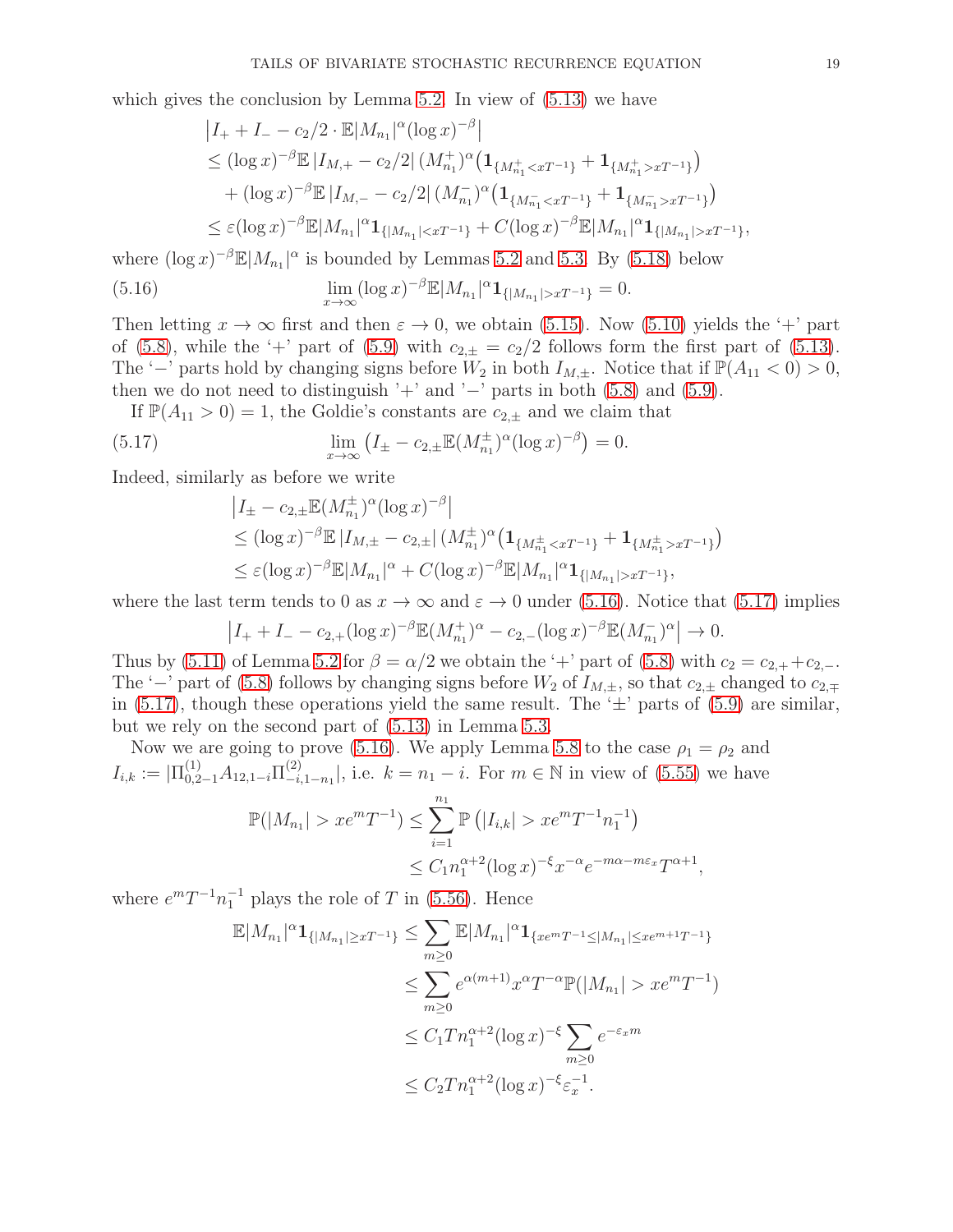Since it follows from [\(5.56\)](#page-28-3) that

<span id="page-19-1"></span>
$$
\varepsilon_x^{-1} \le C_3 (\log x)^{1/2},
$$

and so by [\(5.2\)](#page-15-3) we obtain

(5.18) 
$$
\mathbb{E}|M_{n_1}|^{\alpha} \mathbf{1}_{\{|M_{n_1}| > xT^{-1}\}} \leq C(\log x)^{-\xi + \alpha + 5/2}T \to 0.
$$

<span id="page-19-0"></span>5.2. Proof of Theorem [3.4.](#page-9-0) The aim of this section is to prove the following theorem

<span id="page-19-5"></span>Theorem 5.4. Under assumptions of Theorem [3.4](#page-9-0)

<span id="page-19-2"></span>(5.19) 
$$
\lim_{x \to \infty} \mathbb{P}(\pm \widetilde{Z}_{n_1} > x) x^{\alpha} (\log x)^{-1} = \mathcal{D} \alpha \rho_1^{-1}.
$$

Once [\(5.19\)](#page-19-2) is proved, Theorem [3.4](#page-9-0) follows. In this case splitting  $Z_{n_1}$  into  $Z_{n_1,1}$  and  $Z_{n_1,2}$ , as before, is not sufficient. It turns out that both parts may contribute to the asymptotics. Therefore, we need to decompose  $Z_{n_1}$  in a different way. We do it in two steps to arrive finally at blocks of the type

(5.20) 
$$
Z_{h,j} = \sum_{i=h+1}^{j} \Pi_{0,2-i}^{(1)} A_{12,1-i} W_{2,-i}.
$$

To construct properly  $Z_{h,j}$  we define

(5.21) 
$$
K = K(x) = \lfloor \rho_1 \rho_2^{-1} (L/2 - 1) \rfloor
$$

and choose

<span id="page-19-6"></span><span id="page-19-3"></span>
$$
J = J(x) \in \mathbb{N}
$$
 such that  $JK \le n_1 < (J+1)K$ .

Further, let

$$
K' = K - \lfloor K^{\theta} \rfloor
$$

for a fixed  $0 < \theta < 1$ . Then  $j - i$  in [\(5.20\)](#page-19-3) is equal to K or  $K^{\theta}$ , which is much smaller than  $\boldsymbol{n}_1.$ 

**First decomposition.** Firstly we decompose  $\widetilde{Z}_{n_1}$  as

$$
\widetilde{Z}_{n_1} = \left(\sum_{s=0}^{J-1} \left(\sum_{i=sK+1}^{sK+K'} + \sum_{i=sK+K'+1}^{(s+1)K}\right) + \sum_{i=JK+1}^{n_1}\right) \Pi_{0,2-i}^{(1)} A_{12,1-i} W_{2,-i}
$$
\n
$$
= \sum_{s=0}^{J-1} \left(\underbrace{Z_{sK,sK+K'}}_{R_s} + \underbrace{Z_{sK+K',(s+1)K}}_{Q_s}\right) + \underbrace{Z_{JK,n_1}}_{R_J} =: \sum_{s=0}^{J-1} (R_s + Q_s) + R_J,
$$

where  $R_s$  are blocks of length  $K' = K - \lfloor K^{\theta} \rfloor$  and  $Q_s$  are those of  $\lfloor K^{\theta} \rfloor$ . Introducing shorter blocks  $Q_s$ , we may regard  $R_s$  as nearly "independent". Moreover, they constitute the main part and due to "independence",

<span id="page-19-4"></span>(5.22) 
$$
\mathbb{P}\left(\pm \widetilde{Z}_{n_1} > x\right) \sim \mathbb{P}\left(\sum_{s=0}^{J-1} \pm R_s > x\right) \sim \sum_{s=0}^{J-1} \mathbb{P}\left(\pm R_s > x\right),
$$

All of these approximations are heuristic and not completely exact at this stage. This kind of approach has already been taken in [\[9\]](#page-41-19).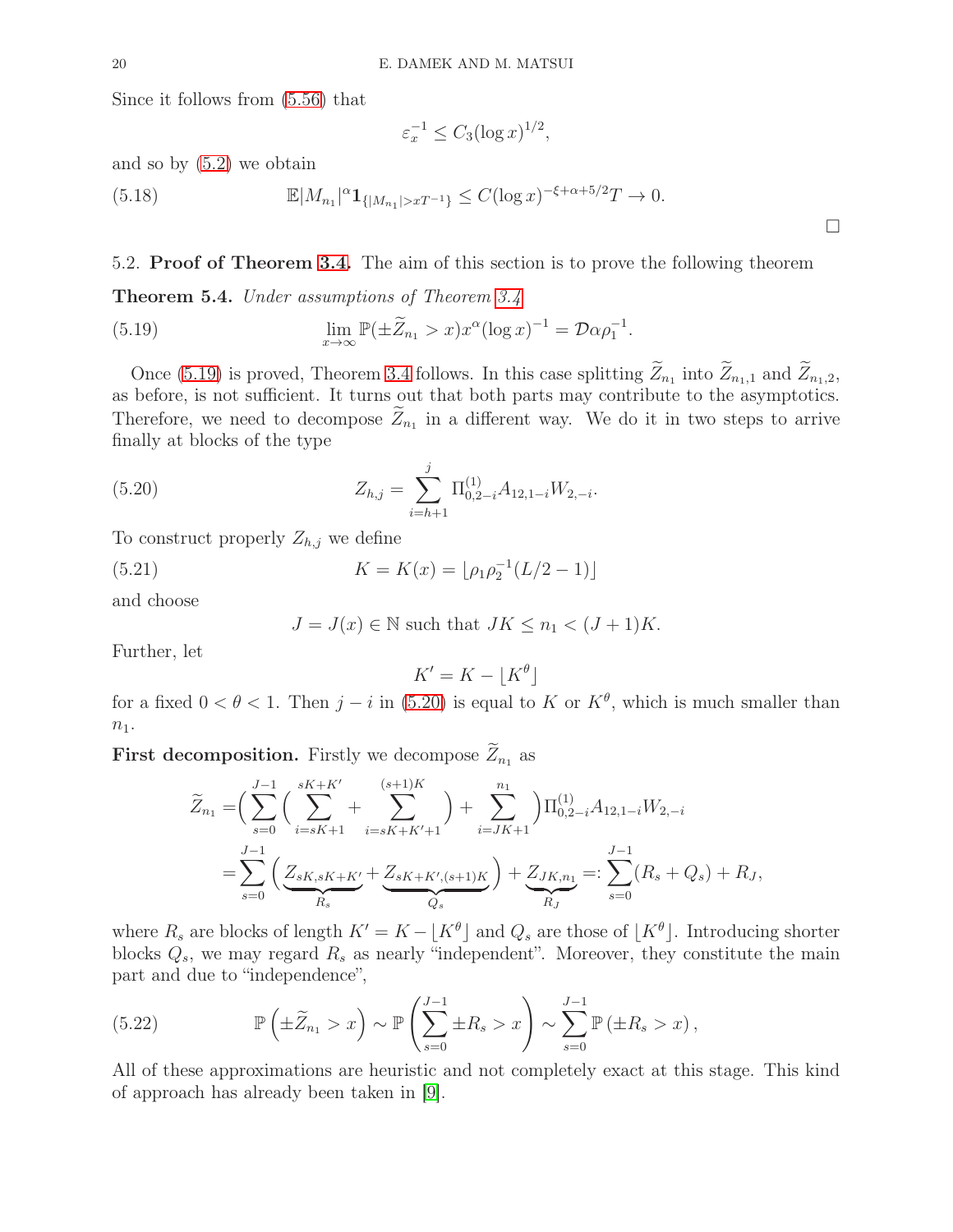**Second decomposition.** Secondly, as in  $(4.10)$ , we apply the iteration  $(2.3)$  of  $W_2$  to blocks  $Z_{h,j}$  and we write

$$
Z_{h,j} = \Pi_{0,1-h}^{(1)} \sum_{i=h+1}^{j} \Pi_{-h,2-i}^{(1)} A_{12,1-i} W_{2,-i}, \qquad j \ge i
$$
  

$$
:= \Pi_{0,1-h}^{(1)} M_{h,j} W_{2,-j} + \Pi_{0,1-h}^{(1)} Z_{h,j,2},
$$

where

<span id="page-20-3"></span>(5.23) 
$$
M_{h,j} = \sum_{i=h+1}^{j} \Pi_{-h,2-i}^{(1)} A_{12,1-i} \Pi_{-i,1-j}^{(2)},
$$

$$
Z_{h,j,2} = \sum_{i=h+1}^{j} \Pi_{-h,2-i}^{(1)} A_{12,1-i} \sum_{k=0}^{j-i-1} \Pi_{-i,1-i-k}^{(2)} B_{2,-i-k}.
$$

Accordingly, R and Q are further decomposed as

$$
R_s = R_{s,1} + R_{s,2}
$$
 and  $Q_s = Q_{s,1} + Q_{s,2}$ ,

where for  $s \leq J - 1$ 

<span id="page-20-2"></span>(5.24) 
$$
R_{s,1} = \Pi_{0,1-sK}^{(1)} M_{sK,sK+K'} W_{2,-sK-K'} \text{ and } R_{s,2} = \Pi_{0,1-sK}^{(1)} Z_{sK,sK+K',2},
$$

$$
Q_{s,1} = \Pi_{0,1-sK-K'}^{(1)} M_{sK+K',(s+1)K} W_{2,-(s+1)K} \text{ and } Q_{s,2} = \Pi_{0,1-sK-K'}^{(1)} Z_{sK+K',(s+1)K,2},
$$

and for  $s = J$ 

(5.25) 
$$
R_{J,1} = \Pi_{0,1-JK}^{(1)} M_{JK,n_1} W_{2,-n_1} \text{ and } R_{J,2} = \Pi_{0,1-JK}^{(1)} Z_{JK,n_1,2}.
$$

Notice that  $\Pi_{0,1-sK}^{(1)}, M_{sK,sK+K'}$ ,  $W_{2,-sK-K'}$  are independent and  $M_{sK,sK+K'} \stackrel{d}{=} M_{0,K'} =$ :  $M_{K'}$ . Finally

<span id="page-20-1"></span>(5.26) 
$$
\widetilde{Z}_{n_1} = \sum_{s=0}^{J-1} R_{s,1} + \sum_{s=0}^{J-1} Q_{s,1} + \sum_{s=0}^{J-1} (R_{s,2} + Q_{s,2}) + R_J.
$$

Now we are able to make  $(5.22)$  more precise. The tail asymptotics of  $Z_{n_1}$  is determined by  $\mathbb{P}\left(\sum_{s=0}^{J-1} R_{s,1} > x\right)$ . Moreover, due to separation between  $R_{s,1}$  and  $R_{r,1}$ ,  $s \neq r$ , they are kind of independent (see Lemma [5.13\)](#page-33-0), i.e.

<span id="page-20-0"></span>(5.27) 
$$
\mathbb{P}\left(\sum_{s=0}^{J-1} R_{s,1} > x\right) = \sum_{s=0}^{J-1} \mathbb{P}\left(R_{s,1} > x\right) + \text{ lower order terms.}
$$

The decomposition [\(5.27\)](#page-20-0) constitutes the main part of the proof of Theorem [3.4.](#page-9-0) Moreover, by Lemma [5.6](#page-24-0) a single block behaves as

$$
\mathbb{P}\left(R_{s,1} > x\right) \sim x^{-\alpha} K,
$$

and so

$$
\sum_{s=0}^{J-1} \mathbb{P}\left(R_{s,1} > x\right) \sim x^{-\alpha} (\log x).
$$

Similarly,

$$
\mathbb{P}(R_J > x) = O(x^{-\alpha}K).
$$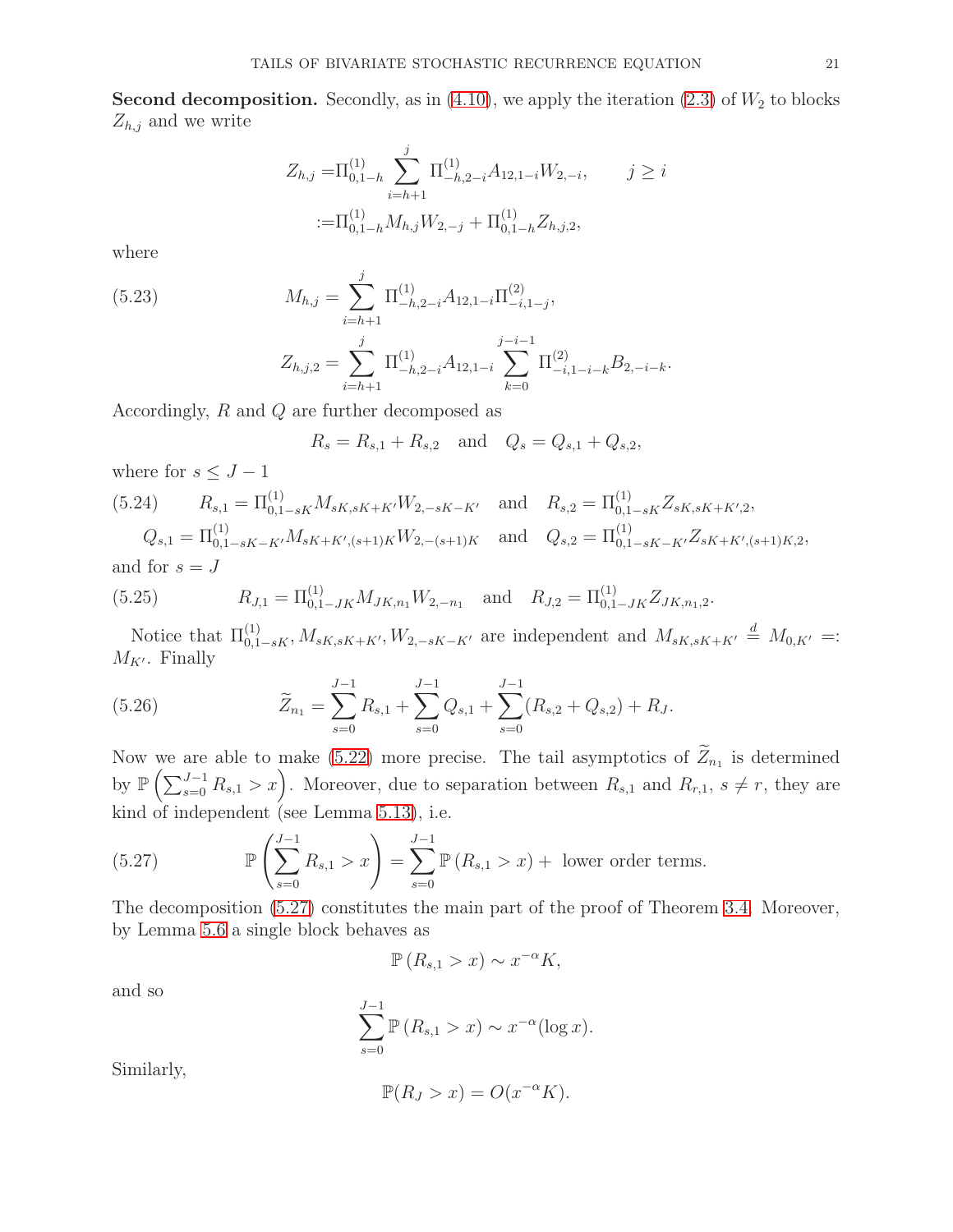The other terms in [\(5.26\)](#page-20-1) are negligible ad they are taken care of in section [5.4.](#page-32-0) In Lemma [5.12](#page-32-1) and Corollary [5.15](#page-35-0) we prove that

$$
\mathbb{P}\Big(\sum_{s=0}^{J} |R_{s,2}| + \sum_{s=0}^{J-1} |Q_{s,2}| > \delta x\Big) = o(x^{-\alpha} \min(\delta, 1)^{-\alpha-1}
$$

$$
\mathbb{P}\Big(\sum_{s=0}^{J-1} |Q_{s,1}| > \delta x\Big) = o(x^{-\alpha} \log x) \min(\delta, 1)^{-\alpha}
$$

.

Therefore,

$$
\mathbb{P}\left(\widetilde{Z}_{n_1} > x\right) = \sum_{s=0}^{J-1} \mathbb{P}\left(R_{s,1} > x\right) + \text{ lower order terms.}
$$

The tail of  $R_{s,1}$  is described in Lemma [5.6.](#page-24-0) In view of  $(5.24)$  and Breiman's lemma, we have

$$
\mathbb{P}(\pm R_{s,1} > x) \sim \mathbb{E}(M_{K'}^{\pm})^{\alpha} \mathbb{P}(W_2 > x) + \mathbb{E}(M_{K'}^{\mp})^{\alpha} \mathbb{P}(-W_2 > x), \text{ as } x \to \infty
$$

# $(cf. (3.13)).$  $(cf. (3.13)).$  $(cf. (3.13)).$

To handle  $\mathbb{E}(M_n^{\pm})^{\alpha}$ , we change the measure as in [\(4.5\)](#page-11-0). Namely, we consider SRE [\(4.6\)](#page-12-0) under  $\mathbb{P}_{\alpha} = \mathbb{P}_{\alpha_2}$ . Again if  $\mathbb{P}(A_{22} < 0) > 0$ , only  $\mathbb{E}|M_n|^{\alpha}$  is needed.

<span id="page-21-0"></span>**Lemma 5.5.** Let  $V = A_{11}A_{22}^{-1}$ . Under assumptions of Theorem [3.4,](#page-9-0)  $0 < \rho_V = \mathbb{E}_{\alpha}|V|^{\alpha} \log |V| <$  $\infty$  holds, the stationary solution  $X_0$  to [\(4.6\)](#page-12-0) as well as the limits

(5.28) 
$$
\lim_{x \to \infty} \mathbb{P}(\pm X_0 > x) x^{-\alpha} \quad and \quad \lim_{x \to \infty} (n\alpha)^{-1} \mathbb{E}|M_n|^{\alpha}
$$

exist. Moreover,

<span id="page-21-2"></span><span id="page-21-1"></span>
$$
c_R := \lim_{n \to \infty} (n\alpha)^{-1} \mathbb{E}|M_n|^\alpha = \lim_{x \to \infty} \rho_V \mathbb{P}(|X_0| > x) x^{-\alpha}.
$$

If additionally  $\mathbb{P}(A_{22} > 0) = 1$  then

(5.29) 
$$
c_{R,\pm} := \lim_{n \to \infty} (n\alpha)^{-1} \mathbb{E}(M_n^{\pm})^{\alpha} = \lim_{x \to \infty} \rho_V \mathbb{P}(\pm X_0 > x) x^{-\alpha}
$$

exists and  $c_R = c_{R,+} + c_{R,-}$  is not zero iff for every  $x \in \mathbb{R}$ ,  $\mathbb{P}(A_{11}x + A_{12} = A_{22}x) < 1$ . Notice that if also  $\mathbb{P}(A_{11} > 0) = 1$  in [\(5.29\)](#page-21-1) then  $c_{R,\pm} = c_R/2$ .

Proof. As in the proof of Lemma [4.1,](#page-10-0) we write

$$
\mathbb{E}|M_n|^{\alpha} = \mathbb{E}|\Pi_{0,1-n}^{(2)}|^{\alpha} \left| \sum_{i=1}^n V_0 \cdots V_{2-i} U_{1-i} \right|^{\alpha} := \mathbb{E}_{\alpha} \left| \sum_{i=1}^n V_0 \cdots V_{2-i} U_{1-i} \right|^{\alpha}.
$$

Now  $\sum_{i=1}^{n} V_0 \cdots V_{2-i} U_{1-i}$  plays the role of  $\mathcal{X}_n$  in Theorem [6.2](#page-37-1) and so for [\(5.28\)](#page-21-2) it suffices to check assumptions  $\mathcal{A}(\alpha)$  and [\(6.4\)](#page-37-2) for the recursion  $X_t = V_t X_{t-1} + U_t$ .

By [A1],  $\mathbb{E}_{\alpha}|V|^{\alpha} = \mathbb{E}|A_{11}|^{\alpha} = 1$  and  $\mathbb{E}_{\alpha}|V|^{\alpha+\eta} + \mathbb{E}_{\alpha}|U|^{\alpha+\eta} < \infty$  for some  $\eta > 0$  (see [A5]). A similar argument as with SRE  $(4.6)$ ,  $0 < \rho < \infty$  follows (Take  $f(\beta) = \mathbb{E}_{\alpha}|V|^{\beta}$ with  $f(0) = f(\alpha) = 1$  and apply convexity of  $f(\beta)$  together with  $f(\alpha + \eta) < \infty$ ). Due to [A4],  $\log|V|$  is non-arithmetic. Moreover,  $Vx + U = x \Leftrightarrow A_{11}x + A_{12} = A_{22}x$ . Thus the assumptions are satisfied.

For [\(5.29\)](#page-21-1) we write

$$
\mathbb{E}(M_n^{\pm})^{\alpha} = \mathbb{E}(\Pi_{0,1-n}^{(2)})^{\alpha} \left\{ \left( \sum_{i=1}^n V_0 \cdots V_{2-i} U_{1-i} \right)^{\pm} \right\}^{\alpha} = \mathbb{E}_{\alpha} \left\{ \left( \sum_{i=1}^n V_0 \cdots V_{2-i} U_{1-i} \right)^{\pm} \right\}^{\alpha}
$$

and we proceed as before using Theorem [6.2.](#page-37-1)

$$
\qquad \qquad \Box
$$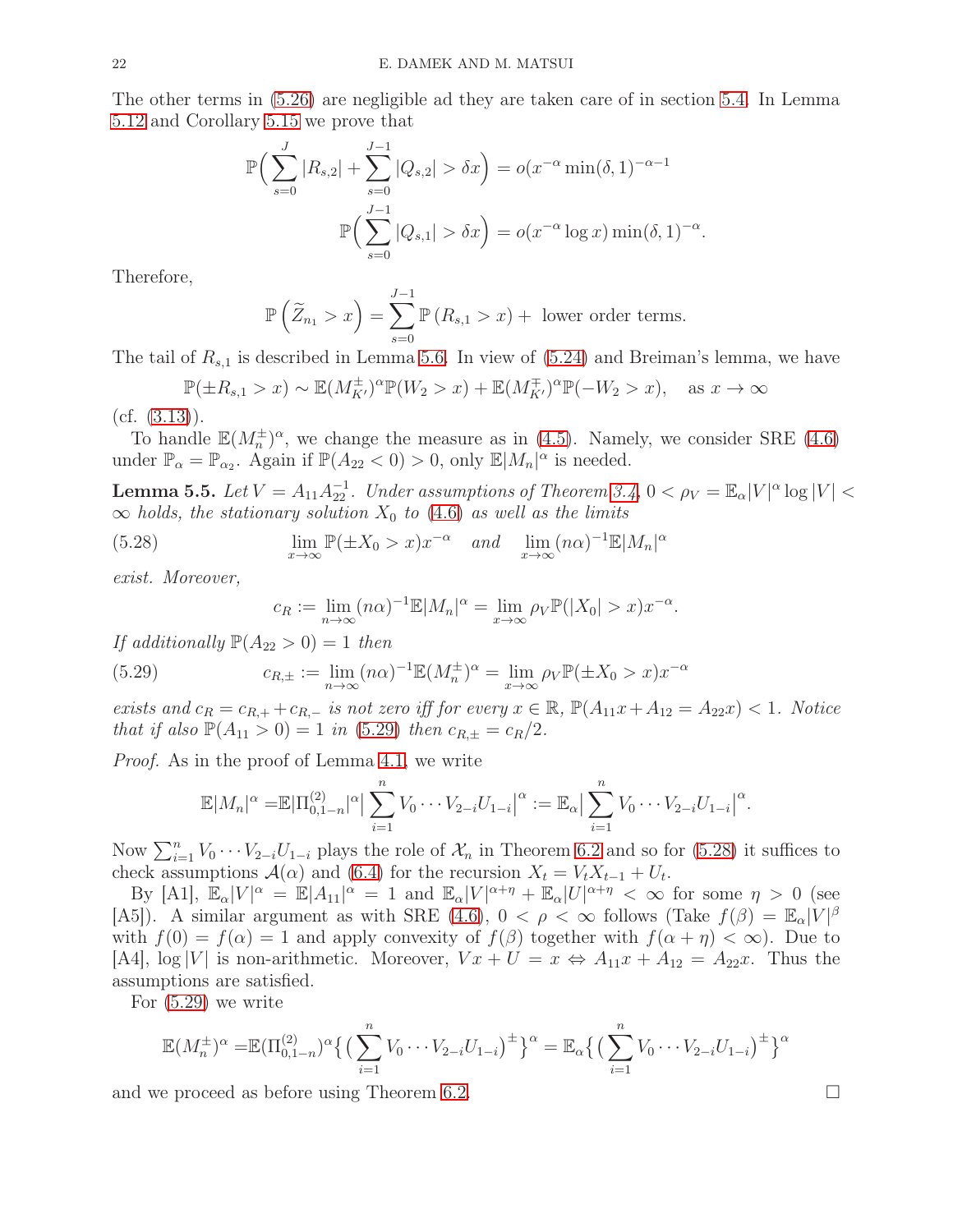Proof of Theorem [5.4.](#page-19-5) We are going to show that

<span id="page-22-0"></span>(5.30) 
$$
\lim_{x \to \infty} \mathbb{P}(\pm \widetilde{Z}_{n_1} > x) x^{\alpha} (\log x)^{-1} = \lim_{x \to \infty} \sum_{s=0}^{J-1} \mathbb{P}(\pm R_{s,1} > x) x^{\alpha} (\log x)^{-1} = \alpha \rho_1^{-1} \mathcal{D}.
$$

Since the proofs are quite similar, we only treat the positive case. Firstly notice that by the previous lemma

$$
\mathbb{P}(R_{J,1} > x) \le C \mathbb{E}|M_{JK,n_1}|^{\alpha} x^{-\alpha} = C \mathbb{E}|M_{n_1-JK}|^{\alpha} x^{-\alpha} \le CKx^{-\alpha} = o(x^{-\alpha} \log x).
$$

To justify [\(5.30\)](#page-22-0) we are going to use auxiliary results gathered in section [5.4.](#page-32-0) In view of Lemma [5.12](#page-32-1) and Corollary [5.15](#page-35-0) we have

$$
\mathbb{P}(\widetilde{Z}_{n_1} > x) \le \mathbb{P}\Big(\sum_{s=0}^{J-1} R_{s,1} > (1-\varepsilon)x\Big) + \mathbb{P}\Big(\sum_{s=0}^{J-1} Q_s + \sum_{s=0}^{J} R_{s,2} > \varepsilon x/2\Big) + \mathbb{P}(R_{J,1} > \varepsilon x/2)
$$
\n
$$
= \mathbb{P}\Big(\sum_{s=0}^{J-1} R_{s,1} > (1-\varepsilon)x\Big) + \varepsilon^{-\alpha-1} o(x^{-\alpha} \log x),
$$

where we notice that  $J \leq n_1/K = o(\log x)$ , and similarly

$$
\mathbb{P}(\widetilde{Z}_{n_1} > x) \ge \mathbb{P}\Big(\sum_{s=0}^{J-1} R_{s,1} > (1+\varepsilon)x\Big) - \mathbb{P}\Big(-\sum_{s=0}^{J-1} Q_s - \sum_{s=0}^{J} R_{s,2} > \varepsilon x/2\Big) - \mathbb{P}(-R_{J,1} > \varepsilon x/2).
$$

Hence with some  $r_{\varepsilon,x} := \varepsilon^{-\alpha-1} o(x^{-\alpha} \log x) > 0$ ,

$$
(5.31) \mathbb{P}\Big(\sum_{s=0}^{J-1} R_{s,1} > (1+\varepsilon)x\Big) - r_{\varepsilon,x} \leq \mathbb{P}(\widetilde{Z}_{n_1} > x) \leq \mathbb{P}\Big(\sum_{s=0}^{J-1} R_{s,1} > (1-\varepsilon)x\Big) + r_{\varepsilon,x}
$$

and it is enough to prove that

<span id="page-22-1"></span>(5.32) 
$$
\limsup_{x \to \infty} \mathbb{P}\left(\sum_{s=0}^{J-1} R_{s,1} > (1-\varepsilon)x\right) x^{\alpha} (\log x)^{-1} \leq \alpha \rho_1^{-1} \mathcal{D} (1-2\varepsilon)^{-\alpha},
$$

<span id="page-22-2"></span>(5.33) 
$$
\liminf_{x \to \infty} \mathbb{P}\Big(\sum_{s=0}^{J-1} R_{s,1} > (1+\varepsilon)x\Big) x^{\alpha} (\log x)^{-1} \geq \alpha \rho_1^{-1} \mathcal{D} (1+2\varepsilon)^{-\alpha}.
$$

Indeed, letting  $\varepsilon \to 0$  in [\(5.32\)](#page-22-1) and [\(5.33\)](#page-22-2) we obtain [\(5.30\)](#page-22-0).

Choose  $0 < 8\delta = \varepsilon < 1/3$  and decompose the event  $\left\{\sum_{s=0}^{J-1} R_{s,1} > (1 \pm \varepsilon)x\right\}$  into three ones: either all  $|R_{s,1}|$  are smaller than  $\delta x$  or at least two of them are larger than  $\delta x$  or just one is larger than  $\delta x$ . The last event is dominant. By Lemmas [5.13](#page-33-0) and [5.14,](#page-34-0)

<span id="page-22-3"></span>(5.34) 
$$
\mathbb{P}\Big(\sum_{s=0}^{J-1} R_{s,1} > (1 \pm \varepsilon)x, \quad \forall s |R_{s,1}| \leq \delta x\Big) = o(x^{-\alpha})\varepsilon^{-\alpha},
$$

<span id="page-22-4"></span>(5.35) 
$$
\mathbb{P}\Big(\sum_{s=0}^{J-1} R_{s,1} > (1 \pm \varepsilon)x, \quad \exists r \neq u \quad |R_{u,1}| > \delta x, \ |R_{r,1}| > \delta x\Big) = o(x^{-\alpha})\varepsilon^{-\alpha}.
$$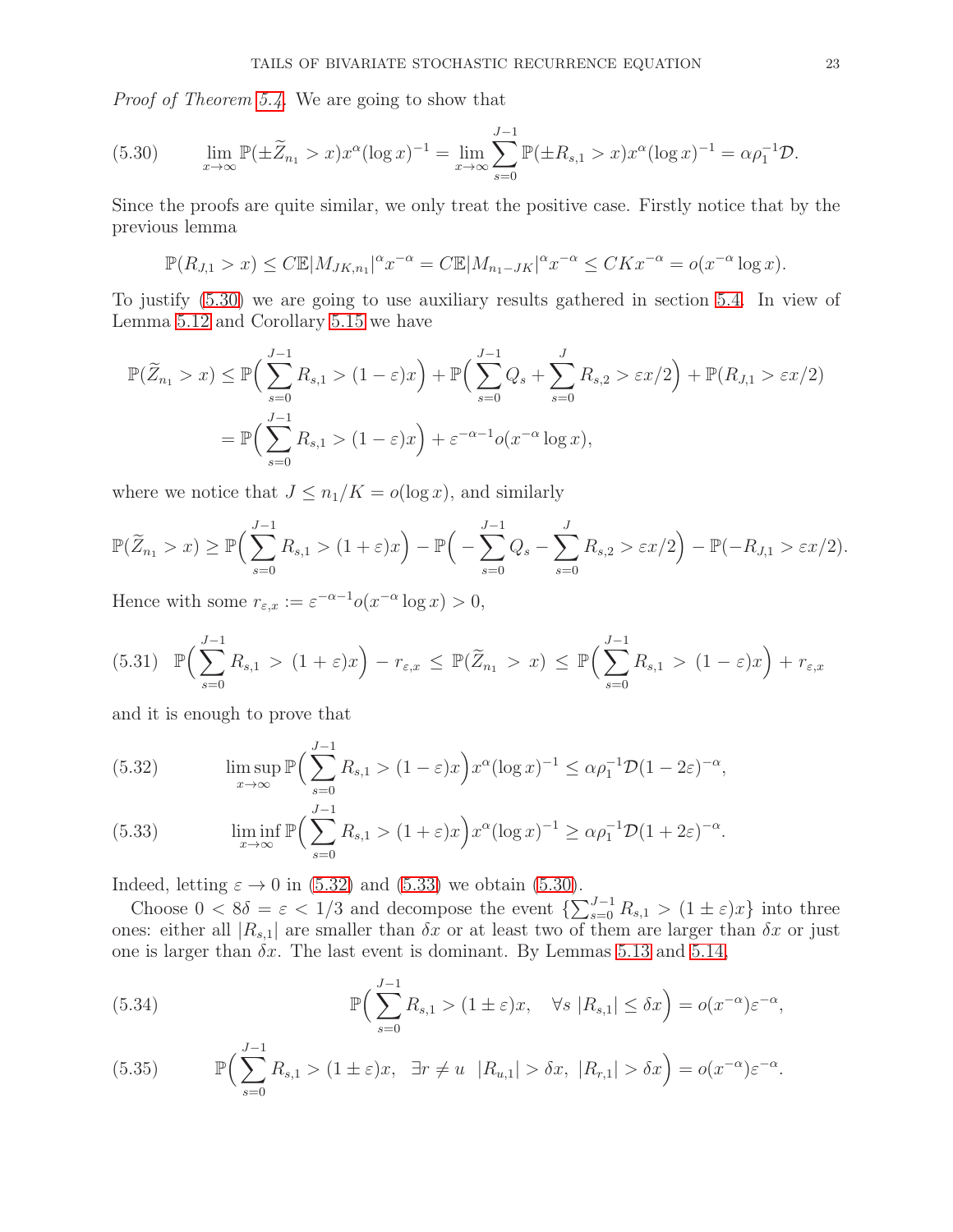Thus, suppose now that there is only one s such that  $|R_{s,1}| > \delta x$ . Then either  $\sum_{r \neq s} |R_{r,1}|$  is larger than  $\epsilon x$  or not. The first case is irrelevant because by Lemma [5.14,](#page-34-0) we have

$$
\mathbb{P}\Big(\sum_{r=0}^{J-1} R_{r,1} > (1 \pm \varepsilon)x, |R_{s,1}| > \delta x, \sum_{r \neq s} |R_{r,1}| > \varepsilon x, \forall r \neq s |R_{r,1}| \leq \delta x\Big) = o(x^{-\alpha})\varepsilon^{-\alpha}.
$$

In the second case  $R_{s,1} > 0$  and we are left with disjoint sets  $\tilde{\Omega}_s$ ,  $s = 0, ..., J - 1$ :

$$
\widetilde{\Omega}_{s,\pm} = \Big\{\sum_{r=0}^{J-1} R_{r,1} > (1 \pm \varepsilon)x, R_{s,1} > \delta x, \sum_{r \neq s} |R_{r,1}| \leq \varepsilon x, \forall r \neq s |R_{r,1}| \leq \delta x\Big\}.
$$

We further define disjoint sets

$$
\Omega_{s,\pm} = \left\{ R_{s,1} > (1 \pm 2\varepsilon)x, \sum_{r \neq s} |R_{r,1}| \leq \varepsilon x, \forall r \neq s \, |R_{r,1}| \leq \delta x \right\},\,
$$

and then

<span id="page-23-0"></span>
$$
\Omega_{s,+} \subset \widetilde{\Omega}_{s,\pm} \subset \Omega_{s,-}.
$$

We are going to prove that

(5.36) 
$$
\lim_{x \to \infty} \mathbb{P}(\Omega_{s,\pm}) x^{\alpha} K^{-1} = \alpha \mathcal{D} (1 \pm 2\varepsilon)^{-\alpha}
$$

holds uniformly in s. Let us see first that  $(5.36)$  implies  $(5.32)$  and  $(5.33)$  and then prove [\(5.36\)](#page-23-0). For every  $\eta > 1$  there is  $x_0$  such that

$$
\mathbb{P}(\Omega_{s,-})x^{\alpha}K^{-1} \leq \eta\alpha \mathcal{D}(1-2\varepsilon)^{-\alpha}
$$

for  $x \ge x_0$  and all s. Moreover, increasing possibly  $x_0$ , we may assume that for  $x \ge x_0$ ,  $(\log x)^{-1} \le \eta \rho_1^{-1} (JK)^{-1}$  (see [\(5.21\)](#page-19-6)). So by disjointness of the sets  $\tilde{\Omega}_s$ , we have

$$
\limsup_{x \to \infty} \mathbb{P}\Big(\sum_{s=0}^{J-1} R_{s,1} > (1-\varepsilon)x\Big) x^{\alpha} (\log x)^{-1}
$$
  
\n
$$
\leq \limsup_{x \to \infty} \mathbb{P}\Big(\bigcup_{s=0}^{J-1} \widetilde{\Omega}_{s,-}\Big) x^{\alpha} (\log x)^{-1}
$$
  
\n
$$
\leq \limsup_{x \to \infty} \Big(\sum_{s=0}^{J-1} \mathbb{P}(\Omega_{s,-}) x^{\alpha} K^{-1}\Big) \eta \rho_1^{-1} J^{-1}
$$
  
\n
$$
\leq \eta^2 \alpha \mathcal{D} (1-2\varepsilon)^{-\alpha} \rho_1^{-1}.
$$

Now letting  $\eta \downarrow 1$  we obtain [\(5.32\)](#page-22-1). We proceed similarly with [\(5.33\)](#page-22-2).

Finally, we prove [\(5.36\)](#page-23-0). Notice that  $\Omega_{s,\pm} \subset \{R_{s,1} > (1 \pm 2\varepsilon)x\}$  and

$$
\{R_{s,1} > (1 \pm 2\varepsilon)x\} \setminus \Omega_{s,\pm} \subset \bigcup_{r \neq s} \{R_{s,1} > (1 \pm 2\varepsilon)x, |R_{r,1}| > \delta x\}
$$

$$
\cup \{ \sum_{r \neq s} |R_{r,1}| > \varepsilon x, \forall r \neq s |R_{r,1}| \leq \delta x\}.
$$

Hence in view of Lemmas [5.13](#page-33-0) and [5.14](#page-34-0)

(5.37)  $\mathbb{P}(\lbrace R_{s,1} > (1 \pm 2\varepsilon)x \rbrace \setminus \Omega_{s,\pm}) \leq J\delta^{-\alpha} o(x^{-\alpha})$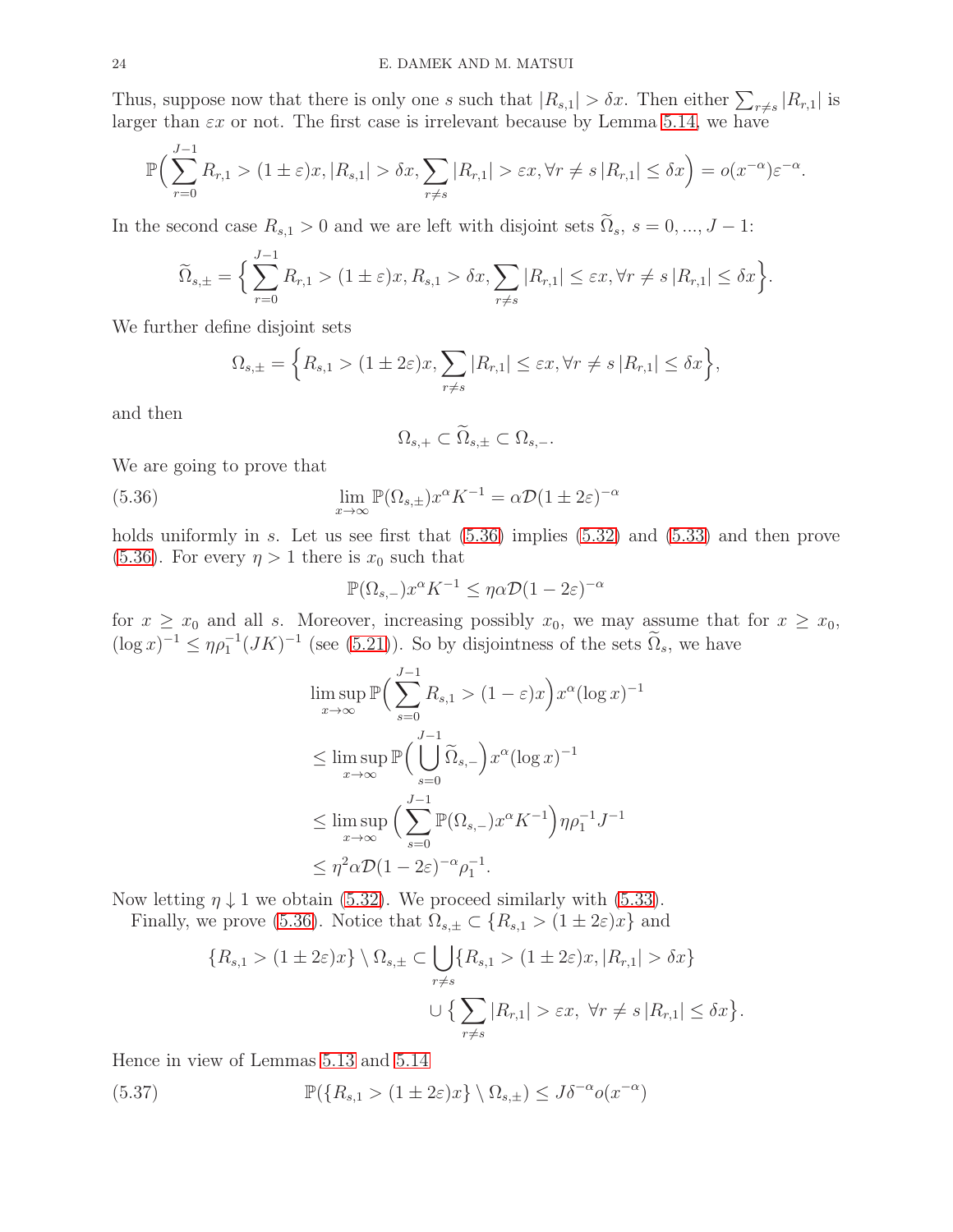independently of s. On the other hand, in view of Lemma [5.6](#page-24-0) and definition of  $\mathcal{D}$ ,

<span id="page-24-1"></span>(5.38) 
$$
\lim_{x \to \infty} \mathbb{P} (R_{s,1} > (1 \pm 2\varepsilon)x) x^{\alpha} K^{-1} = (1 \pm 2\varepsilon)^{-\alpha} \alpha \mathcal{D}
$$

uniformly in s and [\(5.36\)](#page-23-0) follows.

The next lemma gives the precise tail asymptotics of  $R_{s,1}, Q_{s,1}$ , which respectively yields [\(5.38\)](#page-24-1) in the proof of Theorem [5.4](#page-19-5) and [\(5.74\)](#page-36-3) in the proof of Corollary [5.15.](#page-35-0) Recall that  $K = \lfloor \rho_1 \rho_2^{-1} (L/2 - 1) \rfloor$  and  $K' = K - \lfloor K^{\theta} \rfloor$  with  $0 < \theta < 1$ .

<span id="page-24-0"></span>Lemma 5.6. Under assumptions of Theorem [3.4](#page-9-0) we have

<span id="page-24-2"></span>(5.39) 
$$
\lim_{x \to \infty} \mathbb{P}(|R_{s,1}| > x) x^{\alpha} K^{-1} = \lim_{x \to \infty} \mathbb{P}(|Q_{s,1}| > x) x^{\alpha} K^{-\theta} = c_2 c_R \alpha.
$$

If additionally  $\mathbb{P}(A_{22} < 0) > 0$  or  $[\mathbb{P}(A_{22} > 0) = 1, \mathbb{P}(A_{11} < 0) > 0]$ , then

<span id="page-24-3"></span>(5.40) 
$$
\lim_{x \to \infty} \mathbb{P}(\pm R_{s,1} > x) x^{\alpha} K^{-1} = c_2 c_R \alpha / 2.
$$

If additionally  $[\mathbb{P}(A_{22} > 0) = 1, \mathbb{P}(A_{11} > 0) = 1]$ , then

<span id="page-24-4"></span>(5.41) 
$$
\lim_{x \to \infty} \mathbb{P}(\pm R_{s,1} > x) x^{\alpha} K^{-1} = (c_{2,\pm} c_{R,+} + c_{2,\mp} c_{R,-}) \alpha.
$$

These convergences are uniform in s. Here as before we set  $c_2 = c_{2,+} + c_{2,-}$  and  $c_R = c_{2,+} + c_{2,+}$  $c_{R,+} + c_{R,-}.$ 

*Proof.* Since  $R_{s,1}$  and  $Q_{s,1}$  are the same in the structure and differ only in the number of terms, we consider  $R_{s,1}$  only and omit the proof for  $Q_{s,1}$ . First we notice that [\(5.39\)](#page-24-2) is implied by  $(5.40)$  and  $(5.41)$  and we prove the latter two. Since the expression  $(5.24)$  of  $R_{s,1}$ is lengthy for convenience we write

$$
\Pi_{0,1-sK}^{(1)} = \Pi_{1-sK}, \ M_{sK,sK+K'} = M_{K'}, \ W_{2,-sK-K'} = W_2 \text{ so that } R_{s,1} = \Pi_{1-sK} M'_{K} W_2.
$$

This makes sense since  $M_{sK,sK+K'} \stackrel{d}{=} M_{0,K'} := M_{K'}, W_{2,-sK-K'} \stackrel{d}{=} W_2$  (by stationarity),  $\Pi_{1-sK}$ ,  $M_{K'}$  and  $W_2$  are mutually independent and  $\mathbb{E}|\Pi_{1-sK}|^{\alpha} = 1$ . We are going to use regular variation of  $W_2$  and define

$$
P_{+} = \mathbb{P}(W_2 > x((\Pi_{1-sK}M_{K'})^{+})^{-1})x^{\alpha}((\Pi_{1-sK}M_{K'})^{+})^{-\alpha},
$$
  

$$
P_{-} = \mathbb{P}(-W_2 > x((\Pi_{1-sK}M_{K'})^{-})^{-1})x^{\alpha}((\Pi_{1-sK}M_{K'})^{-})^{-\alpha}
$$

with convention that  $P_{\pm} = 0$  on the set  $\{\Pi_{1-sK}M_{K'} = 0\}$ . Hence

$$
(5.42) \qquad \mathbb{P}(R_{s,1} > x)x^{\alpha}K^{-1} = \mathbb{E}P_{+}((\Pi_{1-sK}M_{K'})^{+})^{\alpha}K^{-1} + \mathbb{E}P_{-}((\Pi_{1-sK}M_{K'})^{-})^{\alpha}K^{-1}
$$

$$
=:\overline{I}_{+} + \overline{I}_{-}.
$$

Observe that for every  $\varepsilon > 0$  there is  $T > 0$  such that

<span id="page-24-6"></span>(5.43) 
$$
|P_{\pm} - c_{2,\pm}| < \varepsilon \quad \text{if} \quad x((\Pi_{1-sK} M_{K'})^{\pm}))^{-1} > T,
$$

where  $c_{2,\pm}$  are as in [\(3.2\)](#page-5-3). Hence one may expect that  $\mathbb{P}(R_{s,1} > x)x^{\alpha}K^{-1}$  is approximated by  $c_{2,\pm} \mathbb{E}((\Pi_{1-sK} M_{K'})^{\pm})^{\alpha} K^{-1}$ , as  $x \to \infty$ . We will make this intuition precise.

**Step 1.** We utilize the following inequalities, which depend on signs of  $A_{11}$  and  $A_{22}$ . Suppose that  $\mathbb{P}(A_{22} < 0) > 0$ . Then  $c_{2,\pm} = c_2/2$  and

<span id="page-24-5"></span>
$$
|\mathbb{P}(R_{s,1} > x)x^{\alpha} K^{-1} - c_2 (2K)^{-1} \mathbb{E}|M_{K'}|^{\alpha}|
$$
  
(5.44) =  $|\mathbb{P}(R_{s,1} > x)x^{\alpha} K^{-1} - c_2 (2K)^{-1} \mathbb{E}|\Pi_{1-sK} M_{K'}|^{\alpha}|$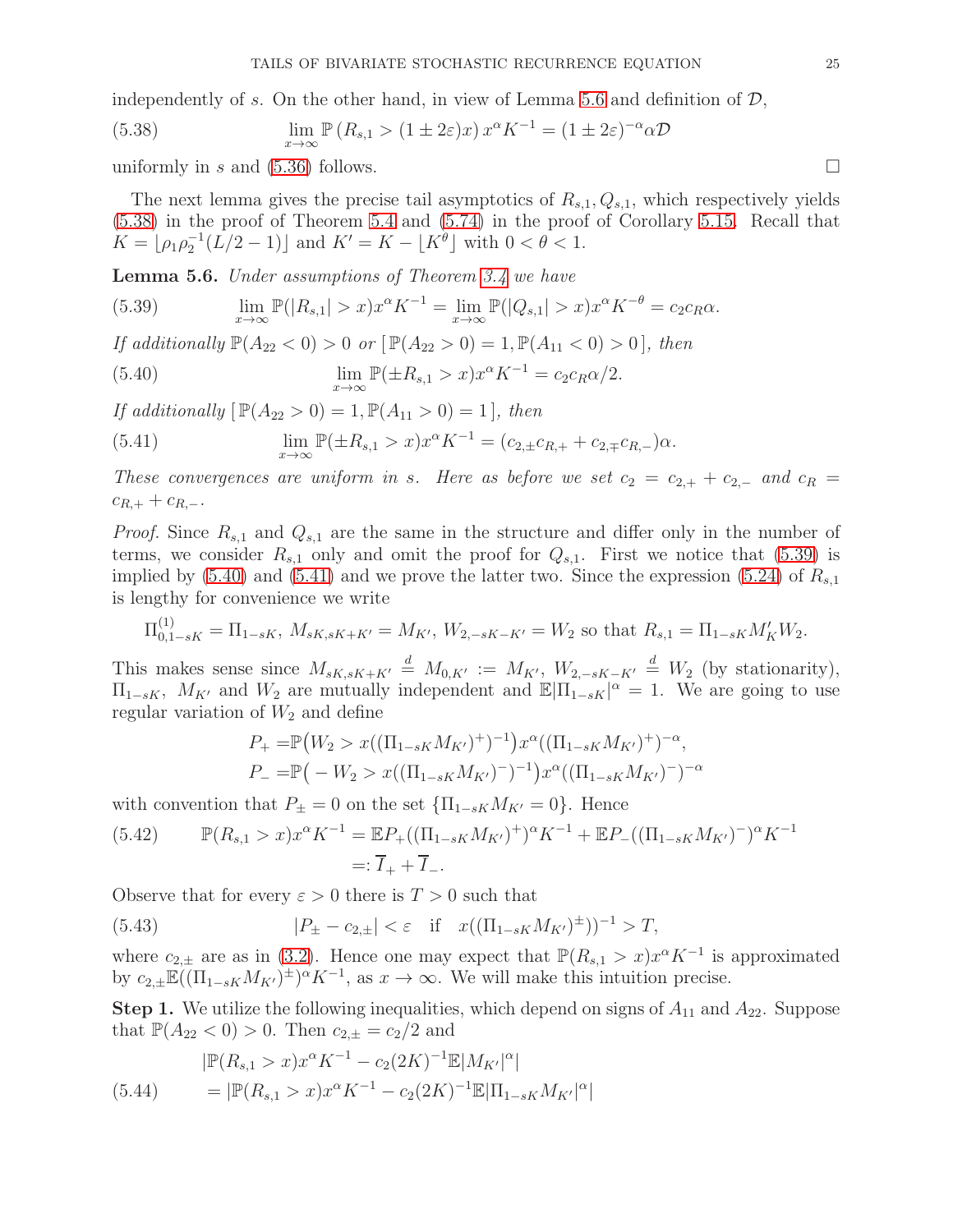$$
\leq |\overline{I}_{+} - c_{2}(2K)^{-1} \mathbb{E}((\Pi_{1-sK} M_{K'})^{+})^{\alpha}| + |\overline{I}_{-} - c_{2}(2K)^{-1} \mathbb{E}((\Pi_{1-sK} M_{K'})^{-})^{\alpha}|.
$$

If  $\mathbb{P}(A_{22} > 0) = 1$  then we write

<span id="page-25-0"></span>(5.45) 
$$
|\mathbb{P}(R_{s,1} > x)x^{\alpha}K^{-1} - c_{2,+}K^{-1}\mathbb{E}(M_{K'}^{+})^{\alpha} - c_{2,-}K^{-1}\mathbb{E}(M_{K'}^{-})^{\alpha}|
$$

$$
\leq |\overline{I}_{+} - c_{2,+}K^{-1}\mathbb{E}(M_{K'}^{+})^{\alpha}| + |\overline{I}_{-} - c_{2,-}K^{-1}\mathbb{E}(M_{K'}^{-})^{\alpha}|.
$$

If additionally  $\mathbb{P}(A_{11} > 0) = 1$  then in [\(5.45\)](#page-25-0) we have

<span id="page-25-1"></span>(5.46) 
$$
|\overline{I}_{\pm} - c_{2,\pm} K^{-1} \mathbb{E}(M_{K'}^{\pm})^{\alpha}| = |\overline{I}_{\pm} - c_{2,\pm} K^{-1} \mathbb{E}((\Pi_{1-sK} M_{K'})^{\pm})^{\alpha}|.
$$

If  $\mathbb{P}(A_{11} < 0) > 0$  then we write

<span id="page-25-2"></span>
$$
(5.47) \qquad |\overline{I}_{\pm} - c_{2,\pm} K^{-1} \mathbb{E}(M_{K'}^{\pm})^{\alpha}| \leq |\overline{I}_{\pm} - c_{2,\pm} K^{-1} \mathbb{E}((\Pi_{1-sK} M_{K'})^{\pm})^{\alpha}| + c_{2,\pm} K^{-1} |\mathbb{E}((\Pi_{1-sK} M_{K'})^{\pm})^{\alpha} - \mathbb{E}(M_{K'}^{\pm})^{\alpha}|.
$$

In Step 3 we will prove that

<span id="page-25-6"></span>(5.48) 
$$
\lim_{x \to \infty} K^{-1} |\mathbb{E}((\Pi_{1-sK} M_{K'})^{\pm})^{\alpha} - \mathbb{E}(M_{K'}^{\pm})^{\alpha}| = 0,
$$

provided  $\mathbb{P}(A_{22} > 0) = 1, \mathbb{P}(A_{11} < 0) > 0$ . Then [\(5.44\)](#page-24-5), [\(5.46\)](#page-25-1) and [\(5.47\)](#page-25-2) may be treated in the same way because  $c_{2,\pm} = c_2/2$  in [\(5.44\)](#page-24-5). What we need is

<span id="page-25-3"></span>(5.49) 
$$
\lim_{x \to \infty} |\overline{I}_{\pm} - c_{2,\pm} K^{-1} \mathbb{E}((\Pi_{1-sK} M_{K'})^{\pm})^{\alpha}| = 0
$$

and it will be proved in Step 4.

Step 2. Observe that  $K \sim K'$  and in view of Lemma [5.5](#page-21-0)

(5.50) 
$$
\lim_{x \to \infty} K^{-1} \mathbb{E} |M_{K'}|^{\alpha} = c_R \alpha
$$

and if additionally  $\mathbb{P}(A_{22} > 0) = 1$  then

(5.51) 
$$
\lim_{x \to \infty} K^{-1} \mathbb{E}(M_{K'}^{\pm})^{\alpha} = c_{R,\pm} \alpha,
$$

where  $c_{R,\pm} = c_R/2$  holds when  $\mathbb{P}(A_{22} < 0) > 0$ . Now  $(5.40)$  for  $\mathbb{P}(A_{22} < 0) > 0$  follows from  $(5.44)$ ,  $(5.49)$  and  $(5.50)$ . If  $[\mathbb{P}(A_{22} > 0) = 1, \mathbb{P}(A_{11} > 0) = 1]$  then, similarly, by  $(5.45)$ ,  $(5.46)$ ,  $(5.49)$  and  $(5.51)$ ,

<span id="page-25-5"></span><span id="page-25-4"></span>
$$
\lim_{x \to \infty} \mathbb{P}(R_{s,1} > x) x^{\alpha} K^{-1} = (c_{2,+} c_{R,+} + c_{2,-} c_{R,-}) \alpha,
$$

so that [\(5.41\)](#page-24-4) follows. Finally If  $[\mathbb{P}(A_{22} > 0) = 1, \mathbb{P}(A_{11} < 0) > 0]$  then by [\(5.45\)](#page-25-0), [\(5.47\)](#page-25-2)- $(5.49)$  and  $(5.51)$  with  $c_{R,\pm} = c_R/2$ , the right hand side becomes

$$
(c_{2,+}c_{R,+}+c_{2,-}c_{R,-})\alpha=c_2c_R\alpha/2,
$$

which is [\(5.40\)](#page-24-3) under the second condition. The proof for  $-R_{s,1}$  is similar and so it is omitted. It suffices to change the signs of  $(\Pi_{1-sK}M_{K})$  in both  $P_+$  and  $P_-$  and proceed as before.

Step 3. First we show [\(5.48\)](#page-25-6). Observe that

$$
K^{-1}\mathbb{E}(M_{K'}^{+})^{\alpha} = K^{-1}\mathbb{E}|\Pi_{1-sK}|^{\alpha}(M_{K'}^{+})^{\alpha}
$$
  
\n
$$
= K^{-1}\mathbb{E}(\Pi_{1-sK}^{+})^{\alpha}(M_{K'}^{+})^{\alpha} + K^{-1}\mathbb{E}(\Pi_{1-sK}^{-})^{\alpha}(M_{K'}^{-})^{\alpha}
$$
  
\n
$$
+ K^{-1}\mathbb{E}(\Pi_{1-sK}^{-})^{\alpha}(M_{K'}^{+})^{\alpha} - K^{-1}\mathbb{E}(\Pi_{1-sK}^{-})^{\alpha}(M_{K'}^{-})^{\alpha}
$$
  
\n
$$
= K^{-1}\mathbb{E}((\Pi_{1-sK}M_{K'})^{+})^{\alpha}
$$
  
\n
$$
+ K^{-1}\mathbb{E}(\Pi_{1-sK}^{-})^{\alpha}(M_{K'}^{+})^{\alpha} - K^{-1}\mathbb{E}(\Pi_{1-sK}^{-})^{\alpha}(M_{K'}^{-})^{\alpha}.
$$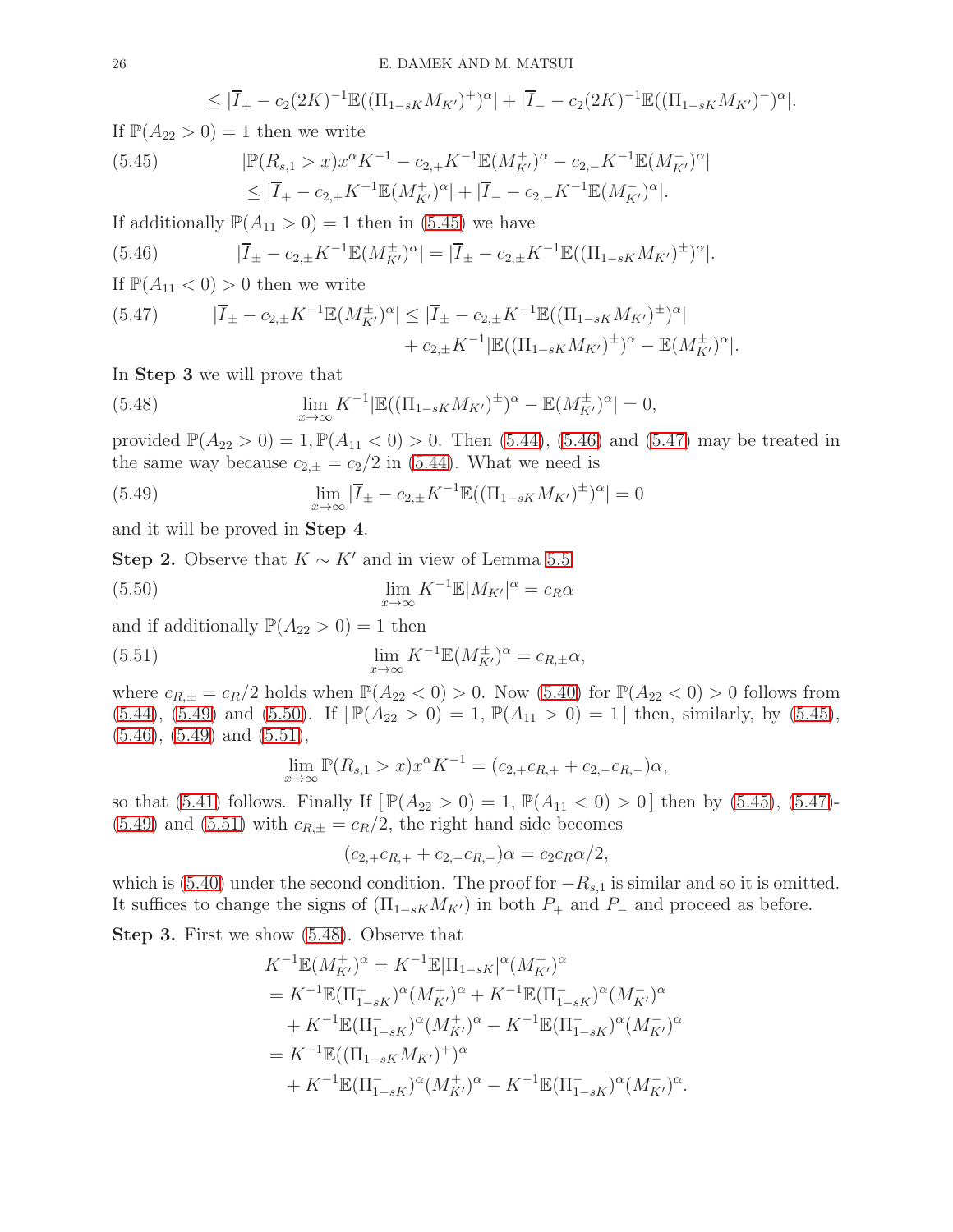Since

$$
\lim_{K \to \infty} K^{-1} \mathbb{E}(M_{K'}^{\pm})^{\alpha} = c_R/2,
$$

the last row tends to 0. Indeed,

$$
\lim_{x \to \infty} K^{-1} \left| \mathbb{E} (\Pi_{1-sK}^-)^{\alpha} \right| \left| \mathbb{E} (M_{K'}^+)^{\alpha} - \mathbb{E} (M_{K'}^-)^{\alpha} \right| \le \lim_{x \to \infty} |K^{-1} \mathbb{E} (M_{K'}^+)^{\alpha} - K^{-1} \mathbb{E} (M_{K'}^-)^{\alpha} | = 0.
$$

The same holds with  $K^{-1}\mathbb{E}(M_{K'}^-)^{\alpha}$  and its approximation  $K^{-1}\mathbb{E}((\Pi_{1-sK}M_{K'})^{-})^{\alpha}$ .

**Step 4.** Due to the regular variation of  $W_2$ 

$$
\sup_{u>0} P(\pm W_2 > u)u^{\alpha} < \infty.
$$

Hence  $P_+, P_-$  are bounded independently of  $(\Pi_{1-sK} M_{K'})^{\pm}$ . Therefore, for [\(5.49\)](#page-25-3) we use [\(5.43\)](#page-24-6) and so we may write

$$
|\overline{I}_{\pm} - c_{2,\pm} K^{-1} \mathbb{E}((\Pi_{1-sK} M_{K'})^{\pm})^{\alpha}|
$$
  
\n
$$
\leq K^{-1} \mathbb{E}|P_{\pm} - c_{2,\pm} K^{-1}|((\Pi_{1-sK} M_{K'})^{\pm})^{\alpha}
$$
  
\n
$$
\leq \varepsilon K^{-1} \mathbb{E}((\Pi_{1-sK} M_{K'})^{\pm})^{\alpha} \mathbf{1}_{\{(\Pi_{1-sK} M_{K'})^{\pm} < xT^{-1}\}}
$$
  
\n
$$
+ C K^{-1} \mathbb{E}((\Pi_{1-sK} M_{K'})^{\pm})^{\alpha} \mathbf{1}_{\{(\Pi_{1-sK} M_{K'})^{\pm} \geq xT^{-1}\}}
$$
  
\n
$$
\leq \varepsilon K^{-1} \mathbb{E}|M_{K'}|^{\alpha} + C K^{-1} \mathbb{E}|\Pi_{1-sK} M_{K'}|^{\alpha} \mathbf{1}_{\{|\Pi_{1-sK} M_{K'}| \geq xT^{-1}\}}
$$

and  $\varepsilon$  is independent of s.

Hence in view of [\(5.28\)](#page-21-2) it suffices to prove that

(5.52) 
$$
K^{-1}\mathbb{E}|\Pi_{1-sK}M_{K'}|^{\alpha}1_{\{|\Pi_{1-sK}M_{K'}|\ge xT^{-1}\}}\to 0
$$

as  $x \to \infty$  uniformly in s. We need to estimate  $\mathbb{P}(|\Pi_{1-sK}M_{K'}| > xT^{-1}e^m)$ . Recall from [\(5.23\)](#page-20-3) that  $\Pi_{1-sK} M_{K'} = \Pi_{0,1-sK}^{(1)} M_{sK,sK+K'}$  is the sum of terms

$$
I_i = \begin{cases} \Pi_{0,2-i}^{(1)} A_{12,1-i} \Pi_{-i,1-sK-K'}^{(2)} & \text{for} \quad sK+1 \le i \le sK+K' \ \& s \le J-1\\ \Pi_{0,2-i}^{(1)} A_{12,1-i} \Pi_{-i,1-n_1}^{(2)} & \text{for} \quad JK+1 \le i \le n_1 \ \& s = J. \end{cases}
$$

To estimate  $I_i$  we use Lemma [5.8](#page-28-1) with  $I_i$  playing the role of  $I_{i,k}$  and

$$
k = \begin{cases} sK + K' - i \le K & \text{for} \quad sK + 1 \le i \le sK + K' & \text{for} \quad s \le J - 1 \\ n_1 - i \le K & \text{for} \quad JK + 1 \le i \le n_1 & \text{for} \quad s = J. \end{cases}
$$

Notice that since  $K = \lfloor \rho_1 \rho_2^{-1} (L/2 - 1) \rfloor$ , we have

$$
\rho_1 i + \rho_2 k = \rho_1 n_1 + \rho_2 K \le \rho_1 n_0 - \rho_1 L + \rho_2 K \le \rho_1 (n_0 - L/2).
$$

Thus, with parameters  $L = L/2$ ,  $D = D/2$ ,  $\widetilde{n}_1 = \lfloor n_0 - L \rfloor$ ,

$$
\widetilde{\xi} = \frac{\rho_1^3 \overline{D}^2}{16C_0}
$$
 and  $\widetilde{\varepsilon}_x = \frac{\rho \widetilde{L}}{2C_0(n_0 - \widetilde{L})} \ge \frac{\rho_1^2}{2C_0(\log x)^{1/2}},$ 

we may apply Lemma [5.8](#page-28-1) (the first part of [\(5.55\)](#page-28-2)). Hence

$$
\mathbb{P}\left(|I_i| > x(TK)^{-1}e^m\right) \leq C(\log x)^{-\tilde{\xi}}x^{-\alpha}(TK)^{\alpha+\tilde{\varepsilon}_x}e^{-(\alpha+\tilde{\varepsilon}_x)m}.
$$

Then

$$
\mathbb{P}\big(|\Pi_{1-sK}M_{K'}| > xT^{-1}e^m\big) \le \sum_{i=1}^{K'} \mathbb{P}(|I_i| > xT^{-1}e^m{K'}^{-1})
$$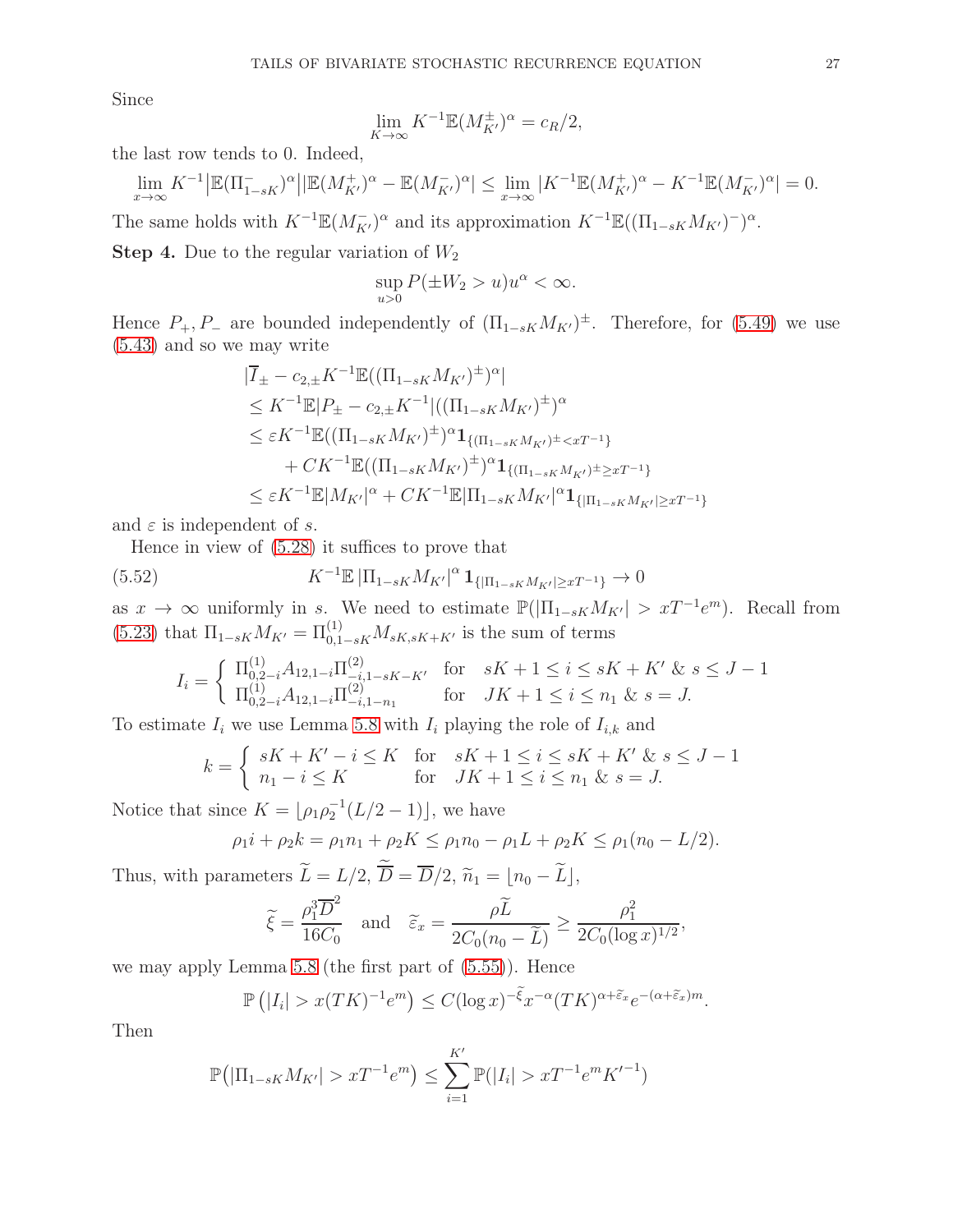$$
\leq CK^{\alpha+1+\widetilde{\varepsilon}_x}(\log x)^{-\widetilde{\xi}}x^{-\alpha}T^{\alpha+\widetilde{\varepsilon}_x}e^{-(\alpha+\widetilde{\varepsilon}_x)m}
$$

and

$$
\mathbb{E}|\Pi_{1-sK}M_{K'}|^\alpha \mathbf{1}_{\{|\Pi_{1-sK}M_{K'}|\ge xT^{-1}\}} \le \sum_{m\ge 0} \mathbb{E}|\Pi_{1-sK}M_{K'}|^\alpha \mathbf{1}_{\{xT^{-1}e^m \le |\Pi_{1-sK}M_{K'}| < xT^{-1}e^{m+1}\}}
$$
  
\n
$$
\le C(\log x)^{-\tilde{\xi}}K^{\alpha+2}T\sum_{m\ge 0}e^{-\tilde{\xi}_x m}
$$
  
\n
$$
\le CK^{\alpha+2}\tilde{\epsilon}_x^{-1}(\log x)^{-\tilde{\xi}}
$$
  
\n
$$
\le C(\log x)^{-\tilde{\xi}+\alpha/2+2} = o(1),
$$

in view of [\(5.2\)](#page-15-3) and the conclusion follows. In the same way we prove the statement for  $Q_{s,1}$ .

<span id="page-27-1"></span>5.3. Negligible parts for Theorems [3.3](#page-8-0) and [3.4.](#page-9-0) In this section, we study the negligible partial sums  $\overline{Z}^{n_2}$ ,  $\overline{Z}^{n_1,n_2}$  of decomposition [\(5.3\)](#page-15-1) as well as  $\overline{Z}_{n_1,2}$  of [\(5.7\)](#page-16-3) (Lemma [5.10](#page-29-0) for  $\bar{Z}^{n_2}$ , Lemma [5.11](#page-30-0) for  $\bar{Z}^{n_1,n_2}$  and Corollary [5.9](#page-28-0) for  $Z_{n_1,2}$ ). At this point we do not distinguish between the cases  $\mathbb{P}(A_{11} = A_{22}) < 1$  and  $\mathbb{P}(A_{11} = A_{22}) = 1$ . The main tool is Lemma [5.8](#page-28-1) where we derive the behavior of the products  $\Pi_{0,2-i}^{(1)} A_{12,1-i} \Pi_{-i,1-i-k}^{(2)}$  which appear in all the negligible partial sums. This allows us to decide which products  $\Pi_{0,2-i}^{(1)}A_{12,1-i}\Pi_{-i}^{(2)}$  $\overset{(2)}{-i,1-i-k}$  are too "short" or too "long" to play the role in the asymptotics.

<span id="page-27-2"></span>**Lemma 5.7.** Suppose [A1] and  $\mathbb{E}|A_{ii}|^{\alpha+\eta} < \infty$ ,  $i = 1, 2$  for some  $\eta > 0$ . Given  $0 \le \varepsilon_0 < \eta$ there is  $C_0 > 0$  such that for every  $0 \le \varepsilon \le \varepsilon_0$  and  $i = 1, 2$ 

(5.53) 
$$
\mathbb{E}|A_{ii}|^{\alpha \pm \varepsilon} \leq e^{\pm \varepsilon \rho_i + C_0 \varepsilon^2}.
$$

*Proof.* Since the proof does not depend on i, the index i is omitted. Let  $\lambda(\beta) = \mathbb{E}|A|^{\beta}$ . Notice that on  $0 < \beta < \alpha + \eta$ 

$$
\lambda'(\beta) = \mathbb{E}|A|^{\beta} \log |A| \quad \text{and} \quad \lambda''(\beta) = \mathbb{E}|A|^{\beta} (\log |A|)^2
$$

are well defined and continuous. Indeed, for  $\beta < \alpha + \eta$  there is  $M > 0$  such that

<span id="page-27-0"></span>
$$
|x|^{\beta}(\log|x|)^2 \le |x|^{\alpha+\eta} \vee M
$$

and we may apply the dominated convergence theorem. We have

$$
(\log \lambda(\beta))' = \frac{\lambda'(\beta)}{\lambda(\beta)} \quad \text{and} \quad (\log \lambda(\beta))'' = \frac{\lambda''(\beta)\lambda(\beta) - \lambda'(\beta)^2}{\lambda(\beta)^2},
$$

which are both well defined and continuous on  $\beta < \alpha + \eta$  as well. Thus, there exists  $C_0$  such that

(5.54) 
$$
\sup_{|\beta-\alpha|\leq \varepsilon_0} (\log \lambda(\beta))'' \leq 2C_0 < \infty.
$$

Now Taylor series expansion together with  $\lambda(\alpha) = 1$  yields

$$
\log \lambda(\alpha \pm \varepsilon) \leq \pm \varepsilon \lambda'(\alpha) + C_0 \varepsilon^2
$$

and  $(5.53)$  follows.

Recall that  $n_1, n_2$  and  $\overline{D}$  are as in [\(5.1\)](#page-15-4), [\(5.2\)](#page-15-3) and  $\rho_1, \rho_2$  as in [\(3.4\)](#page-6-8).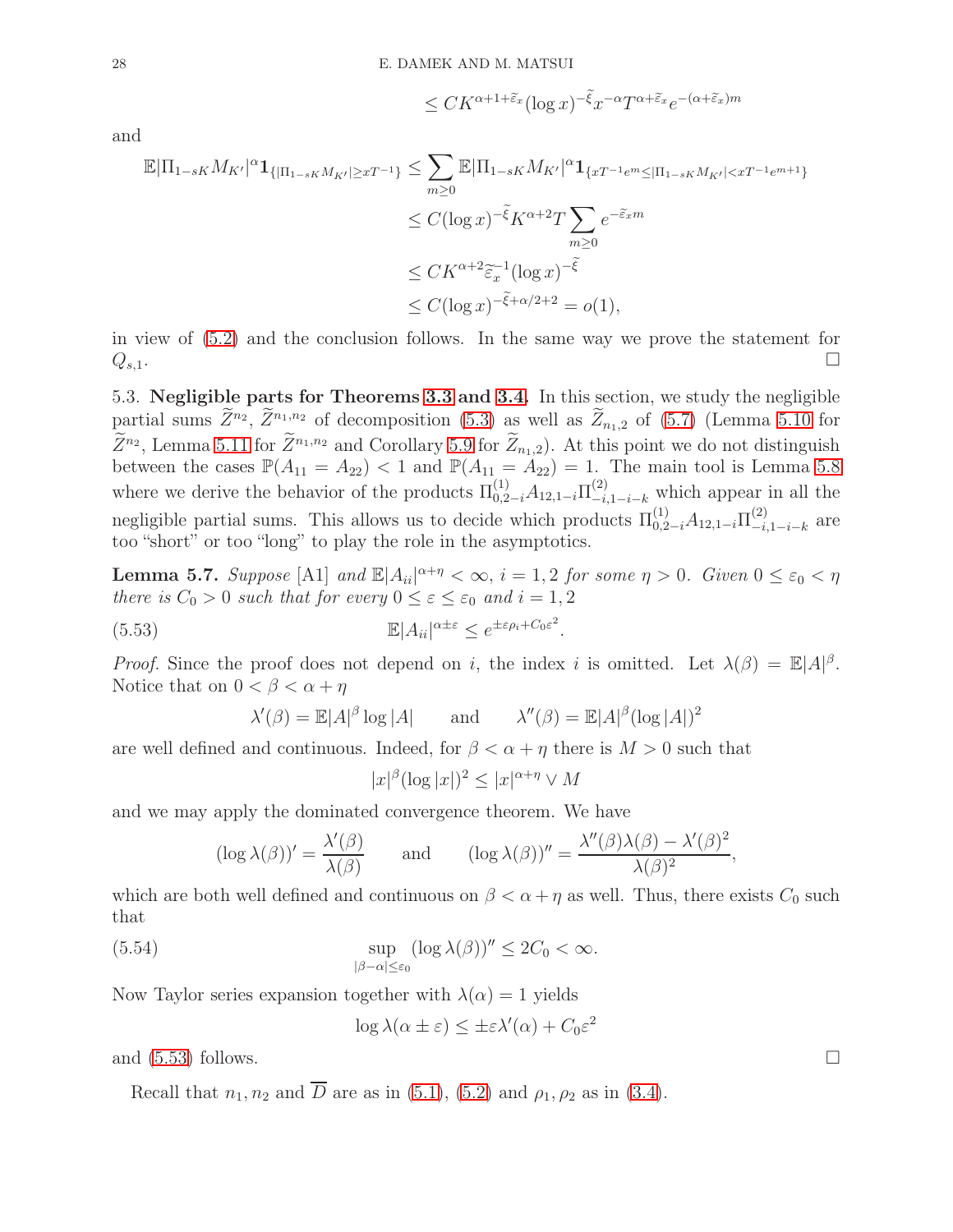<span id="page-28-1"></span>**Lemma 5.8.** Suppose [A1], [A2]. For  $i + k \leq n_1$  define

<span id="page-28-2"></span>
$$
I_{i,k} = \left| \Pi_{0,2-i}^{(1)} A_{12,1-i} \Pi_{-i,1-i-k}^{(2)} \right| \quad or \quad \left| \Pi_{0,2-i}^{(1)} A_{12,1-i} \Pi_{-i,1-i-k}^{(2)} B_{2,-i-k} \right|.
$$

Then there is a constant  $C > 0$  such that for every  $T > 0$  and  $x > 1$ 

(5.55) 
$$
\mathbb{P}(|I_{i,k}| > xT) \leq \begin{cases} C(\log x)^{-\xi} x^{-\alpha} T^{-\alpha-\varepsilon_x} & \text{if } \rho_1 i + \rho_2 k \leq n_1 \rho_1 \\ C(\log x)^{-\xi} x^{-\alpha} T^{-\alpha+\varepsilon_x} & \text{if } \rho_1 i + \rho_2 k \geq n_2 \rho_1 \end{cases}
$$

where

(5.56) 
$$
\xi = \frac{\rho_1^3 \overline{D}^2}{4C_0} \quad \text{and} \quad \frac{\rho_1^2}{2C_0 \sqrt{\log x}} \leq \varepsilon_x \leq 1.
$$

Proof. We start with the first part of [\(5.55\)](#page-28-2). Applying Markov inequality, we have

$$
\mathbb{P}(|I_{i,k}| > xT) \leq (\mathbb{E}|A_{11}|^{\alpha+\varepsilon})^{i-1}\mathbb{E}|A_{12}|^{\alpha+\varepsilon}(\mathbb{E}|A_{22}|^{\alpha+\varepsilon})^k(1 \vee \mathbb{E}|B_2|^{\alpha+\varepsilon})x^{-(\alpha+\varepsilon)}T^{-(\alpha+\varepsilon)}.
$$

We further observe by Lemma [5.7](#page-27-2) that

<span id="page-28-3"></span>
$$
\mathbb{P}(|I_{i,k}| > xT) \leq Ce^{(\rho_1 \varepsilon + C_0 \varepsilon^2)(i-1)} e^{(\rho_2 \varepsilon + C_0 \varepsilon^2)k} x^{-(\alpha + \varepsilon)} T^{-(\alpha + \varepsilon)}
$$
  

$$
\leq Ce^{(\rho_1 \varepsilon + C_0 \varepsilon^2)(n_0 - L)} x^{-(\alpha + \varepsilon)} T^{-(\alpha + \varepsilon)}
$$
  

$$
\leq Ce^{-\rho_1 \varepsilon L + C_0 \varepsilon^2(n_0 - L)} x^{-\alpha} T^{-(\alpha + \varepsilon)},
$$

because  $e^{\rho_1 \varepsilon n_0} \leq x^{\varepsilon}$  by  $n_0 = \lfloor \rho_1^{-1} \log x \rfloor$ . Finally, we minimize  $-\rho_1 \varepsilon L + C_0 \varepsilon^2 (n_0 - L)$  over  $\varepsilon$ on  $\varepsilon \in (0, \varepsilon_0 \wedge 1)$ . The minimum is taken at

(5.57) 
$$
\varepsilon = \frac{\rho_1 L}{2C_0(n_0 - L)} < \varepsilon_0 \wedge 1
$$

when  $x$  is sufficiently large, and its value is

$$
-\frac{(\rho_1 L)^2}{4C_0(n_0-L)} \leq -\xi \log \log x.
$$

Indeed, from definitions of  $n_0$  and L, it is not difficult to observe that

$$
\frac{(\rho_1 L)^2}{4C_0(n_0 - L)} \ge \frac{\rho_1^3 \overline{D}^2 (\log \log x) \log x}{4C_0 \log x} = \frac{\rho_1^3 \overline{D}^2}{4C_0} \log \log x,
$$

and the first part follows.

For the second part of [\(5.55\)](#page-28-2), again by Markov inequality we write

$$
\mathbb{P}(|I_{i,k}| > xT) \leq (\mathbb{E}|A_{11}|^{\alpha-\varepsilon})^{i-1} \mathbb{E}|A_{12}|^{\alpha-\varepsilon} (\mathbb{E}|A_{22}|^{\alpha-\varepsilon})^k (1 \vee \mathbb{E}|B_2|^{\alpha-\varepsilon}) x^{-(\alpha-\varepsilon)} T^{-(\alpha-\varepsilon)},
$$

and we observe by Lemma [5.7](#page-27-2) that

$$
\mathbb{P}(|I_{i,k}| > xT) \leq Ce^{(-\rho_1 \varepsilon + C_0 \varepsilon^2)(i-1)} e^{(-\rho_2 \varepsilon + C_0 \varepsilon^2)k} x^{-(\alpha - \varepsilon)} T^{-(\alpha - \varepsilon)}
$$
  

$$
\leq Ce^{-n_2 \rho_1 \varepsilon + C_0 \varepsilon^2 (i+k)} x^{-\alpha + \varepsilon} T^{-\alpha + \varepsilon}
$$
  

$$
\leq Ce^{-n_0 \rho_1 \varepsilon} e^{-\rho_1 \varepsilon L + C_0 \varepsilon^2 (n_0 - L)} x^{-\alpha + \varepsilon} T^{-\alpha + \varepsilon}
$$
  

$$
\leq Ce^{-\rho_1 \varepsilon L + C_0 \varepsilon^2 (n_0 - L)} x^{-\alpha} T^{-\alpha + \varepsilon}.
$$

Now minimizing the right hand side over  $\varepsilon$  as before, we reach the second part.

<span id="page-28-0"></span>Corollary 5.9. Assume [A1], [A2]. Let  $\widetilde{Z}_{n_1,2}$  be as in [\(5.7\)](#page-16-3) and  $\xi$  as in [\(5.56\)](#page-28-3). If  $\rho_2 \leq \rho_1$ , then

$$
\mathbb{P}(|\widetilde{Z}_{n_1,2}| > x) \le Cx^{-\alpha}(\log x)^{-\xi + 2\alpha + 4}.
$$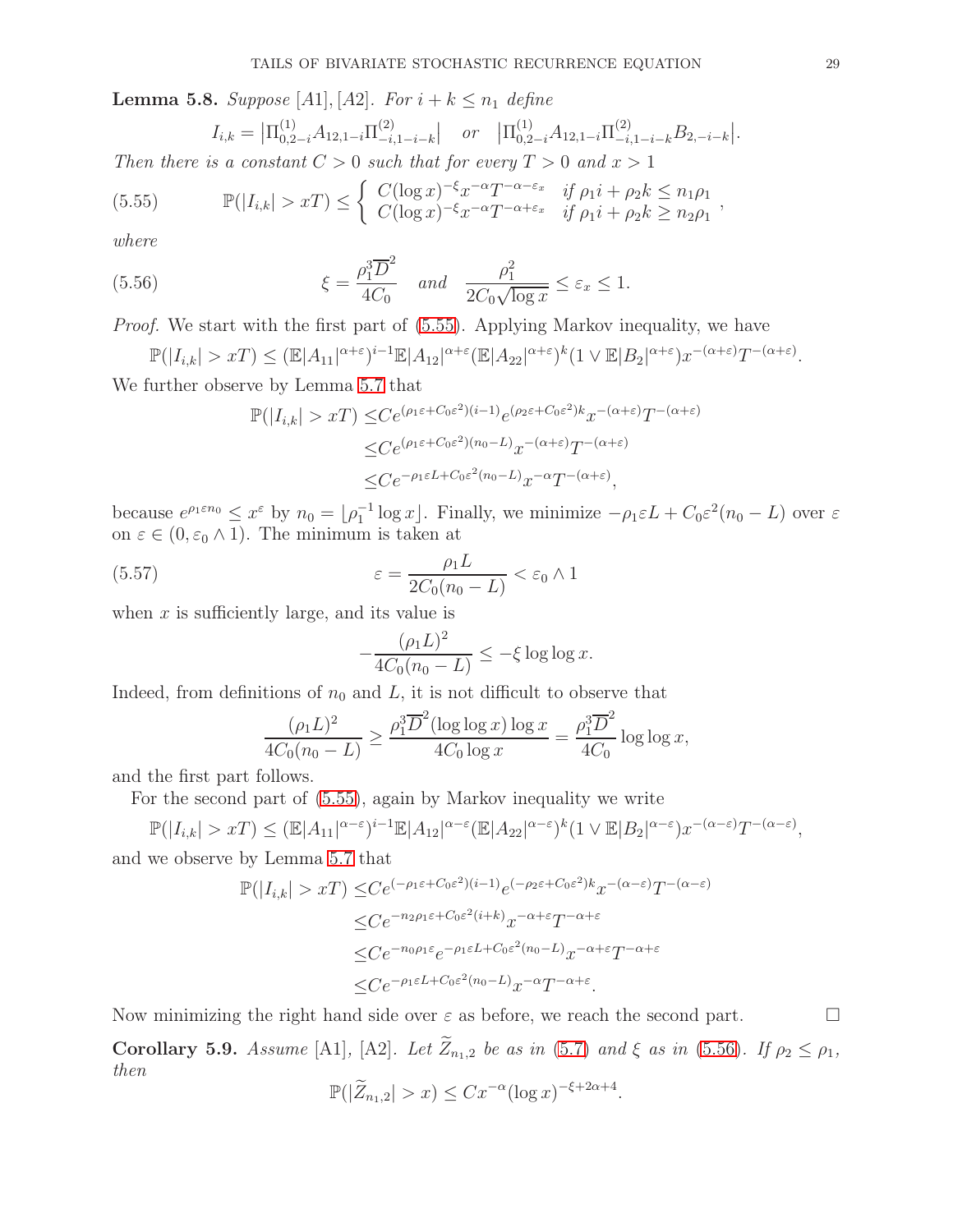*Proof.* In view of [\(5.55\)](#page-28-2), using that  $\rho_1 i + \rho_2 k \leq n_1 \rho_1$ , we have

$$
\mathbb{P}(|\widetilde{Z}_{n_1,2}| > x) \le \sum_{i=1}^{n_1} \sum_{k=0}^{n_1 - i - 1} \mathbb{P}(|\Pi_{0,2-i}^{(1)} A_{12,1-i} \Pi_{-i,1-i-k}^{(2)} B_{2,-i-k}| > xn_1^{-2})
$$
  

$$
\le Cn_1^2 (\log x)^{-\xi} x^{-\alpha} n_1^{2(\alpha+1)}
$$

and the conclusion follows.

<span id="page-29-0"></span>**Lemma 5.10.** Suppose [A1], [A2]. There is  $C > 0$  such that for  $\delta > 0$ ,  $x > 1$ 

(5.58) 
$$
\mathbb{P}(|\widetilde{Z}^{n_2}| > \delta x) \leq C x^{-\alpha} \min(\delta, 1)^{-\alpha} (\log x)^{-\xi/2 + 2\alpha + 1},
$$

where  $\xi$  is as in [\(5.56\)](#page-28-3).

*Proof.* We may assume that  $\delta \leq 1$ . The sum  $\widetilde{Z}^{n_2}$  starts from  $i > n_2$  and we write  $i = n_0 + k$ ,  $k \geq L+1$ . Then

<span id="page-29-2"></span>
$$
\mathbb{P}(|\widetilde{Z}^{n_2}| > \delta x) \leq \sum_{i=n_2+1}^{\infty} \mathbb{P}(|\Pi_{0,2-i}^{(1)} A_{12,1-i} W_{2,-i}| > (6/\pi^2) \cdot \delta x/(i - n_0)^2)
$$
  
= 
$$
\sum_{k=L+1}^{\infty} \mathbb{P}(|\Pi_{0,2-(n_0+k)}^{(1)} A_{12,1-(n_0+k)} W_{2,-(n_0+k)}| > (6/\pi^2) \cdot \delta x/k^2)
$$
  
=: 
$$
\sum_{k=L+1}^{\infty} \widetilde{I}_{n_0+k},
$$

By Markov inequality, for  $0 < \varepsilon \leq \varepsilon_0$ , we have

$$
\widetilde{I}_{n_0+k} \le C \big(\mathbb{E}|A_{11}|^{\alpha-\varepsilon}\big)^{n_0+k-1} \mathbb{E}|A_{12}|^{\alpha-\varepsilon} \mathbb{E}|W_2|^{\alpha-\varepsilon} (\delta x)^{-\alpha+\varepsilon} k^{2(\alpha-\varepsilon)}.
$$

Due to Lemma [5.7](#page-27-2) and inequality  $e^{-\rho_1 \varepsilon n_0} \leq e^{\varepsilon \rho_1} x^{-\varepsilon}$  we have

$$
\widetilde{I}_{n_0+k} \leq C e^{(-\rho_1 \varepsilon + C_0 \varepsilon^2)(n_0 + k - 1)} x^{-\alpha + \varepsilon} \delta^{-\alpha} k^{2(\alpha - \varepsilon)} \mathbb{E}|W_2|^{\alpha - \varepsilon}
$$
\n
$$
\leq C e^{-\rho_1 \varepsilon k + C_0 \varepsilon^2 (n_0 + k)} x^{-\alpha} \delta^{-\alpha} k^{2\alpha} \mathbb{E}|W_2|^{\alpha - \varepsilon}.
$$

Next we evaluate terms  $e^{-\rho_1 \varepsilon k + C_0 \varepsilon^2 (n_0 + k)}$  and  $\mathbb{E}|W_2|^{\alpha - \varepsilon}$ . As done in the proof of Lemma [5.8,](#page-28-1) we minimize  $-\rho_1 \varepsilon k + C_0 \varepsilon^2 (n_0 + k)$  over  $\varepsilon$ . Increasing possibly  $C_0$  we may assume that  $2\varepsilon_0C_0/\rho_1 \geq 1$ . The minimum is taken at

<span id="page-29-1"></span>(5.59) 
$$
\varepsilon = \frac{\rho_1 k}{2C_0(n_0 + k)} = \varepsilon_k \le \varepsilon_0
$$

and the minimal value is

$$
-\frac{(\rho_1 k)^2}{4C_0(n_0+k)} \le \begin{cases} -(\xi/2) \cdot \log \log x & \text{for } L \le k \le n_0 \\ -\rho_1^2 k/(8C_0) & \text{for } k > n_0 \end{cases}
$$

.

We evaluate the rate of  $\mathbb{E}|W_2|^{\alpha-\varepsilon} \to \infty$  as  $\varepsilon \to 0$ . By regularly variation of  $W_2$ ,

$$
\mathbb{E}|W_2|^{\alpha-\varepsilon} \le 1 + (\alpha-\varepsilon) \int_1^\infty t^{\alpha-\varepsilon-1} \mathbb{P}(|W_2| > t) \ dt \le C\varepsilon^{-1},
$$

where by  $(5.59)$ ,  $\varepsilon^{-1}$  satisfies

$$
\varepsilon^{-1} \le 4C_0 n_0/(\rho_1 k) \quad \text{for } L \le k \le n_0 \quad \text{and} \quad \varepsilon^{-1} \le 4C_0/\rho_1 \quad \text{for } k > n_0.
$$

$$
\qquad \qquad \Box
$$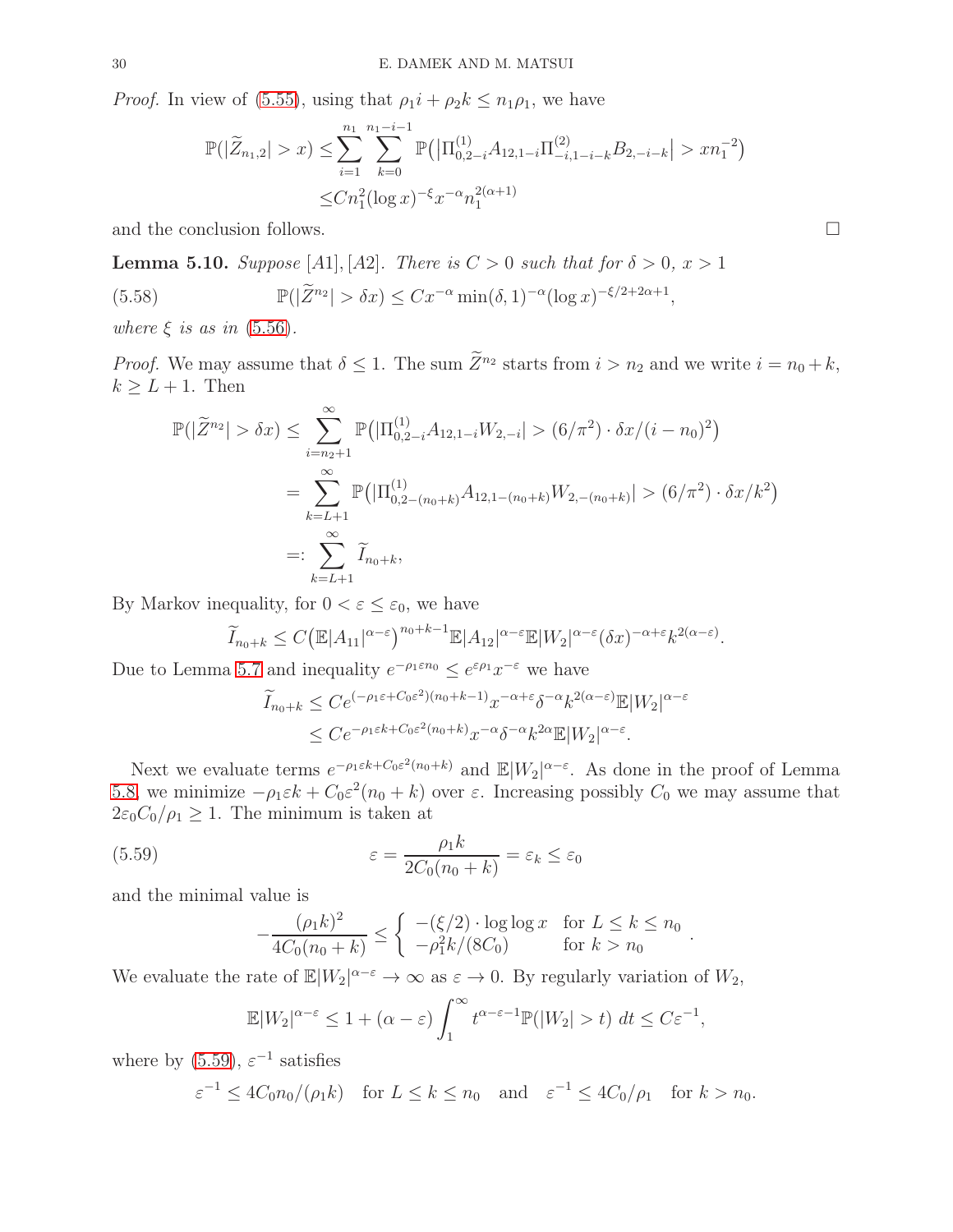Collecting all the bounds above we reach

$$
\sum_{k=L+1}^{n_0} \widetilde{I}_{n_0+k} \le C(\log x)^{-\xi/2} x^{-\alpha} \delta^{-\alpha} \sum_{k=L+1}^{n_0} \mathbb{E}|W_2|^{\alpha-\varepsilon} k^{2\alpha}
$$
\n
$$
\le C x^{-\alpha} \delta^{-\alpha} (\log x)^{-\xi/2+2\alpha+1}
$$

<span id="page-30-2"></span>and

<span id="page-30-1"></span>(5.61) 
$$
\sum_{k=n_0+1}^{\infty} \widetilde{I}_{n_0+k} \leq C x^{-\alpha} \delta^{-\alpha} \sum_{k=n_0+1}^{\infty} k^{2\alpha} \exp\left(-\frac{\rho_1^2 k}{8C_0}\right) \leq C x^{-\alpha-1} (\log x)^{2\alpha} \delta^{-\alpha},
$$

where for the sum in the middle we apply

<span id="page-30-3"></span>
$$
\int_{\log x}^{\infty} y^{2\alpha} e^{-y} dy = \Gamma(2\alpha + 1, \log x) \le C x^{-1} (\log x)^{2\alpha}
$$

for sufficiently large x. Since [\(5.61\)](#page-30-1) is smaller than [\(5.60\)](#page-30-2), as  $x \to \infty$ , [\(5.58\)](#page-29-2) follows.  $\square$ 

To estimate the middle part  $Z^{n_1,n_2}$ , we use Petrov's large deviation theorem (Theorem [6.13\)](#page-39-0) and so we need an additional assumption  $[A4]$  : log  $|A_{11}|$  is not lattice.

<span id="page-30-0"></span>**Lemma 5.11.** Suppose that [A1], [A2], [A4] hold,  $\beta \ge 0$  and

(5.62) 
$$
\mathbb{E}|M_n|^{\alpha} = O(n^{\beta}) \quad as \quad n \to \infty.
$$

Then

(5.63) 
$$
P(|\widetilde{Z}^{n_1,n_2}| > x) = o(x^{-\alpha}(\log x)^{\beta}) \quad \text{as} \quad x \to \infty.
$$

*Proof.* Due to stationarity we may shift indices and write  $\widetilde{Z}^{n_1,n_2} \stackrel{d}{=} \Pi_{n_1,1}^{(1)} \widetilde{Z}_{2L}$  where  $\widetilde{Z}_{2L}$  is  $\widetilde{Z}_{n_1}$  of [\(5.3\)](#page-15-1) with 2L playing the role of  $n_1$ . Applying [\(4.10\)](#page-12-3) to  $\widetilde{Z}_{2L}$  we obtain

<span id="page-30-4"></span>
$$
\widetilde{Z}_{2L} = \underbrace{\sum_{i=1}^{2L} \Pi_{0,2-i}^{(1)} A_{12,1-i} \Pi_{-i,1-2L}^{(2)} W_{2,-2L}}_{\widetilde{Z}_{2L,1} = M_{2L} W_{2,-2L}} + \underbrace{\sum_{i=1}^{2L} \Pi_{0,2-i}^{(1)} A_{12,1-i}}_{\widetilde{Z}_{2L,2}} \underbrace{\sum_{k=0}^{2L-i-1} \Pi_{-i,1-i-k}^{(2)} B_{2,-i-k}}_{\widetilde{Z}_{2L,2}}.
$$

For the second part, we notice that  $\rho_1 i + \rho_2 k \leq \max \rho_i \cdot 2L \leq n_1 \rho_1$  for x large, and so applying  $(5.55)$  we have

$$
\mathbb{P}(|\widetilde{Z}_{2L,2}| > x) \le \sum_{i=1}^{2L} \sum_{k=0}^{2L-i-1} \mathbb{P}\big(|\Pi_{0,2-i}^{(1)} A_{12,1-i}\Pi_{-i,1-i-k}^{(2)} B_{2,-i-k}| > x/(2L)^2\big) \le C(2L)^2(\log x)^{-\xi} x^{-\alpha} (2L)^{2(\alpha+1)} = o(x^{-\alpha}).
$$

Concerning  $\widetilde{Z}_{2L,1}$ , by [\(5.62\)](#page-30-3)

$$
\mathbb{E}|M_{2L}|^{\alpha} \leq CL^{\beta} = C\overline{D}^{\beta}(\log \log x \cdot \log x)^{\beta/2}.
$$

Then

$$
\mathbb{P}(|\widetilde{Z}^{n_1,n_2}|>x)\leq \mathbb{P}(|\Pi_{n_1,1}^{(1)}\widetilde{Z}_{2L,1}|>x/2)+\mathbb{P}(|\Pi_{n_1,1}^{(1)}\widetilde{Z}_{2L,2}|>x/2)=:\widehat{I}_1+\widehat{I}_2.
$$

For  $\widehat{I}_1$  we apply a slightly modified version of the Breiman lemma (see e.g. Lemma 4.7 in [\[40\]](#page-42-9)) and obtain

$$
\widehat{I}_1 \leq C \, \mathbb{E} |\Pi_{n_1,1}^{(1)}|^{\alpha} \, \mathbb{E} |M_{2L}|^{\alpha} \, \mathbb{P}(|W_2| > x/2) = O(x^{-\alpha} (\log \log x \cdot \log x)^{\beta/2}).
$$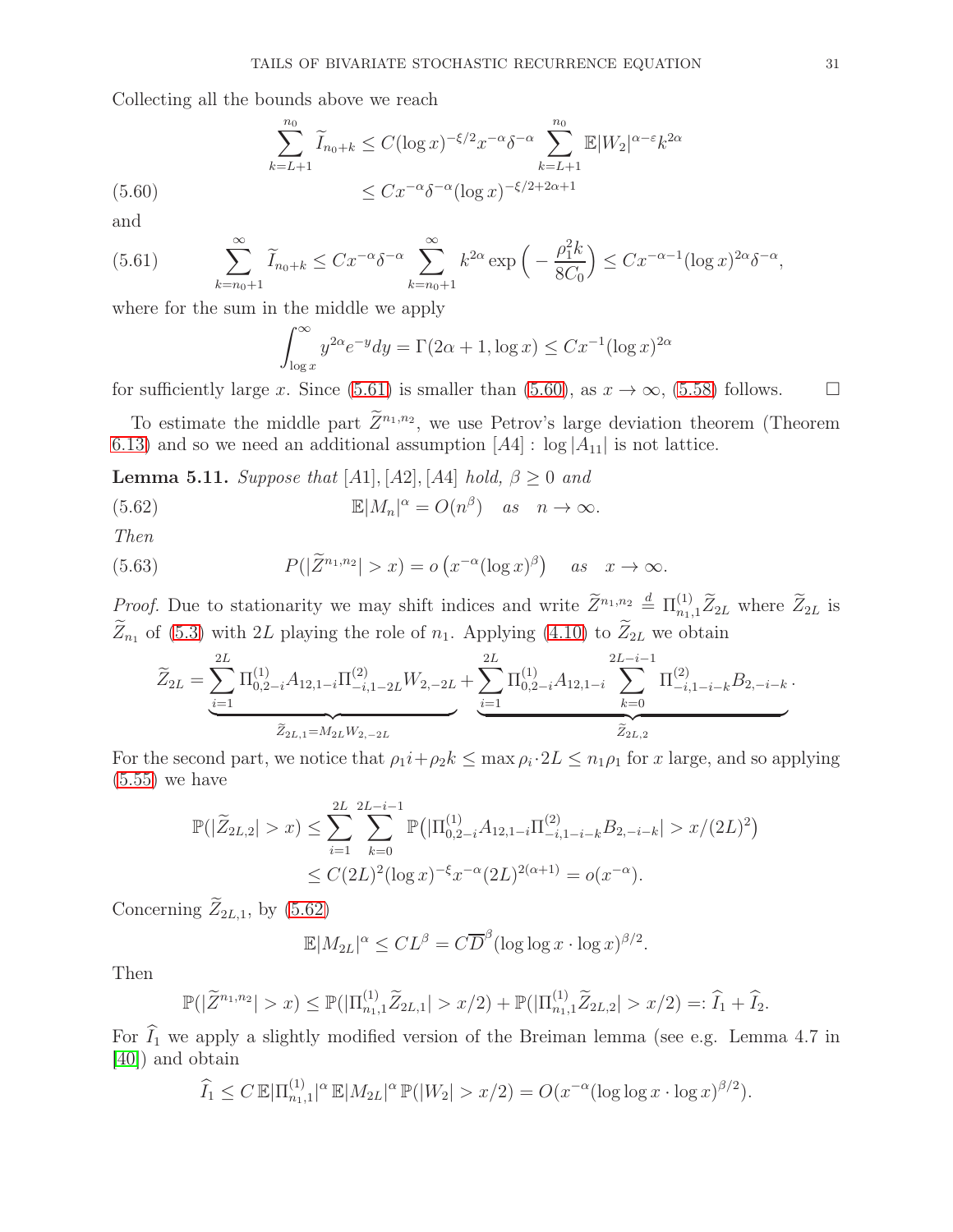The estimate for  $\widehat{I}_2$  is a little bit more complicated. We have

$$
\widehat{I}_2 \le \sum_{m \ge 1} \mathbb{P}(e^m \le |\Pi_{n_1,1}^{(1)}| < e^{m+1}, \ |\widetilde{Z}_{2L,2}| > x e^{-m-1}/2) + \mathbb{P}(|\widetilde{Z}_{2L,2}| > x e^{-1}/2) \ (= o(x^{-\alpha})).
$$

Let  $m = \lfloor \rho_1 n_1 \rfloor + 1 + p$ . Suppose first that  $p > L$  or  $-\lfloor \rho_1 n_1 \rfloor \le p < -L$ . Then using Chebychev inequality with  $\alpha \pm \varepsilon$  (see Lemma [5.7\)](#page-27-2) and proceeding as in the proof of Lemma [5.8,](#page-28-1) we obtain

$$
\mathbb{P}(|\Pi_{n_1,1}^{(1)}| \ge e^m) \le e^{-\varepsilon|p| + C_0 \varepsilon^2 n_1 - \alpha m}.
$$

Hence for such  $m$ 

$$
\mathbb{P}(|\Pi_{n_1,1}^{(1)}| \ge e^m)\mathbb{P}(|\widetilde{Z}_{2L,2}| > xe^{-m-1}/2) \le Ce^{-\varepsilon|p| + C_0 \varepsilon^2 n_1 - \alpha m} \cdot 2^{\alpha} (xe^{-m})^{-\alpha}
$$
  

$$
\le C2^{\alpha} x^{-\alpha} e^{-\varepsilon|p| + C_0 \varepsilon^2 n_1} \le C2^{\alpha} x^{-\alpha} e^{-p^2/(4C_0 n_1)},
$$

where the last inequality is obtained by minimizing over  $\varepsilon$ .

If  $|p| \leq L$ , we apply Theorem [6.13,](#page-39-0) which is due to Petrov [\[34,](#page-42-13) Theorem 2]. Observing  $m \geq n_1(\rho_1 + p/n_1)$ , we set the parameters in Theorem [6.13](#page-39-0) as

$$
\beta = \alpha, \ n = n_1, \ A_i = |A_{11,i}|, \ c = \rho_1, \text{ and } \gamma_n = p/n_1.
$$

Since we have [A1] and  $\mathbb{E} \log |A_{11}| < c = \rho_1$  by convexity, the conditions of Theorem [6.13](#page-39-0) are satisfied. Since  $\Lambda(\alpha) = 0$ ,

$$
\mathbb{P}(|\Pi_{n_1,1}^{(1)}| \ge e^m) \le C_1 n_1^{-1/2} e^{-\alpha m - C_2 p^2/n_1}
$$

and thus

$$
\mathbb{P}(|\Pi_{n_1,1}^{(1)}| \ge e^m)\mathbb{P}(|\widetilde{Z}_{2L,2}| > xe^{-m-1}/2) \le C_1 n_1^{-1/2} e^{-\alpha m - C_2 p^2/n_1} \cdot 2^{\alpha} \left( xe^{-m} \right)^{-\alpha}
$$
  
=  $C_1 2^{\alpha} x^{-\alpha} n_1^{-1/2} e^{-C_2 p^2/n_1}$ .

Finally, summing up over  $p$  we obtain

$$
\begin{split}\n\widehat{I}_2 &\leq C2^{\alpha} x^{-\alpha} \Big( \sum_{|p|>L} e^{-p^2/(4C_0 n_1)} + \sum_{|p| \leq L} n_1^{-1/2} e^{-C_2 p^2/n_1} \Big) \\
&\leq C2^{\alpha} x^{-\alpha} \Big( \int_L^{\infty} e^{-x^2/(4C_0 n_1)} dx + n_1^{-1/2} \int_0^L e^{-C_2 x^2/n_1} dx \Big) \\
&\leq C x^{-\alpha} \Big( (2C_0 n_1)^{1/2} \int_{L(2C_0 n_1)^{-1/2}} e^{-x^2/2} dx + C' \Big) \\
&\leq C x^{-\alpha} \Big( 2C_0 n_1/L \cdot e^{-L^2/(4C_0 n_1)} + C' \Big),\n\end{split}
$$

where in the last step, we apply the well-known inequality  $\int_x^{\infty} e^{-t^2/2} dt \leq x^{-1} e^{-x^2/2}$  to the integral. Since  $2C_0n_1/L \leq C(\log x)^{1/2}$  and

$$
e^{-L^2/(4C_0n_1)} \le e^{-\rho_1 \overline{D}^2/(4C_0) \cdot \log \log x} \le (\log x)^{-\rho_1 \overline{D}^2/(4C_0)}.
$$

If  $\overline{D}$  satisfies [\(5.2\)](#page-15-3) then  $\overline{I}_2 = O(x^{-\alpha})$ . Thus [\(5.63\)](#page-30-4) follows.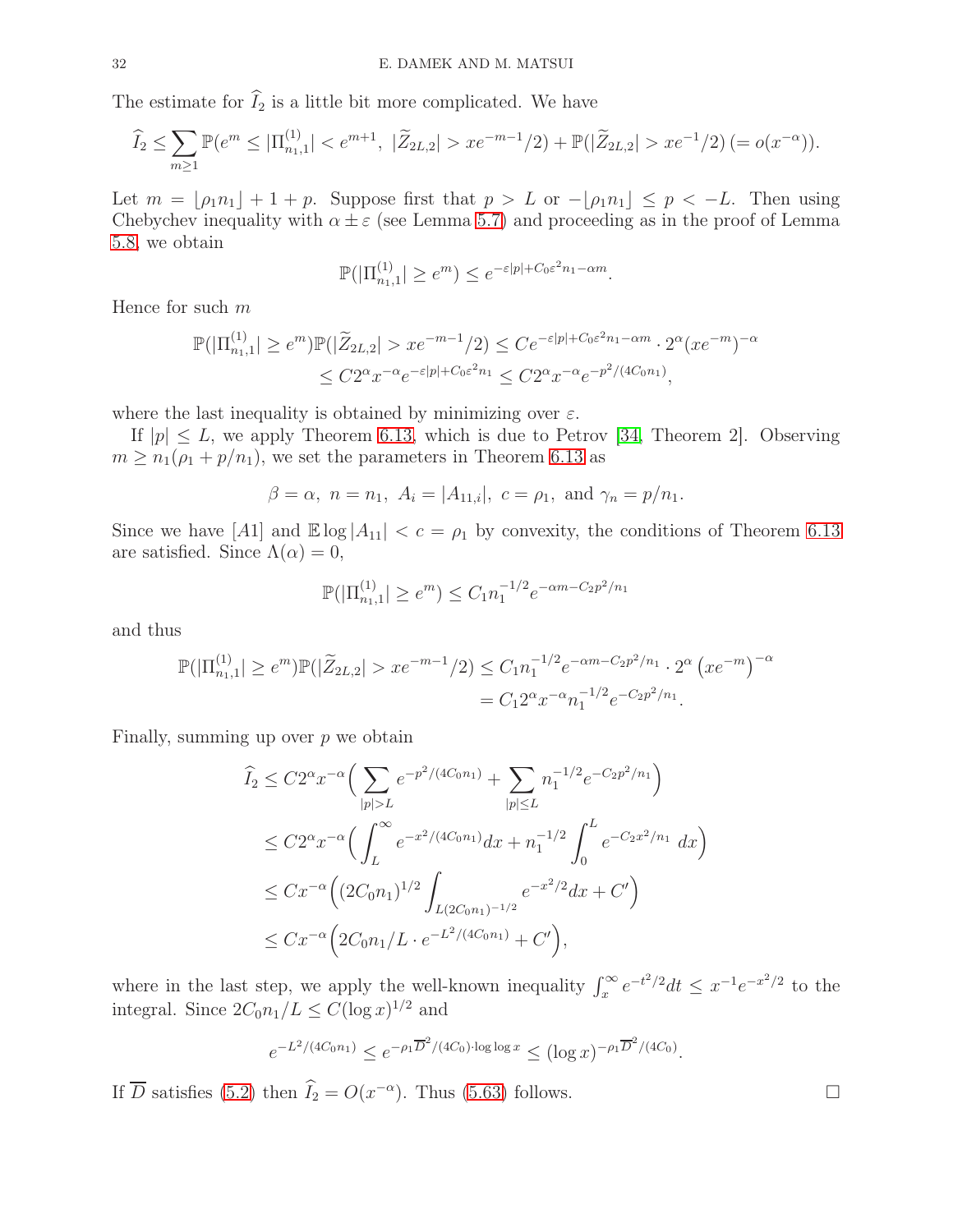<span id="page-32-0"></span>5.4. Auxiliary results for Theorem [5.4.](#page-19-5) In this section we prove that

<span id="page-32-2"></span>
$$
\mathbb{P}\left(\sum_{s=0}^{J-1} |R_{s,2}| + \sum_{s=0}^{J-1} |Q_{s,2}| > x\right) = o(x^{-\alpha}),
$$

in Lemma [5.12,](#page-32-1) as well as we analyze the behavior of

(5.64) 
$$
\sum_{s=0}^{J-1} R_{s,1} \text{ and } \sum_{s=0}^{J-1} Q_{s,1}.
$$

It turns out that for each of the sums in [\(5.64\)](#page-32-2), the rule of a single jump works; probability of  $|R_{s,1}|, |R_{r,1}|, s \neq r$  being large at the same time or probability that all  $|R_{s,1}|$  are small, is of order  $o(x^{-\alpha})$ , see Lemmas [5.13](#page-33-0) and [5.14.](#page-34-0) This is due to a kind of "independence" obtained by separation of indices in  $R_{s,1}$  and  $R_{r,1}$  provided [\(5.2\)](#page-15-3). Therefore,

$$
\mathbb{P}(\pm \sum_{s=0}^{J-1} R_{s,1} > x) \sim \sum_{s=0}^{J-1} \mathbb{P}(\pm R_{s,1} > x) \text{ and } \mathbb{P}(\pm \sum_{s=0}^{J-1} Q_{s,1} > x) \sim \sum_{s=0}^{J-1} \mathbb{P}(\pm Q_{s,1} > x)
$$

and the latter is proved in Corollary [5.15](#page-35-0) to be of order  $o(x^{-\alpha} \log x)$ .

<span id="page-32-1"></span>**Lemma 5.12.** Assume [A1], [A2] and  $0 \le \delta \le 1$ . Then

$$
\mathbb{P}\left(\sum_{s=0}^{J} |R_{s,2}| > \delta x\right) = o(x^{-\alpha})\delta^{-\alpha-1} \quad \text{and} \quad \mathbb{P}\left(\sum_{s=0}^{J-1} |Q_{s,2}| > \delta x\right) = o(x^{-\alpha})\delta^{-\alpha-1}
$$

as  $x \to \infty$ .

*Proof.* We start with inequality

$$
\mathbb{P}\left(\sum_{s=0}^{J} |R_{s,2}| > x\right) \leq \sum_{s=0}^{J} \mathbb{P}\big(|R_{s,2}| > xJ^{-1}\big),\
$$

and observe that  $R_{s,2}$  is the sum of at most  $K^2$  (actually  $(K')^2$ ) terms of the type

$$
\breve{I}_{i,k} = \Pi^{(1)}_{0,2-i} A_{12,1-i} \Pi^{(2)}_{-i,1-i-k} B_{2,-i-k}
$$

with indices

$$
sK + 1 \le i \le sK + K', \quad k \le sK + K' - i - 1 \quad \text{if} \quad s \le J - 1,
$$
  

$$
JK + 1 \le i \le n_1, \quad k \le n_1 - i - 1 \quad \text{if} \quad s = J.
$$

Hence we further obtain

$$
\mathbb{P}(|R_{s,2}| > \delta x J^{-1}) \leq \sum_{i,k} \mathbb{P}(|\check{I}_{i,k}| \delta x J^{-1} K^{-2}).
$$

We will apply Lemma [5.8](#page-28-1) in the present setting. Since  $K \leq \rho_1 \rho_2^{-1}(L/2 - 1)$ , it follows that

$$
\rho_1 i + \rho_2 k \le \rho_1 n_1 + \rho_2 (K - 1) = \rho_1 n_0 - \rho_1 L + \rho_2 K \le \rho_1 (n_0 - L/2 - 1).
$$

Take  $L = L/2$ ,  $D = D/2$ ,  $\tilde{n}_1 = \lfloor n_0 - L \rfloor$  and then  $\rho_1 i + \rho_2 k \le \rho_1 \tilde{n}_1$ . It is not difficult to observe that the proof of Lemma [5.8](#page-28-1) does not change with this setting. Now the first part of [\(5.55\)](#page-28-2) with  $\widetilde{\xi} = \frac{\rho_1^3 \widetilde{D}^2}{4C_0}$  $\frac{\rho_1^3\widetilde{\overline{D}}^2}{4C_0}=\frac{\rho_1^3\overline{D}^2}{16C_0}$  $\frac{\rho_1 D}{16C_0}$  yields  $\mathbb{P}(|\breve{I}_{i,k}| > \delta x J^{-1} K^{-2}) \leq C(\log x)^{-\tilde{\xi}} x^{-\alpha} (JK^2)^{\alpha+1} \delta^{-\alpha-1}.$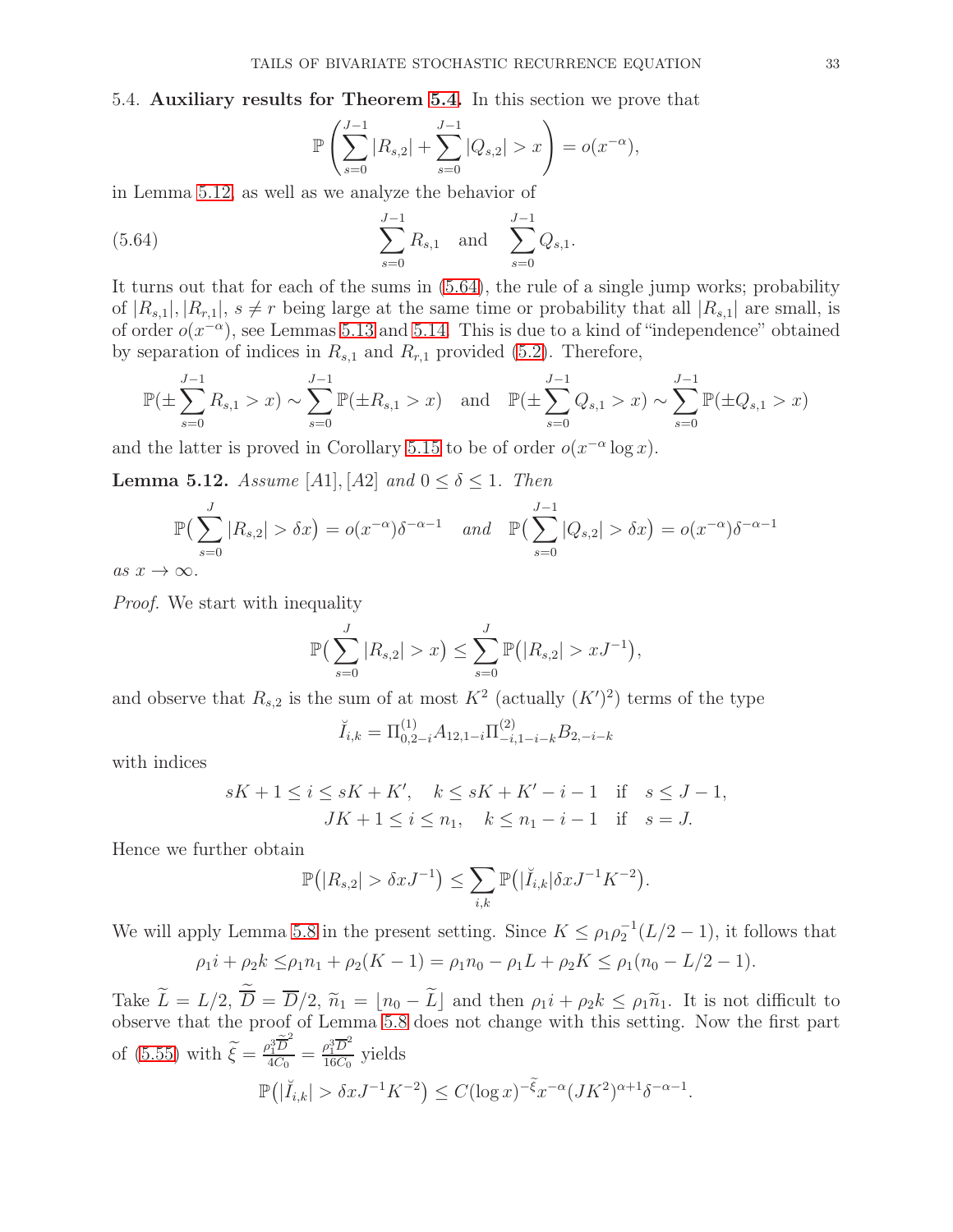Finally, noticing that  $JK \leq \rho_1^{-1} \log x$  and  $K^{\alpha+2} \leq C(\log x)^{\alpha/2+2}$ , we obtain

$$
\mathbb{P}\left(\sum_{s=0}^{J}|R_{s,2}|>x\right)\leq JK^2\mathbb{P}\left(|\check{I}_{i,k}|>\delta xJ^{-1}K^{-2}\right)\leq C(\log x)^{-\tilde{\xi}+2\alpha+4}x^{-\alpha}\delta^{-\alpha-1}
$$

and the conclusion follows provided  $\overline{D}$  in  $\tilde{\xi}$  is large enough. In the same way we prove the inequality for  $Q_{s,2}$ . inequality for  $Q_{s,2}$ .

Next we prove that probability of  $R_{s,1}, R_{r,1}, s \neq r$  being large at the same time is of smaller order.

<span id="page-33-0"></span>**Lemma 5.13.** Suppose that [A1], [A2] are satisfied and  $\delta_1, \delta_2 \leq 1$ . If  $s \neq r$  then

$$
\mathbb{P}(|R_{s,1}| > \delta_1 x, |R_{r,1}| > \delta_2 x) = o(x^{-\alpha}) \left(\delta_1^{-\alpha} + \delta_2^{-\alpha}\right), \n\mathbb{P}(|Q_{s,1}| > \delta_1 x, |Q_{r,1}| > \delta_2 x) = o(x^{-\alpha}) \left(\delta_1^{-\alpha} + \delta_2^{-\alpha}\right),
$$

uniformly in s and r.

*Proof.* Let  $p = \lfloor \rho_2^{-1} \log x + L \rfloor$ . Then

$$
W_{2,-2K-K'} = \left(\sum_{k=0}^{p-1} + \sum_{\substack{k=p \ p_{s,1}}}^{\infty}\right) \prod_{-sK-K',1-sK-K'-k}^{(2)} B_{2,-2K-K'-k} =: P_{s,1} + P_{s,2},
$$

and, in view of of [\(5.24\)](#page-20-2), we have

<span id="page-33-2"></span><span id="page-33-1"></span>
$$
R_{s,1} = \Pi_{0,1-sK}^{(1)} M_{sK,sK+K'} W_{2,-sK-K'} = \Pi_{0,1-sK}^{(1)} M_{sK,sK+K'} (P_{s,1} + P_{s,2}).
$$

First we prove that there is C such that for every  $x > 1$ , every  $\delta_1 \leq 1$  and all s,

$$
(5.65) \t\t\t\t\mathbb{P}(|\Pi_{0,1-sK}^{(1)}M_{sK,sK+K'}P_{s,2}| > \delta_1 x) \leq C\delta_1^{-\alpha}x^{-\alpha}(\log x)^{-\xi+2\alpha+2},
$$

where  $\xi = \frac{\rho_2^3 \overline{D}^2}{8C_0}$  $\frac{R_2D}{8C_0}$ . Proceeding exactly as in the proof of Lemma [5.10,](#page-29-0) we have (5.66)  $\mathbb{P}(|P_{s,2}| > \delta x) \leq C\delta^{-\alpha} x^{-\alpha} (\log x)^{-\xi + 2\alpha + 1}$ 

for  $\delta \leq 1$  (To follow the proof of Lemma [5.10,](#page-29-0)  $Z^{n_2}$  is replaced with  $P_{s,2}$ , and  $n_2$  with  $p = \lfloor \rho_2^{-1} \log x + L \rfloor$ ,  $\Pi^{(2)}$  plays the role of  $\Pi^{(1)}$  and  $B_2$  the role of  $A_{12}W_2$ ). Moreover, in view of [\(5.66\)](#page-33-1),

$$
\mathbb{P}(|\Pi_{0,1-sK}^{(1)}M_{sK,sK+K'}P_{s,2}| > \delta_1 x)
$$
\n
$$
\leq \mathbb{P}(|P_{s,2}| > \delta_1 x) + \mathbb{P}(|P_{s,2}| > |\Pi_{0,1-sK}^{(1)}M_{sK,sK+K'}|^{-1}\delta_1 x, |\Pi_{0,1-sK}^{(1)}M_{sK,sK+K'}| \geq 1)
$$
\n
$$
\leq C\delta_1^{-\alpha}x^{-\alpha}(\log x)^{-\xi+2\alpha+1}(1+\mathbb{E}|\Pi_{0,1-sK}^{(1)}M_{sK,sK+K'}|^{\alpha})
$$
\n
$$
\leq C\delta_1^{-\alpha}x^{-\alpha}K'(\log x)^{-\xi+2\alpha+1},
$$

where Breiman's lemma is applied in the second step and [\(5.28\)](#page-21-2) in the last. Thus [\(5.65\)](#page-33-2) follows. Without loss of generality we may assume  $s < r$  and we proceed to evaluate

$$
I' = \mathbb{P}(|\Pi_{0,1-sK}^{(1)} M_{sK,sK+K'}P_{s,1}| > \delta_1 x, \; |\Pi_{0,1-rK}^{(1)} M_{rK,rK+K'}P_{r,1}| > \delta_2 x),
$$

since our target is bounded as

<span id="page-33-3"></span>
$$
(5.67) \qquad \mathbb{P}(|R_{s,1}| > 2\delta_1 x, |R_{r,1}| > 2\delta_2 x) \le I' + \mathbb{P}(|\Pi_{0,1-sK}^{(1)} M_{sK,sK+K'}P_{s,2}| > \delta_1 x)
$$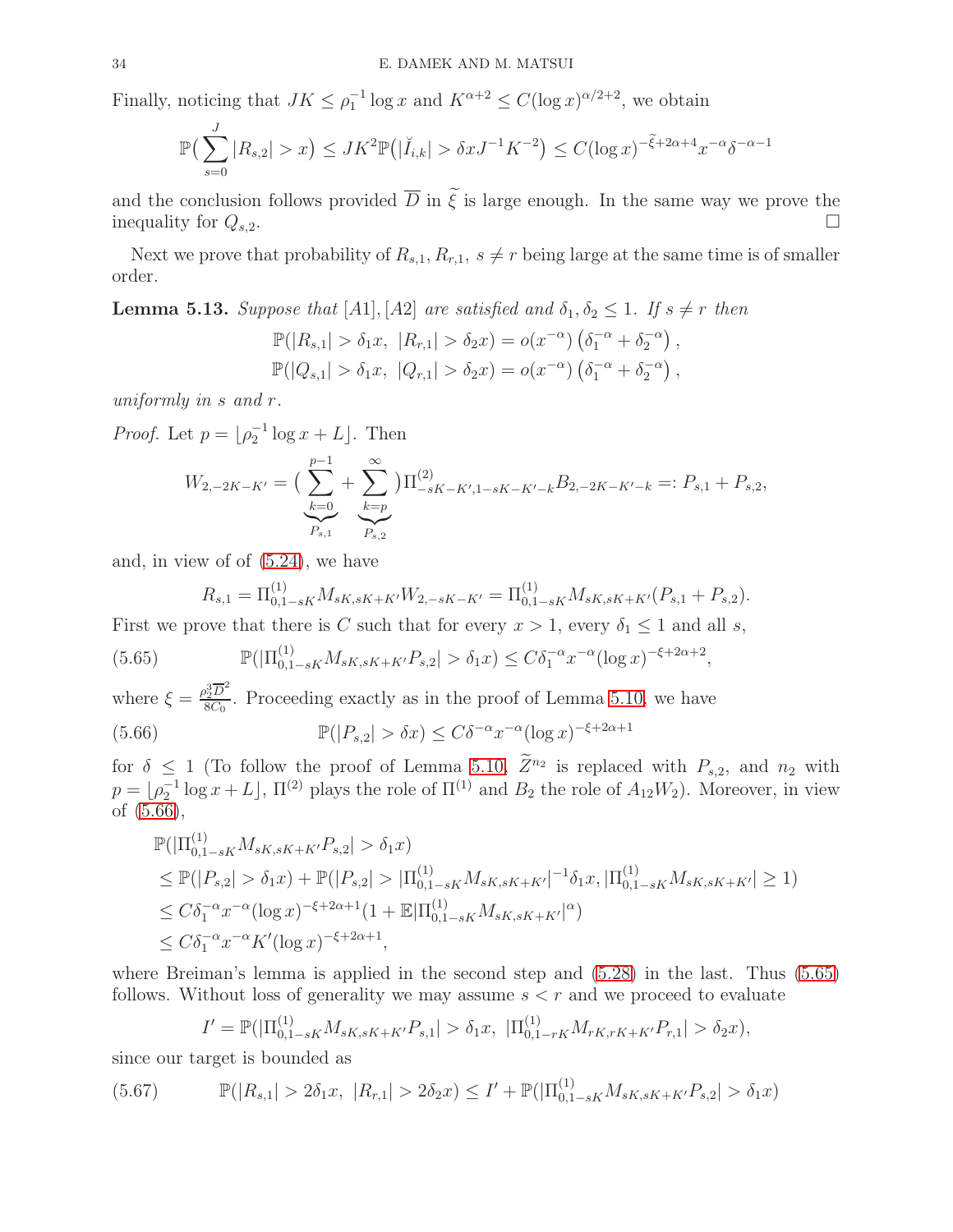$$
+ \mathbb{P}(|\Pi_{0,1-rK}^{(1)}M_{rK,rK+K'}P_{r,2}| > \delta_2 x).
$$

Notice that the number of terms in  $M_{sK,sK+K'}P_{s,1}$  or  $M_{rK,rK+K'}P_{r,1}$  is at most  $Kp$ . For indices  $sK + 1 \le i_1 < sK + K'$ ,  $rK + 1 \le i_2 < rK + K'$  and  $0 \le j_1, j_2 \le p - 1$ , we consider the events

$$
J_{i_1,j_1} := |\Pi_{0,2-i_1}^{(1)} A_{12,1-i_1} \Pi_{-i_1,1-sK-K'-j_1}^{(2)} B_{2,-sK-K'-j_1}| > \frac{\delta_1 x}{Kp},
$$
  

$$
J_{i_2,j_2} := |\Pi_{0,2-i_2}^{(1)} A_{12,1-i_2} \Pi_{-i_2,1-rK-K'-j_2}^{(2)} B_{2,-rK-K'-j_2}| > \frac{\delta_2 x}{Kp}.
$$

Hence, Markov inequality yields

$$
\mathbb{P}\Big(J_{i_1,j_1} > \frac{\delta_1 x}{Kp}, J_{i_2,j_2} > \frac{\delta_2 x}{Kp}\Big) \leq \mathbb{P}\Big(J_{i_1,j_1} J_{i_2,j_2} > \frac{\delta_1 \delta_2 x^2}{K^2 p^2}\Big) \leq \mathbb{E}(J_{i_1,j_1} J_{i_2,j_2})^{\alpha/2} (\delta_1 \delta_2)^{-\alpha/2} x^{-\alpha} (Kp)^{\alpha}.
$$

To estimate the expectation in the above formula we write  $(J_{i_1,j_1}J_{i_2,j_2})^{\alpha/2}$  as the product of two i.i.d. random products and  $\mathbb{E}(J_{i_1,j_1}J_{i_2,j_2})^{\alpha/2}$  is written as the product of expectations of variables grouped in the same index.

For an index  $m \notin \mathbf{m} = \{1 - i_1, 1 - i_2, -sK - K' - j_1, -rK - K' - j_2\}$  the terms related to  $A_{11,m}$  and  $A_{22,m}$  in each product are of the form

$$
|A_{11,m}|^{\alpha/2}, |A_{11,m}|^{\alpha}, |A_{22,m}|^{\alpha/2}, |A_{22,m}|^{\alpha} \text{ or } |A_{11,m}A_{22,m}|^{\alpha/2}.
$$

Moreover,

$$
\mathbb{E}|A_{11,m}|^{\alpha/2} < 1, \quad \mathbb{E}|A_{22,m}|^{\alpha/2} < 1, \quad \mathbb{E}|A_{11,m}A_{22,m}|^{\alpha/2} < 1,
$$

where the third inequality, for  $A_{11} \neq A_{22}$ , follows from the strict inequality of Schwartz.

For an index  $m \in \mathbf{m}$  expectations are finite because

 $\mathbb{E}|A_{12}|^{\alpha}(|A_{11}|^{\alpha/2}+|A_{22}|^{\alpha/2}) < \infty$  and  $\mathbb{E}|B_{2}|^{\alpha/2}(|A_{11}|^{\alpha/2}+|A_{22}|^{\alpha/2}+|A_{12}|^{\alpha/2}+|B_{2}|^{\alpha/2}) < \infty$ .

Notice that in  $J_{i_1j_1}$  at least  $i_1 - 1$  of  $A_{11}$  terms exist and in  $J_{i_2j_2}$  at least  $i_2 - 1$ , while the number of  $A_{22}$  terms in both also depend on  $0 \leq j_{\ell} \leq p-1$  ( $\ell=1,2$ ) and could possibly be zero. Thus, the number of types  $A_{11,m} \alpha^{2}$ ,  $A_{11,m} A_{22,m} \alpha^{2}$  in each product is at least  $i_2 - i_1 \geq K^{\theta} + (r - s - 1)K$ . Since  $J_{i_1, j_1}, J_{i_2, j_2}$  may be chosen in at most  $(Kp)^2$  ways, for  $\gamma = \min\{\mathbb{E}|A_{11,m}|^{\alpha/2}, \mathbb{E}|A_{11,m}A_{22,m}|^{\alpha/2}\},\,$ 

(5.68) 
$$
I' \le C\gamma^{K^{\theta} + (r-s-1)K} (\delta_1 \delta_2)^{-\alpha/2} x^{-\alpha} (Kp)^{2+\alpha}.
$$

Since

<span id="page-34-3"></span><span id="page-34-1"></span>
$$
\gamma^{K^{\theta}} (Kp)^{2+\alpha} \le C\gamma^{K^{\theta}} K^{3(2+\alpha)} = o\left( (\log x)^{-\xi+2\alpha+2} \right), \quad \text{as} \quad x \to \infty,
$$

recalling  $(5.67)$ , from  $(5.65)$ ,  $(5.68)$  and  $(5.2)$  it follows that

(5.69) 
$$
\mathbb{P}(|R_{s,1}| > \delta_1 x, |R_{r,1}| > \delta_2 x) \leq C \left(\delta_1^{-\alpha} + \delta_2^{-\alpha}\right) (\log x)^{-\xi/2} x^{-\alpha}.
$$

In the same way we prove the statement for  $Q_{s,1}$ .

Finally, we show that probability that all blocks are very small is of smaller order which, together with the previous lemma, means that asymptotics is given by one block being large.

<span id="page-34-0"></span>**Lemma 5.14.** Suppose that [A1], [A2] are satisfied,  $\delta < 1$  and  $0 < 8\delta < \varepsilon$ . Then

<span id="page-34-2"></span>(5.70) 
$$
\mathbb{P}\Big(\sum_{s=0}^{J-1}|R_{s,1}|>\varepsilon x, \quad \forall s |R_{s,1}|\leq \delta x\Big)=o(x^{-\alpha})\delta^{-\alpha}
$$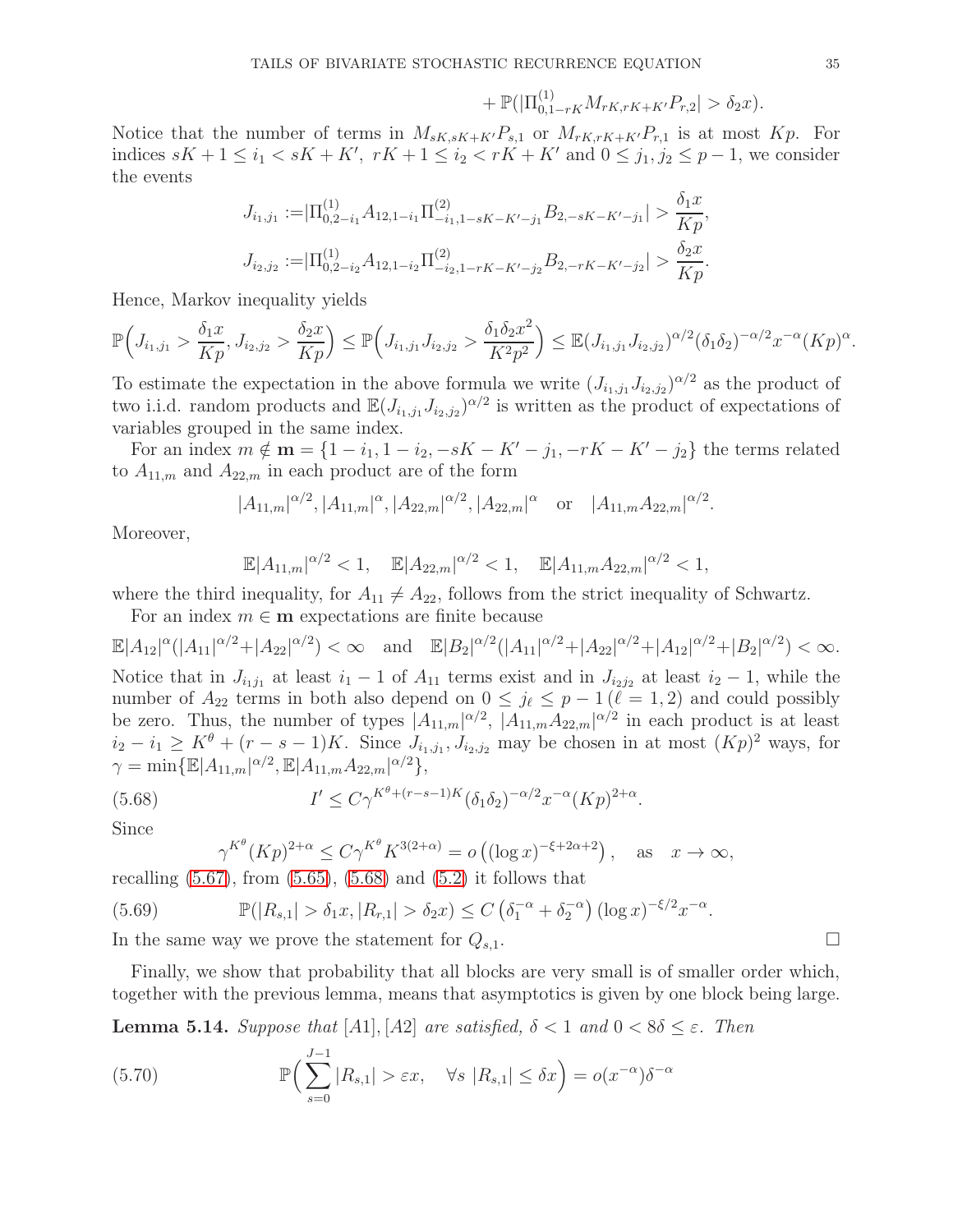$$
\mathbb{P}\Big(\sum_{s=0}^{J-1} |Q_{s,1}| > \varepsilon x, \quad \forall s \ |Q_{s,1}| \le \delta x\Big) = o(x^{-\alpha})\delta^{-\alpha}
$$

as  $x \to \infty$ .

Proof. We will prove [\(5.70\)](#page-34-2) only for R-blocks. For Q-blocks the proof is similar. Assume that  $\sum_{s=0}^{J-1} |R_{s,1}| > \varepsilon x$ , and split the event  $\{s : |R_{s,1}| \leq \delta x\}$  into

$$
\mathcal{I}_j = \{ s : e^{-j} \delta x < |R_{s,1}| \leq e^{-j+1} \delta x \}, \quad j = 1, 2, \dots
$$

There should be j such that  $\mathcal{I}_j$  has at least  $e^{j-1}\varepsilon/(2j^2\delta) := n(j)$  elements since  $\#\mathcal{I}_j \leq n(j)$ for all  $j$  implies

$$
\sum_{s=0}^{J-1} |R_s| = \sum_{j\geq 1} \sum_{s\in \mathcal{I}_j} |R_s| \leq \sum_{j\geq 1} \varepsilon x/(2j^2) < \varepsilon x.
$$

Thus the event of [\(5.70\)](#page-34-2) is included in  $\bigcup_j \{\# \mathcal{I}_j \geq n(j)\}\.$  Moreover,

<span id="page-35-1"></span>
$$
2 < 4e^{j-1}/j^2 \le n(j) \le J \le C\sqrt{\log x}
$$

implies

(5.71) 
$$
\# \mathcal{I}_j \geq 3 \quad \text{and} \quad e^j \leq C \log x.
$$

Let  $s, r \in \mathcal{I}_j$  such that  $r - s \geq n(j) - 1$  and then

$$
\{\#\mathcal{I}_j \ge n(j)\} \subset \{|R_{s,1}| > \delta e^{-j}x, |R_{r,1}| > \delta e^{-j}x\}.
$$

Now applying [\(5.69\)](#page-34-3), in view of [\(5.71\)](#page-35-1), we obtain for  $x \ge 2$ 

$$
\mathbb{P}(|R_{s,1}| > \delta e^{-j}x, |R_{r,1}| > \delta e^{-j}x) \leq C\delta^{-\alpha}e^{j\alpha}x^{-\alpha}(\log x)^{-\xi/2}
$$
  

$$
\leq C\delta^{-\alpha}x^{-\alpha}(\log x)^{-\xi/2+\alpha}.
$$

Since we may choose  $s, r$  in at most  $n_1^2 = O((\log x)^2)$  ways,

$$
\mathbb{P}(\#\mathcal{I}_j \ge n(j)) \le C\delta^{-\alpha} x^{-\alpha} (\log x)^{-\xi/2 + \alpha + 2}
$$

and so by  $(5.71)$ ,

$$
\mathbb{P}\Big(\sum_{s=0}^{J-1} |R_s| > \varepsilon x, \ \forall s \ |R_s| \le \delta x\Big) \le \sum_{j\ge 1} \mathbb{P}(\#\mathcal{I}_j \ge n(j))
$$
  

$$
\le C\delta^{-\alpha} x^{-\alpha} (\log x)^{-\xi/2 + \alpha + 3}
$$

because  $j \leq \log(C \log x)$ .

<span id="page-35-0"></span>**Corollary 5.15.** Under assumptions of Theorem [3.4,](#page-9-0) for  $\varepsilon > 0$  we have

<span id="page-35-2"></span>(5.72) 
$$
\mathbb{P}(\sum_{s=0}^{J-1} |Q_{s,1}| > \varepsilon x) = o(x^{-\alpha} \log x) \min(\varepsilon, 1)^{-\alpha}
$$

as  $x \to \infty$ .

*Proof.* We may assume that  $\varepsilon \leq 1$ . Choose  $\delta = \varepsilon/16$ . Similarly as in [\(5.34\)](#page-22-3) and [\(5.35\)](#page-22-4) we decompose the event  $\{\sum_{s=0}^{J-1} |Q_{s,1}| > \varepsilon x\}$  into three patterns: either all  $|Q_{s,1}|$  are smaller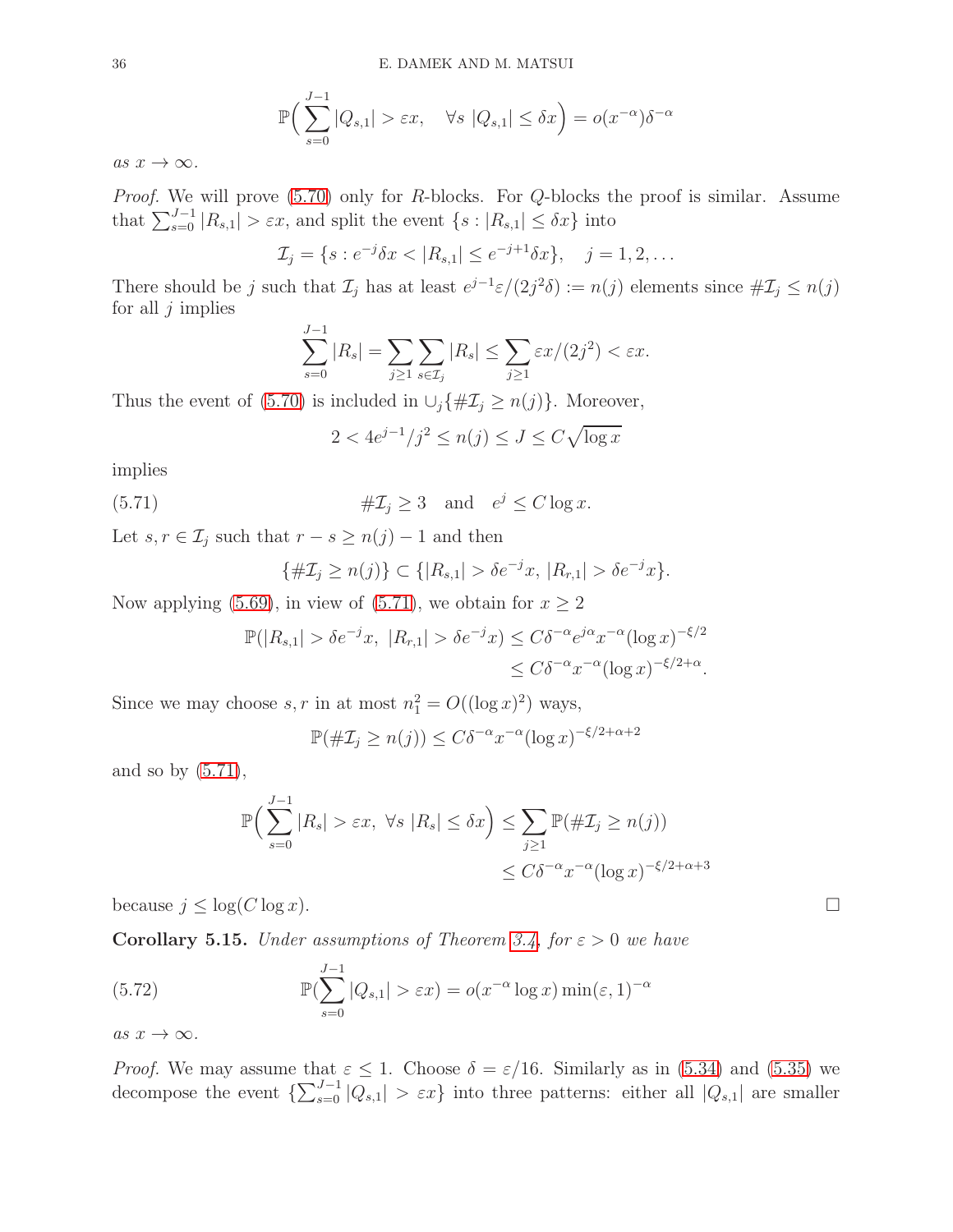than  $\delta x$  or there are at least two of them which are larger than  $\delta x$  or just one is larger than  $\delta x$ . By Lemmas [5.13](#page-33-0) and [5.14](#page-34-0) we have

$$
\mathbb{P}\left(\sum_{s=0}^{J-1}|Q_{s,1}| > \varepsilon x, \quad \forall s \quad |Q_{s,1}| < \delta x\right) = o(x^{-\alpha})\varepsilon^{-\alpha},
$$
  

$$
\mathbb{P}\left(\sum_{s=0}^{J-1}|Q_{s,1}| > \varepsilon x, \quad \exists r \neq s \quad |Q_{s,1}| > \delta x, |Q_{r,1}| > \delta x\right) = o(x^{-\alpha})\varepsilon^{-a}.
$$

Suppose now that there is only one  $s_0$  such that  $|Q_{s_0,1}| > \delta x$ . Then either  $\sum_{s\neq s_0} |Q_{s,1}|$  is larger than  $\epsilon x/2$  or not. In the first case again by Lemma [5.14](#page-34-0) with  $\epsilon$  replaced by  $\epsilon/2$ ,

$$
\mathbb{P}(\sum_{s \neq s_0} |Q_{s,1}| > \varepsilon x/2, \quad \forall s \neq s_0 \ |Q_{s,1}| < \delta x) = o(x^{-\alpha})\varepsilon^{-a}.
$$

In the second case

<span id="page-36-4"></span>
$$
(5.73) \quad \left\{ \sum_{s=0}^{J-1} |Q_{s,1}| > \varepsilon x, |Q_{s_0,1}| > \delta x, \sum_{s \neq s_0} |Q_{s,1}| \leq \frac{\varepsilon x}{2} \right\} \subset \left\{ |Q_{s_0,1}| > \frac{\varepsilon x}{2}, \sum_{s \neq s_0} |Q_{s,1}| \leq \frac{\varepsilon x}{2} \right\}
$$

and for different  $s_0$  the sets on the right hand side of  $(5.73)$  are disjoint. But in view of [\(5.39\)](#page-24-2) in Lemma [5.6](#page-24-0)

(5.74) 
$$
\sum_{s=0}^{J-1} \mathbb{P}(|Q_{s_0,1}| > \varepsilon x/2) \le C(\varepsilon x)^{-\alpha} K^{\theta} J \le C(\varepsilon x)^{-\alpha} K^{\theta-1} \log x
$$

<span id="page-36-0"></span>and  $(5.72)$  follows.

# <span id="page-36-3"></span>6. On tail behavior of univariate SRE

The main result of this section is an alternative formula for Goldie constants (Theorem [6.2\)](#page-37-1). We start with a lemma that summarizes the content of [\[24,](#page-42-1) Theorem 5], [\[18,](#page-41-11) Theorem 4.1] and [\[19,](#page-41-20) Theorem 3]. For a review see also Theorems 2.4.3, 2.4.4 and 2.4.7 in [\[8\]](#page-41-3).

<span id="page-36-1"></span>**Lemma 6.1.** Let  $((A_t, B_t))_{t \in \mathbb{Z}}$  be an  $\mathbb{R}^2$ -valued iid sequence and consider SRE

<span id="page-36-5"></span>(6.1) 
$$
X_t = A_t X_{t-1} + B_t, \quad t \in \mathbb{Z}.
$$

Suppose that either  $A(\alpha)$  or  $B(\alpha)$  from Section [3](#page-5-0) holds. Then there is a unique stationary causal solution  $X_t$  to [\(6.1\)](#page-36-5) and  $X = X_t$  satisfies the stochastic fixed point equation

$$
(6.2) \t\t X \stackrel{d}{=} AX + B.
$$

Moreover, there exist constants  $c_{\pm}$  such that

$$
\mathbb{P}(\pm X > x) \sim \begin{cases} c_{\pm}x^{-\alpha} & \text{if } \mathcal{A}(\alpha) \text{ holds} \\ c_{\pm}x^{-\alpha}\ell(x) & \text{if } \mathcal{B}(\alpha) \text{ holds} \end{cases}
$$

as  $x \to \infty$ , where constants are given by

<span id="page-36-2"></span>(6.3) 
$$
\mathcal{A}(\alpha). \quad c_{\pm} = \begin{cases} (\alpha \rho)^{-1} \mathbb{E}[((AX + B)^{\pm})^{\alpha} - ((AX)^{\pm})^{\alpha}] & \text{if } \mathbb{P}(A \ge 0) = 1 \\ (2\alpha \rho)^{-1} \mathbb{E}[|AX + B|^{\alpha} - |AX|^{\alpha}] & \text{if } \mathbb{P}(A < 0) > 0 \end{cases},
$$

$$
\mathcal{B}(\alpha). \quad c_{\pm} = \frac{1}{2} \left\{ \frac{1}{\sqrt{1 - (X - \alpha)^2}} + \frac{p_{\alpha} - q_{\alpha}}{1 - (X - \alpha)^2} \right\}
$$

$$
\mathcal{B}(\alpha). \quad c_{\pm} = \frac{1}{2} \Big\{ \frac{1}{1 - \mathbb{E}|A|^{\alpha}} \pm \frac{P\alpha - q\alpha}{1 - \mathbb{E}(A^+)^{\alpha} + \mathbb{E}(A^-)^{\alpha}} \Big\}
$$

with  $\rho = \mathbb{E}|A|^{\alpha} \log |A| > 0$ . Finally,  $c_+ + c_- > 0$  in all cases.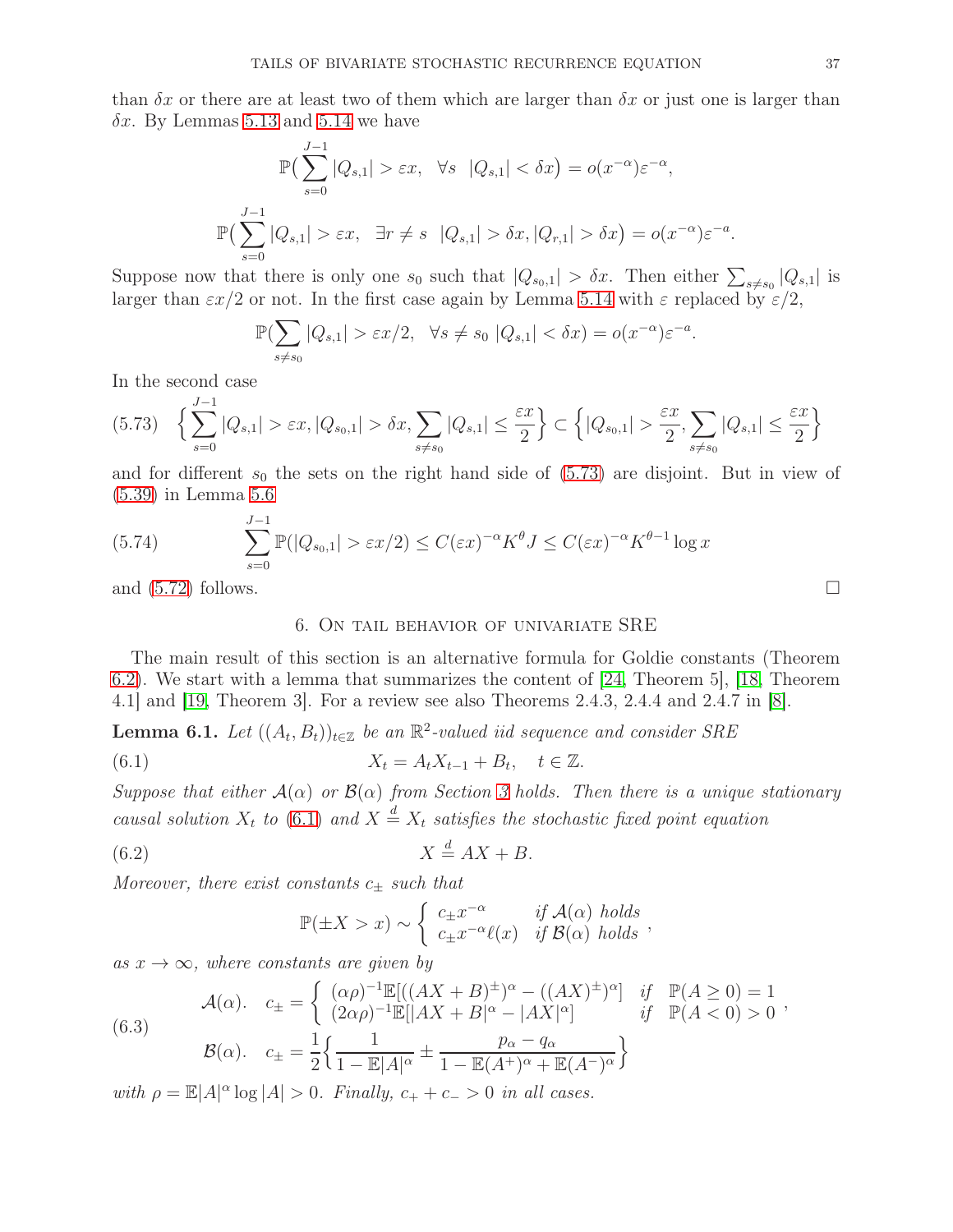For the proof of Theorem [5.4](#page-19-5) we need an alternative expression for  $c_{\pm}$ :

<span id="page-37-1"></span>Theorem 6.2. Suppose that the assumptions of Lemma [6.1](#page-36-1) are satisfied and

(6.4) 
$$
\mathbb{E}|A|^{\alpha+\eta} < \infty, \quad \mathbb{E}|B|^{\alpha+\eta} < \infty
$$

for a strictly positive  $\eta$ . Let  $\Pi_{1,k} := A_1 \cdots A_k$  for  $k \geq 1$  and  $\Pi_{1,0} = 1$ . Moreover,

<span id="page-37-2"></span><span id="page-37-0"></span>
$$
\mathcal{X}_n = \sum_{i=1}^n \Pi_{1,i-1} B_i, \quad \mathcal{X}_n^+ = \max(\mathcal{X}_n, 0), \quad \mathcal{X}_n^- = -\min(\mathcal{X}_n, 0).
$$

Then

(6.5) 
$$
c_{+} = \lim_{n \to \infty} (\alpha \rho n)^{-1} \mathbb{E}(\mathcal{X}_{n}^{+})^{\alpha}, \quad c_{-} = \lim_{n \to \infty} (\alpha \rho n)^{-1} \mathbb{E}(\mathcal{X}_{n}^{-})^{\alpha},
$$

where  $c_{\pm}$  are those of [\(6.3\)](#page-36-2) for  $\mathcal{A}(\alpha)$ .

**Remark 6.3.** Under assumption  $A \geq 0$  a.s. [\(6.5\)](#page-37-0) was proved in [\[10\]](#page-41-21) and then condition [\(6.4\)](#page-37-2) may be replaced by a weaker one:  $\mathbb{E}|A|^{\alpha} \log |A| < \infty$ .

*Proof.* We prove [\(6.5\)](#page-37-0) for c<sub>+</sub>, the proof for c− is similar. Let  $\delta > 0, \beta \in (1/2, 1), m_1 =$  $\lfloor \rho n - n^{\beta} \rfloor$  and  $m_2 = \lfloor \rho n + n^{\beta} \rfloor$ .

First we show that

<span id="page-37-3"></span>(6.6) 
$$
\lim_{n \to \infty} n^{-1} \mathbb{E} \mathcal{X}_n^{\alpha} \mathbf{1}_{\{\mathcal{X}_n > e^{m_2}\}} = 0,
$$

<span id="page-37-4"></span>(6.7) 
$$
\lim_{n \to \infty} n^{-1} \mathbb{E} \mathcal{X}_n^{\alpha} \mathbf{1}_{\{e^{m_1} < \mathcal{X}_n \leq e^{m_2}\}} = 0,
$$

<span id="page-37-5"></span>(6.8) 
$$
\lim_{n \to \infty} n^{-1} \mathbb{E} \mathcal{X}_n^{\alpha} \mathbf{1}_{\{0 < \mathcal{X}_n \leq e^{n^{1/2}}\}} = 0,
$$

which reduce [\(6.5\)](#page-37-0) to

(6.9) 
$$
c_{+} = \lim_{n \to \infty} (\alpha \rho n)^{-1} \mathbb{E} \mathcal{X}_{n}^{\alpha} \mathbf{1}_{\{e^{n^{1/2}} < \mathcal{X}_{n} \leq e^{m_{1}}\}}.
$$

For [\(6.6\)](#page-37-3) we notice that for  $m \geq m_2$ , there is  $C_1 > 0$  such that  $n \leq m\rho^{-1} - C_1m^{\beta}$ . Then by Lemma [5.8](#page-28-1)

<span id="page-37-6"></span>
$$
\mathbb{P}(\mathcal{X}_n > e^m) \leq \sum_{k=1}^n \mathbb{P}\big(|\Pi_{1,k-1}B_k| > e^m(n^2 \cdot \pi^2/6)^{-1}\big) \n\leq Cn^{1+2(\alpha+\varepsilon)} \mathbb{E}|\Pi_{1,k-1}B_k|^{\alpha+\varepsilon} e^{-(\alpha+\varepsilon)m} \n\leq Cm^{1+2(\alpha+\varepsilon)} e^{C_0\varepsilon^2(m\rho^{-1}-C_1m^\beta)-\varepsilon\rho C_1m^\beta} e^{-\alpha m}.
$$

Minimizing the quantity in the exponential w.r.t.  $\varepsilon$  we have

$$
-\frac{C_1^2 \rho^2 m^{\beta}}{4C_0(m\rho^{-1} - C_1 m^{\beta})} \le -C_2 m^{2\beta - 1} \quad \text{at} \quad \underline{\varepsilon} = \frac{C_1 \rho m^{\beta}}{2C_0(m\rho^{-1} - C_1 m^{\beta})}.
$$

Hence

$$
\mathbb{P}(\mathcal{X}_n > e^m) \le Ce^{-\alpha m} m^{-2},
$$

and so

$$
\mathbb{E} \mathcal{X}_n^{\alpha} \mathbf{1}_{\{e^m < \mathcal{X}_n \le e^{m+1}\}} \le Ce^{\alpha} m^{-2}.
$$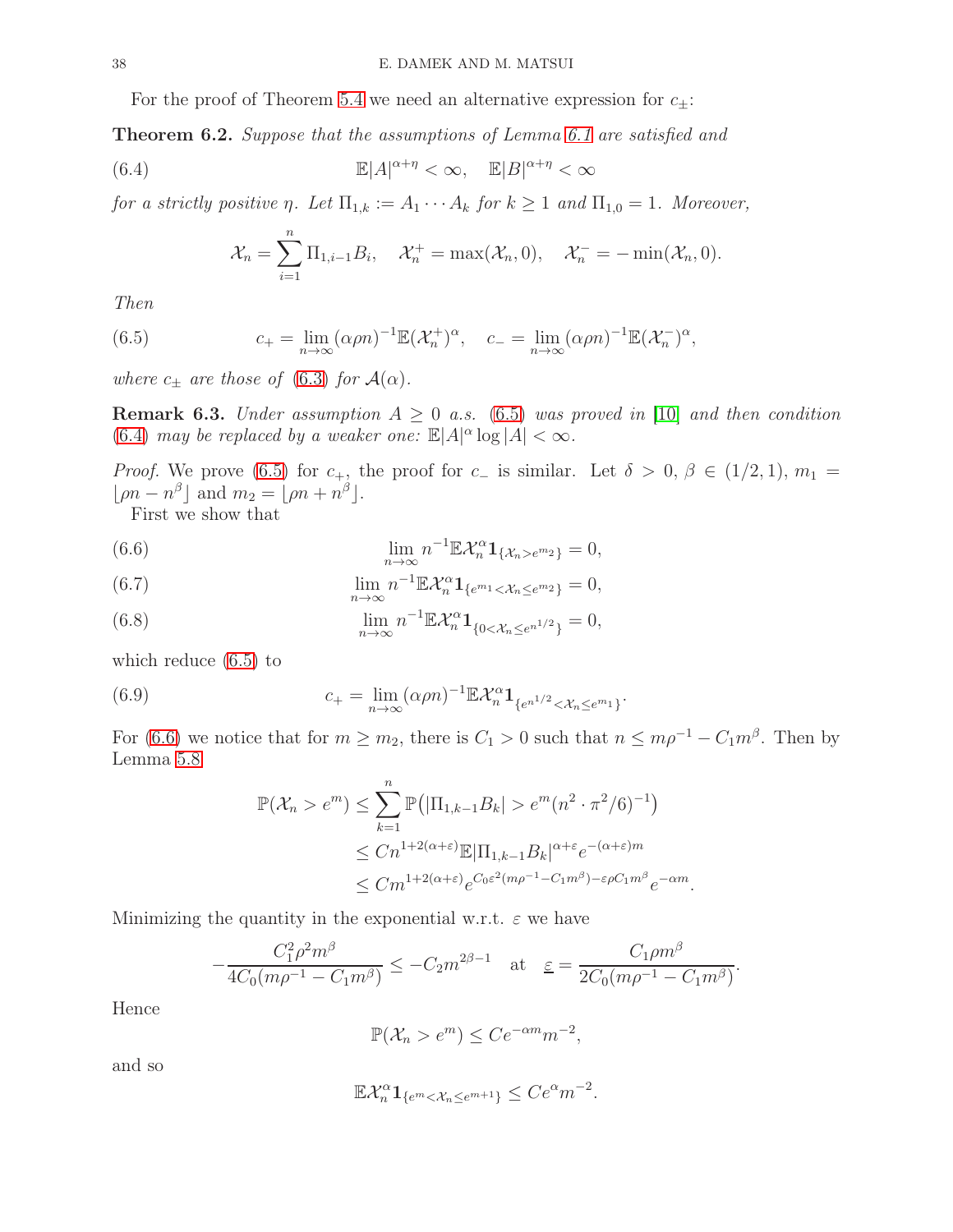Summing up over  $m \geq m_2$  we obtain [\(6.6\)](#page-37-3). For [\(6.7\)](#page-37-4) we consider the solution  $\mathcal{X} =$  $\sum_{i=1}^{\infty} |\Pi_{1,k-1}B_i|$  of SRE  $X_t = |A_t|X_{t-1} + |B_t|$ . In view of Lemma [6.1](#page-36-1)

$$
\mathbb{E} \mathcal{X}_n^{\alpha} \mathbf{1}_{\{e^{m_1} < \mathcal{X}_n \leq e^{m_2}\}} \leq \sum_{m=m_1}^{m_2} e^{(m+1)\alpha} \mathbb{P}(\mathcal{X}_n > e^m) \leq C(m_2 - m_1 + 1)e^{\alpha} \leq Cn^{\beta} = o(n).
$$

In a similar way to [\(6.7\)](#page-37-4) we obtain [\(6.8\)](#page-37-5). In this case  $\mathbb{E} \mathcal{X}_n^{\alpha} \mathbf{1}_{\{0 \leq \mathcal{X}_n \leq e^{n^{1/2}}\}} = O(n^{1/2}).$ 

For [\(6.9\)](#page-37-6) let  $N_1 = \lfloor n^{1/2} \delta^{-1} \rfloor$ ,  $N_2 = \lfloor m_1 \delta^{-1} \rfloor$  and define the sets

 $W_m = \{e^{m\delta} < \mathcal{X}_n \le e^{(m+1)\delta}\},\ N_1 \le m \le N_2 - 1,\quad W_{N_2} = \{e^{N_2\delta} < \mathcal{X}_n \le e^{m_1}\}\$ 

and it is enough to prove that

(6.10) 
$$
I(n) := (n\alpha \rho)^{-1} \sum_{m=N_1}^{N_2-1} \mathbb{E} \mathcal{X}_n^{\alpha} \mathbf{1}_{\{W_m\}} - c_+ \to 0 \text{ as } n \to \infty,
$$

since, as above,

<span id="page-38-1"></span><span id="page-38-0"></span>
$$
\mathbb{E} \mathcal{X}_n^{\alpha} \mathbf{1}_{\{W_{N_2}\}} \leq Ce^{m_1 \alpha - N_2 \delta \alpha} \leq Ce^{\delta \alpha}.
$$

In order to prove [\(6.10\)](#page-38-0) we show that for fixed  $\varepsilon > 0$  and for sufficiently large n,

(6.11) 
$$
\left| \mathbb{P}(W_m)e^{m\delta\alpha} - c_+(1 - e^{-\delta\alpha}) \right| < \varepsilon
$$

uniformly in  $N_1 \leq m \leq N_2 - 1$ . First we see that [\(6.11\)](#page-38-1) implies [\(6.10\)](#page-38-0) and then we will prove [\(6.11\)](#page-38-1). We write

$$
I(n) \le (n\alpha \rho)^{-1} \Big| \sum_{m=N_1}^{N_2-1} \mathbb{E} \big( \mathcal{X}_n^{\alpha} - e^{m\delta \alpha} \big) \mathbf{1}_{\{W_m\}} \Big| + \Big| (n\alpha \rho)^{-1} \sum_{m=N_1}^{N_2-1} e^{m\delta \alpha} \mathbb{P}(W_m) - c_+ \Big|
$$
  
=:  $I_1(n) + I_2(n)$ .

In view of [\(6.11\)](#page-38-1),  $\mathbb{P}(W_m) \leq C(\delta + \varepsilon)e^{-m\delta\alpha}$  and so

$$
I_1(n) \le C(n\alpha\rho)^{-1} \sum_{m=N_1}^{N_2-1} \left( e^{(m+1)\delta\alpha} - e^{m\delta\alpha} \right) (\delta + \varepsilon) e^{-m\delta\alpha}
$$
  

$$
\le C(n\alpha\rho)^{-1} (N_2 - N_1) \delta\alpha(\delta + \varepsilon) \le C(\delta + \varepsilon).
$$

Moreover,

$$
I_2(n) \le (n\alpha \rho)^{-1} \sum_{m=N_1}^{N_2-1} |e^{m\delta \alpha} \mathbb{P}(W_m) - c_+(1-e^{-\delta \alpha})| + |(n\alpha \rho)^{-1}(N_2 - N_1)c_+(1-e^{-\delta \alpha}) - c_+|
$$

and

$$
\lim_{n \to \infty} \frac{N_2 - N_1}{n\rho} = \delta^{-1}.
$$

Hence

$$
\lim_{n \to \infty} |(n\alpha \rho)^{-1} (N_2 - N_1)c_+(1 - e^{-\delta \alpha}) - c_+| = O(\delta).
$$

and by [\(6.11\)](#page-38-1)

$$
\limsup_{n \to \infty} I_2(n) \le \lim_{n \to \infty} \frac{N_2 - N_1}{n \alpha \rho} \varepsilon = \varepsilon (\delta \alpha)^{-1}.
$$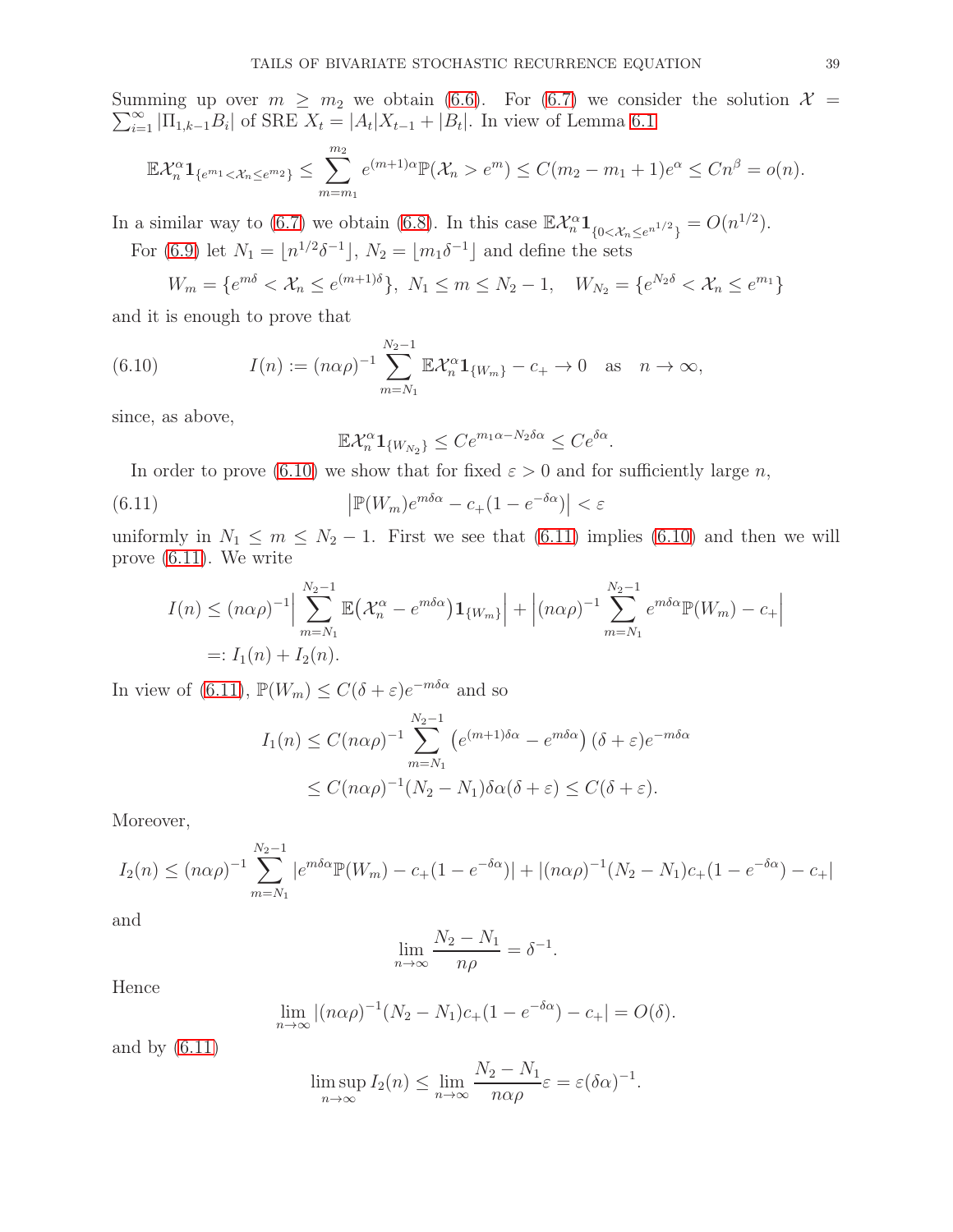Correcting above bounds, we have

$$
\limsup_{n \to \infty} I(n) \le \varepsilon (\delta \alpha)^{-1} + C(\delta + \varepsilon).
$$

Hence letting  $\varepsilon \to 0$  and then  $\delta \to 0$  we obtain [\(6.10\)](#page-38-0).

Now we prove [\(6.11\)](#page-38-1). Let  $\mathcal{X} = \sum_{i=1}^{\infty} \Pi_{1,i-1} B_i$  and  $\mathcal{Y}_n = \mathcal{X} - \mathcal{X}_n$ . Proceeding as in the proof of Lemma [5.10](#page-29-0) ( $\mathcal{Y}_n$  plays the role of  $\widetilde{Z}^{n_2}$ ) we can prove that there is  $C_1 > 0$  such that  $(6.12)$  $(|\mathcal{Y}_n| > n^{-1}e^{m\delta}) \leq C_1e^{-m\delta\alpha}n^{-1}$ 

for 
$$
N_1 = O(n^{1/2}) \le m \le N_2 = O(n)
$$
, where  $\delta x$  of (5.58) is replaced by  $n^{-1}e^{m\delta}$ . We write  
\n
$$
J(m) = \mathbb{P}(W_m)e^{m\delta\alpha} - c_+ (1 - e^{-\delta\alpha}) \le \mathbb{P}(e^{m\delta} < \mathcal{X} - \mathcal{Y}_n \le e^{(m+1)\delta})e^{m\delta\alpha} - c_+ (1 - e^{-\delta\alpha})
$$
\n
$$
\le \mathbb{P}(e^{m\delta}(1 - n^{-1}) < \mathcal{X} \le e^{(m+1)\delta}(1 + n^{-1}))e^{m\delta\alpha}
$$
\n
$$
+ \mathbb{P}(|\mathcal{Y}_n| > n^{-1}e^{m\delta})e^{m\delta\alpha} - c_+ (1 - e^{-\delta\alpha}).
$$

But given  $\varepsilon$ , for sufficiently large *n*, we have

$$
|\mathbb{P}(\mathcal{X} > e^{m\delta}(1 - n^{-1})) e^{m\delta\alpha}(1 - n^{-1})^{\alpha} - c_+| < \varepsilon,
$$
  

$$
|\mathbb{P}(\mathcal{X} > e^{(m+1)\delta}(1 + n^{-1})) e^{(m+1)\delta\alpha}(1 + n^{-1})^{\alpha} - c_+| < \varepsilon.
$$

Hence

$$
J(m) \le c_{+}(1 - n^{-1})^{-\alpha} - c_{+}(1 + n^{-1})^{-\alpha} e^{-\delta\alpha} - c_{+}(1 - e^{-\delta\alpha}) + \varepsilon ((1 - n^{-1})^{-\alpha} + (1 + n^{-1})^{-\alpha})
$$
  
and letting  $n \to \infty$  we obtain

$$
\limsup_{n \to \infty} \left( \mathbb{P}(W_m) e^{m \delta \alpha} - c_+ \left( 1 - e^{-\delta \alpha} \right) \right) \le \varepsilon.
$$

For the opposite inequality, notice that for n large enough,  $1 + n^{-1} \le e^{\delta}(1 - n^{-1})$ , and so we may consider

$$
\{e^{m\delta}(1+n^{-1}) < \mathcal{X} \le e^{(m+1)\delta}(1-n^{-1})\} \cap \{|\mathcal{Y}_n| < n^{-1}e^{m\delta}\} \subset W_m.
$$

Hence

$$
\mathbb{P}(W_m)e^{m\delta\alpha} \ge \mathbb{P}\left(e^{m\delta}(1+n^{-1}) < \mathcal{X} \le e^{(m+1)\delta}(1-n^{-1})\right)e^{m\delta\alpha} - \mathbb{P}(|\mathcal{Y}_n| > n^{-1}e^{m\delta})e^{m\delta\alpha}.
$$

Proceeding as above we have

$$
\liminf_{n \to \infty} \left( \mathbb{P}(W_m) e^{m \delta \alpha} - c_+(1 - e^{-\delta \alpha}) \right) \ge \varepsilon.
$$

For a positive random variable A let  $\Lambda(\beta) = \log \mathbb{E} A^{\beta}$ . Suppose that  $\Lambda$  is well defined for  $0 \leq \beta < \beta_0 \leq \infty$ . Then so are  $\Lambda'$  and  $\Lambda''$ . Let  $\lambda = \sup_{\beta < \beta_0} \Lambda'(\beta)$  and  $\sigma(\beta) = \Lambda''(\beta)$ . The following uniform large deviation theorem is due to [\[34,](#page-42-13) Theorem 2].

<span id="page-39-0"></span>**Theorem 6.13** (Petrov (1965)). Suppose that c satisfies  $\mathbb{E} [\log A] < c < \lambda$ , and suppose that  $\delta(n)$  is an arbitrary function satisfying  $\lim_{n\to\infty} \delta(n) = 0$ . Also, assume that the law of  $\log A$ is non-lattice. Then with  $\beta$  chosen such that  $\Lambda'(\beta) = c$ , we have that

$$
\mathbb{P}\left(\log A_1 + \dots + \log A_n > n(c + \gamma_n)\right)
$$
  
= 
$$
\frac{1}{\beta \sigma(\beta) \sqrt{2\pi n}} \exp \left\{-n\left(\beta(c + \gamma_n) - \Lambda(\beta) + \frac{\gamma_n^2}{2\sigma^2(\beta)}\left(1 + O(|\gamma_n|)\right)\right)\right\}(1 + o(1))
$$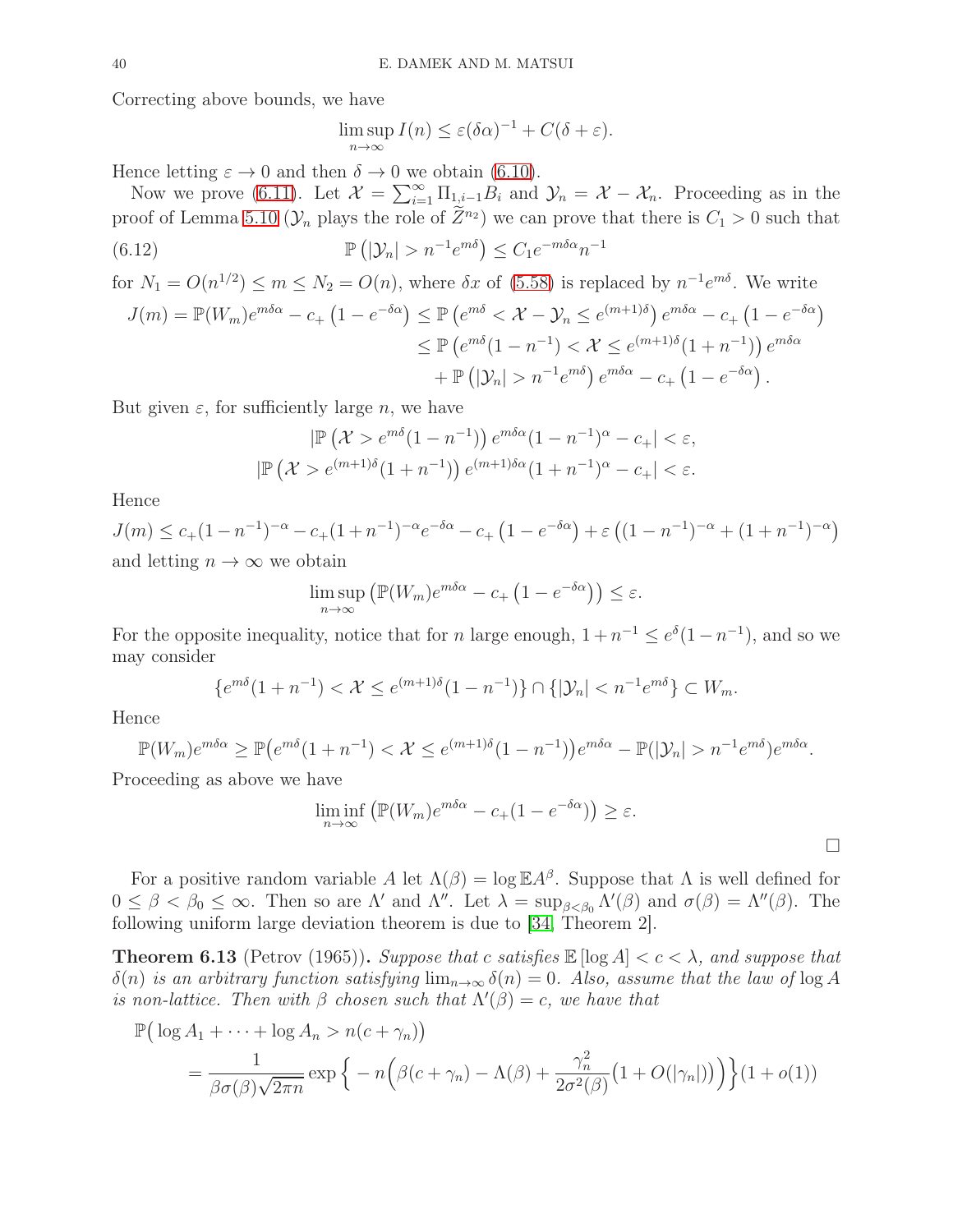as  $n \to \infty$ , uniformly with respect to c and  $\gamma_n$  in the range

<span id="page-40-0"></span>(6.14) 
$$
\mathbb{E}[\log A] + \varepsilon \leq c \leq \lambda - \varepsilon \quad \text{and} \quad |\gamma_n| \leq \delta(n),
$$

where  $\varepsilon > 0$ .

**Remark 6.4.** In [\(6.14\)](#page-40-0), we may have that  $\sup{\beta : \beta \in dom(\Lambda)\} = \infty$  or  $\mathbb{E}[\log A] = -\infty$ . In these cases, the quantities  $\infty - \varepsilon$  or  $-\infty - \varepsilon$  should be interpreted as arbitrary positive, respectively negative, constants.

# The list of frequently used symbols.

- (1)  $C, C', C_1, C_2, C_3$ : positive constants whose values are not of interest
- (2)  $C_0$  the constant defined in [\(5.53\)](#page-27-0)
- (3)  $c_{R,\pm} = \lim_{n \to \infty} (\alpha n)^{-1} \mathbb{E}(M_n^{\pm})^{\alpha}$  and  $c_R = \lim_{n \to \infty} (\alpha n)^{-1} \mathbb{E}|M_n|^{\alpha} > 0$
- (4)  $c_{2,\pm}$ : tail constants of  $W_2$
- (5)  $c_{1,+}$ : tail constants of  $\widehat{W}_1$
- (6)  $\overline{c}_{\pm}$ ,  $\widetilde{c}_{\pm}$ : tail constants of  $W_1$  in Table [3.1](#page-6-0)
- (7)  $C = \sigma^{\alpha} \rho_1^{-\alpha/2} \mathbb{E}|N|^{\alpha}$
- (8)  $\mathcal{D} = c_2 c_R/2$  or  $c_{2,\pm} c_{R,+} + c_{2,\mp} c_{R,-}$
- (9)  $\overline{D} = \overline{D}/2$
- $(10)$   $\overline{D}$  the defined in  $(5.2)$
- $(11) \mathbb{E}_{\alpha_2}[Z] = \mathbb{E}\big[|\Pi_{0,-}^{(2)}\big]$  $_{0,-n}^{(2)} |^{\alpha_2} Z]$
- (12)  $\mathcal{F}_n = \sigma((\mathbf{A}_i, \mathbf{B}_i)_{-n \leq i \leq 0})$
- (13)  $J \in \mathbb{N}: JK \leq n_1 < (J+1)K$
- (14)  $K = \lfloor \rho_1 \rho_2^{-1} (L/2 1) \rfloor$
- (15)  $K' = K \lfloor K^{\theta} \rfloor$  for a fixed  $0 < \theta < 1$
- (16)  $L = \lfloor \overline{D} \sqrt{\left(\log \log x\right) \log x} \rfloor$
- $(17) \tilde{L} = L/2$ (18)  $M_n = \sum_{i=1}^n \Pi_{0,2-i}^{(1)} A_{12,1-i} \Pi_{-i}^{(2)}$  $\binom{2}{-i,1-n}$  [\(3.5\)](#page-6-5)
- $(19)$   $n_0 = \lfloor \rho_1^{-1} \log x \rfloor$
- (20)  $n_1 = n_0 L$ ,  $n_2 = n_0 + L$ <br>(21)  $\widetilde{n}_1 = |n_0 \widetilde{L}|$
- $(21)$   $\widetilde{n}_1 = \lfloor n_0 L \rfloor$
- $(22)$   $p = \lfloor \rho_2^{-1} \log x + L \rfloor$
- (23)  $U_i = A_{12,i} A_{22,i}^{-1}, U = A_{12} A_{22}^{-1}$
- 
- (24)  $V_i = A_{11,i} A_{22,i}^{-1}, V = A_{11} A_{22}^{-1}$ <br>(25)  $w_{n,\pm} = \mathbb{E}(M_n^{\pm})^{\alpha_2}$  and  $w_n = \mathbb{E}|M_n|^{\alpha_2}$

 $16C_0$ 

- 
- (26)  $w = \lim_{n \to \infty} w_n > 0$  and  $w_{\pm} = \lim_{n \to \infty} w_{n,\pm}$
- (27)  $\mu = \mathbb{E} A_{11}^{-1} A_{12} |A_{11}|^{\alpha}$
- $(28) \xi = \frac{\rho_1^3 \overline{D}^2}{4C_0}$
- $4C_0$  $\frac{\rho_1^3\widetilde{\overline{D}}^2}{4C_0}=\frac{\rho_1^3\overline{D}^2}{16C_0}$
- (29)  $\widetilde{\xi} = \frac{\rho_1^3 \widetilde{\overline{D}}^2}{4C_0}$
- $(30) \ \Pi_{t,s}^{(i)} = \Pi_{j=s}^t A_{ii,j}, \ t \geq s, \ i = 1, 2 \quad \text{and} \quad \Pi_{t,s}^{(i)} = 1, \ t < s \quad \text{and} \quad \Pi_t^{(i)} = \Pi_{t,1}^{(i)}$ (31)  $\rho_i = \mathbb{E}[A_{ii} |^{\alpha} \log |A_{ii}|, i = 1, 2]$
- (32)  $\sigma^2 = \mathbb{E}(A_{12}A_{11}^{-1})^2 |A_{11}|^{\alpha}$

Acknowledgments We thank both referees for careful reading and helpful suggestions improving considerably the paper. E. Damek is grateful to Jacek Zienkiewcz for all the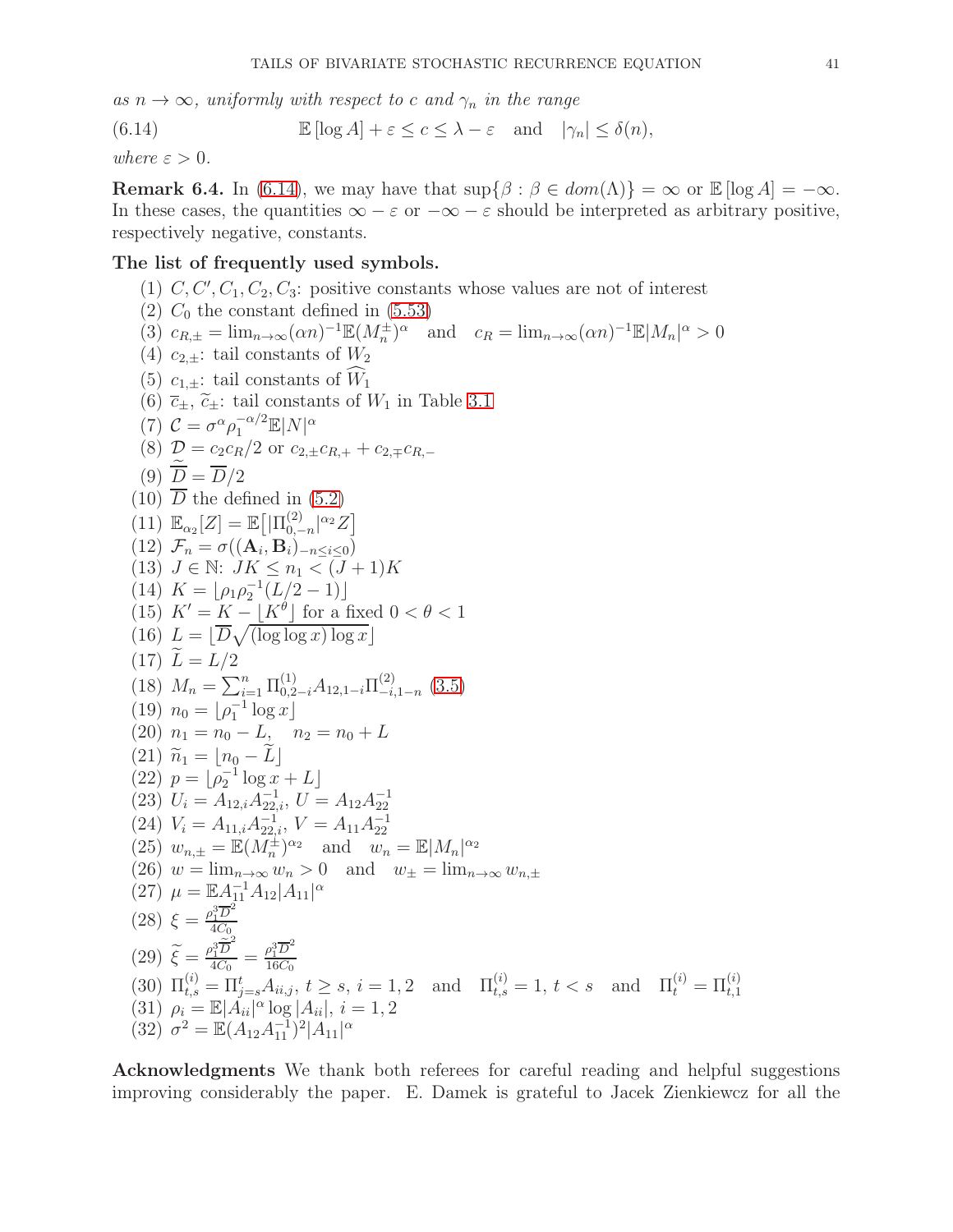conversations on SRE they had in the past. Although they did not concerned this paper directly, they were an invaluable source of inspiration for her. E. Damek was partly supported by the NCN grant UMO-2019/33/B/ST1/00207. M. Matsui's research is partly supported by the JSPS Grant-in-Aid for Scientific Research C (19K11868).

#### **REFERENCES**

- <span id="page-41-12"></span><span id="page-41-4"></span>[1] Alsmeyer, G. and Mentemeier, S. (2012) Tail behaviour of stationary solutions of random difference equations: the case of regular matrices. J. Differential Equations 18, 1305–1332.
- [2] Basrak, B., Davis, R.A. and Mikosch, T. (2002) Regular variation of GARCH processes. Stochastic Process. Appl. 99, 95–115.
- <span id="page-41-0"></span>[3] von Bahr, B. (1965) On the convergence of moments in the central limit theorem. Ann. Math. Statist. 36, 808–818.
- <span id="page-41-14"></span>[4] BOUGEROL, P. AND PICARD, N. (1992) Strict stationarity of generalized autoregressive processes. Ann. Probab. 20, 1714–1730.
- <span id="page-41-1"></span>[5] BAUWENS, L., LAURENT, S. AND ROMBOUTS, J.V.K (2006). Multivariate GARCH models: a survey. J. Appl. Econometrics 21, 79–109.
- <span id="page-41-6"></span>[6] BRANDT, A. (1986) The stochastic equation  $Y_{n+1} = A_n Y_n + B_n$  with stationary coefficients. Adv. in Appl. Probab. 18, 211–220.
- [7] Buraczewski, D., Damek, E., Guivarc'h, Y., Hulanicki, A. and Urban, R. (2009) Tailhomogeneity of stationary measures for some multidimensional stochastic recursions. Probab. Theory Related Fields 145, 385–420.
- <span id="page-41-3"></span>[8] Buraczewski, D., Damek, E. and Mikosch, T. (2016) Stochastic Models with Power-Law Tails. The Equation  $X=AX+B$ , Springer Int. Pub., Swizerland.
- <span id="page-41-19"></span>[9] Buraczewski, D. Damek, E. Mikosch, T. and Zienkiewicz, J. (2013) Large deviations for solutions to stochastic recurrence equations under Kesten's condition. Ann. Probab. 41, 2755–2790.
- <span id="page-41-21"></span>[10] Buraczewski, D., Damek, E. Zienkiewicz, J. (2016) On the Kesten-Goldie constant. J. Difference Equ. Appl. 22, 1646-1662.
- <span id="page-41-18"></span><span id="page-41-8"></span>[11] Chung, K.L. (2000). A Course in Probability Theory. Academic press.
- [12] Damek, E. (2021) Diagonal stochastic recurrence equation- multivariate regular variation. [arXiv:2106.11243](http://arxiv.org/abs/2106.11243)
- <span id="page-41-9"></span>[13] Damek, E., Matsui, M. and Świątkowski, W. (2019) Componentwise different tail solutions for bivariate stochastic recurrence equations with application to  $GARCH(1,1)$  processes. Colloq. Math. 155, 227–254.
- <span id="page-41-10"></span>[14] DAMEK, E. AND ZIENKIEWICZ, J. (2018) Affine stochastic equation with triangular matrices, J. Differential Equations 24, 520–543.
- <span id="page-41-13"></span>[15] Engle, R.F. and Kroner, K.F (1995) Multivariate simultaneous generalized ARCH. Econometric Theory 11, 122-150.
- <span id="page-41-2"></span>[16] Embrechts, P., Klüppelberg, C. and Mikosch, T. (1997) Modelling Extremal Events for Insurance and Finance. Springer, Berlin.
- <span id="page-41-15"></span>[17] Gerencsér, L., Michaletzky, G. and Orlovits, Z. (2008) Stability of block-triangular stationary random matrices. Systems Control Lett. 57, 620–625.
- <span id="page-41-11"></span>[18] GOLDIE, C.M. (1991) Implicit renewal theory and tails of solutions of random equations. Ann. Appl. Probab. 1, 126–166.
- <span id="page-41-20"></span>[19] Grey, D.R. (1991) Regular variation in the tail behaviour of solutions of random difference equations. Ann. Appl. Probab. 4, 169–183.
- <span id="page-41-5"></span>[20] Guivarc'h, Y. and Le Page, É. (2016) Spectral gap properties for linear random walks and Pareto's asymptotics for affine stochastic recursions. Ann. Inst. Henri Poincaré Probab. Stat. 52, 503–574.
- <span id="page-41-17"></span><span id="page-41-7"></span>[21] GUT, A. (2009) Stopped random walks. Springer-Verlag New York Incorporated.
- [22] Horváth, R. and Šopov, B. (2016) GARCH models, tail indexes and error distributions: An empirical investigation. North Am. J. Econ. Finance 37, 1–15.
- <span id="page-41-16"></span>[23] HULT, H. AND SAMORODNITSKY, G. (2008) Tail probabilities for infinite series of regularly varying random vectors. Bernoulli, 14, 838–864.